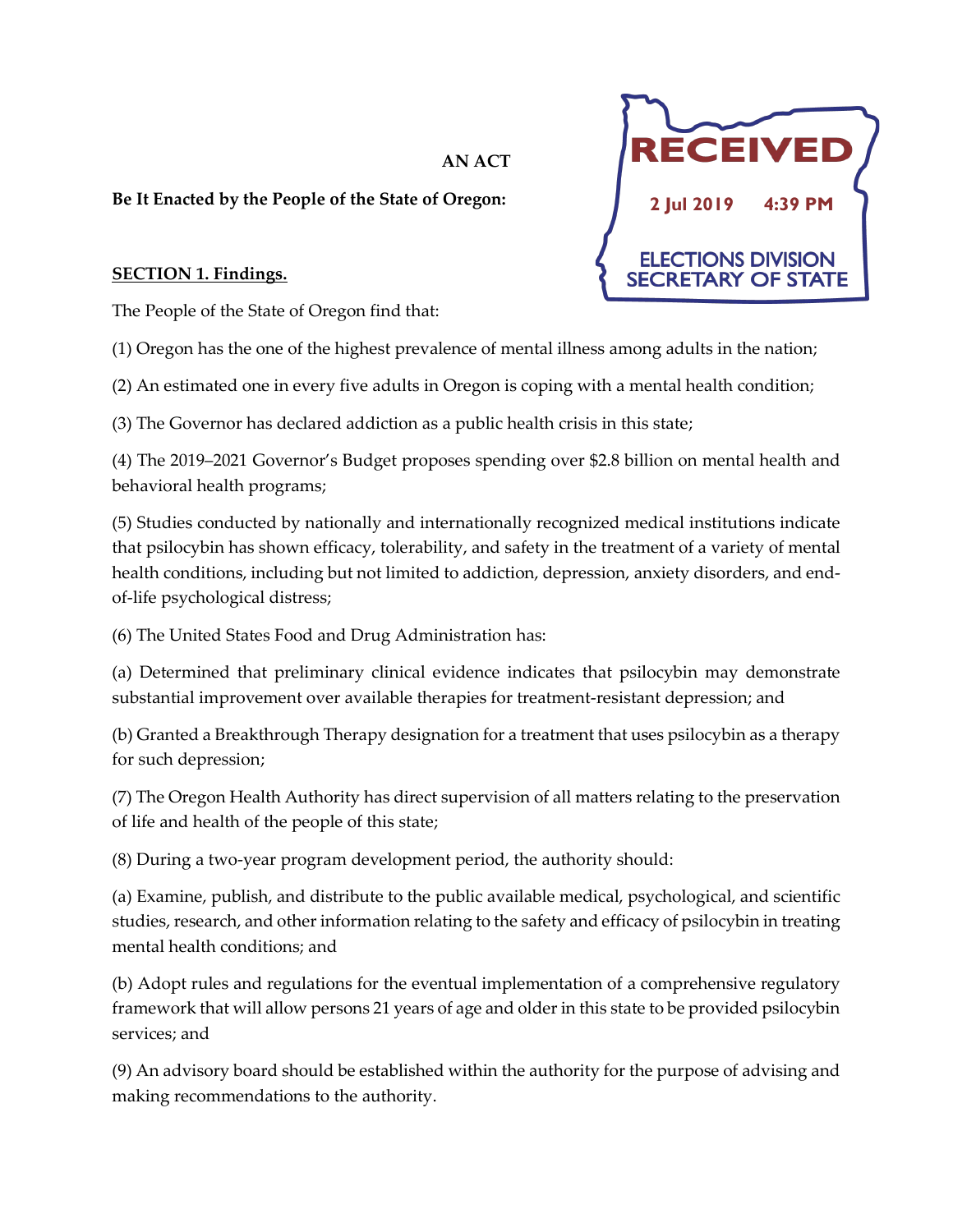## **SECTION 2. Purposes of this 2020 Act.**

(1) The People of the State of Oregon declare that the purposes of this 2020 Act are:

(a) To educate the people of this state about the safety and efficacy of psilocybin in treating mental health conditions;

(b) To reduce the prevalence of mental illness among adults in this state, and to improve the physical, mental, and social well-being of all people in this state;

(c) To develop a long-term strategic plan for ensuring that psilocybin services will become and remain a safe, accessible and affordable therapeutic option for all persons 21 years of age and older in this state for whom psilocybin may be appropriate;

(d) To protect the safety, welfare, health and peace of the people of this state by prioritizing this state's limited law enforcement resources in the most effective, consistent and rational way; and

(e) After a two-year program development period, to:

(A) Permit persons licensed, controlled and regulated by this state to legally manufacture psilocybin products and provide psilocybin services to persons 21 years of age and older, subject to the provisions of this 2020 Act; and

(B) Establish a comprehensive regulatory framework concerning psilocybin products and psilocybin services under state law.

(2) The People of the State of Oregon intend that the provisions of this 2020 Act, together with other provisions of state law, will:

(a) Prevent the distribution of psilocybin products to other persons who are not permitted to possess psilocybin products under the provisions of sections 3 to 129 of this 2020 Act and rules adopted under sections 3 to 129 of this 2020 Act, including but not limited to persons under 21 years of age; and

(b) Prevent the diversion of psilocybin products from this state to other states.

## **SECTION 3. Short title.**

Sections 3 to 129 of this 2020 Act shall be known and may be cited as the Oregon Psilocybin Services Act.

## **SECTION 4. Construction.**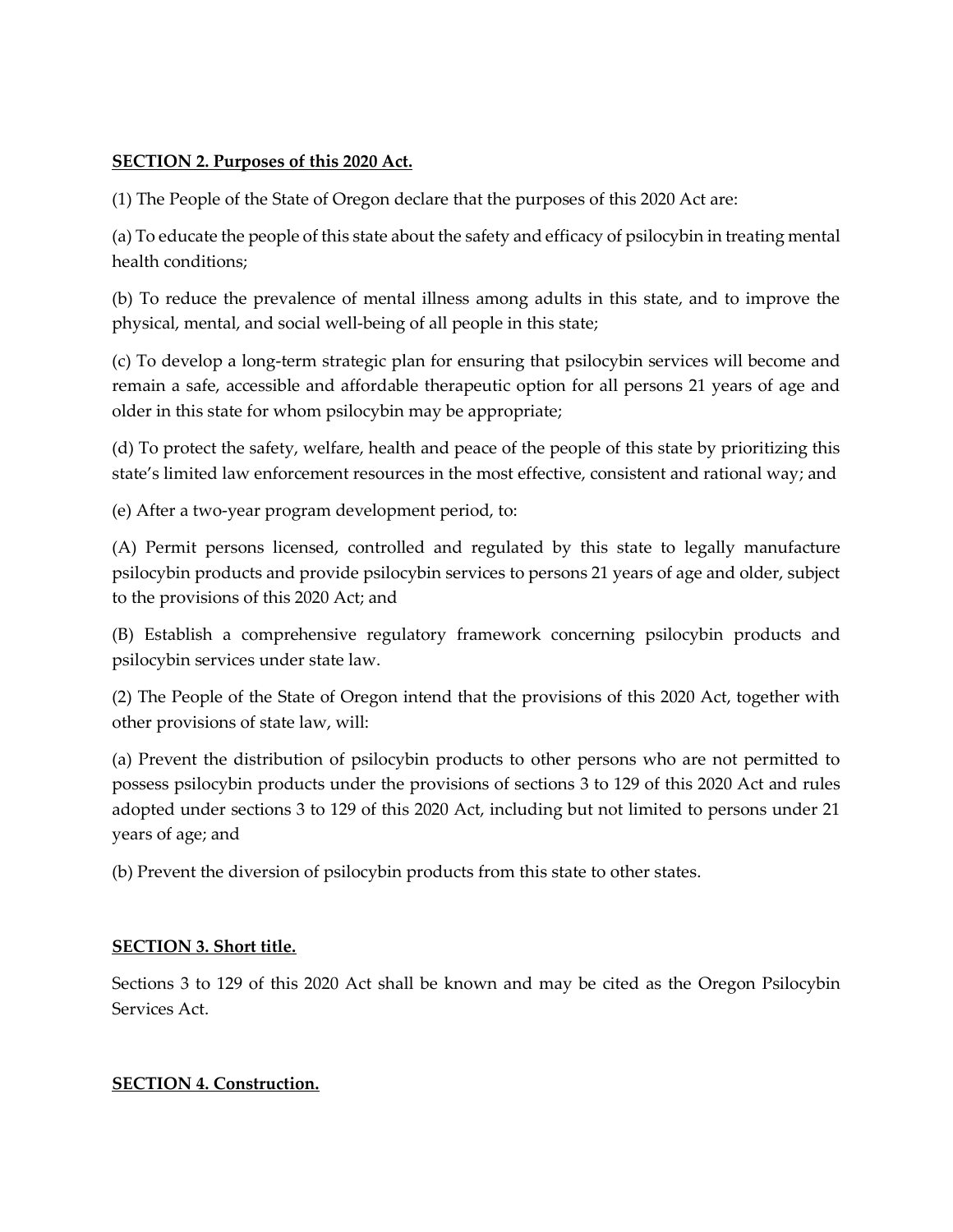Sections 3 to 129 of this 2020 Act may not be construed:

(1) To require a government medical assistance program or private health insurer to reimburse a person for costs associated with the use of psilocybin products;

(2) To amend or affect state or federal law pertaining to employment matters;

(3) To amend or affect state or federal law pertaining to landlord-tenant matters;

(4) To prohibit a recipient of a federal grant or an applicant for a federal grant from prohibiting the manufacture, delivery, possession or use of psilocybin products to the extent necessary to satisfy federal requirements for the grant;

(5) To prohibit a party to a federal contract or a person applying to be a party to a federal contract from prohibiting the manufacture, delivery, possession or use of psilocybin products to the extent necessary to comply with the terms and conditions of the contract or to satisfy federal requirements for the contract;

(6) To require a person to violate a federal law;

(7) To exempt a person from a federal law or obstruct the enforcement of a federal law; or

(8) To amend or affect state law, to the extent that a person does not manufacture, deliver, or possess psilocybin products in accordance with the provisions of sections 3 to 129 of this 2020 Act and rules adopted under sections 3 to 129 of this 2020 Act.

#### **SECTION 5. Definitions.**

As used in sections 3 to 129 of this 2020 Act:

(1) "Administration session" means a session held at a psilocybin service center at which a client purchases, consumes, and experiences the effects of a psilocybin product under the supervision of a psilocybin service facilitator.

(2) "Client" means an individual that is provided psilocybin services in this state.

(3) "Integration session" means a meeting between a client and a psilocybin service facilitator that may occur after the client completes an administration session.

(4) "Legal entity" means a corporation, limited liability company, limited partnership, or other legal entity that is registered with the office of the Secretary of State or with a comparable office of another jurisdiction.

(5) "Licensee" means a person that holds a license issued under section 23, 26, 30 or 97 of this 2020 Act.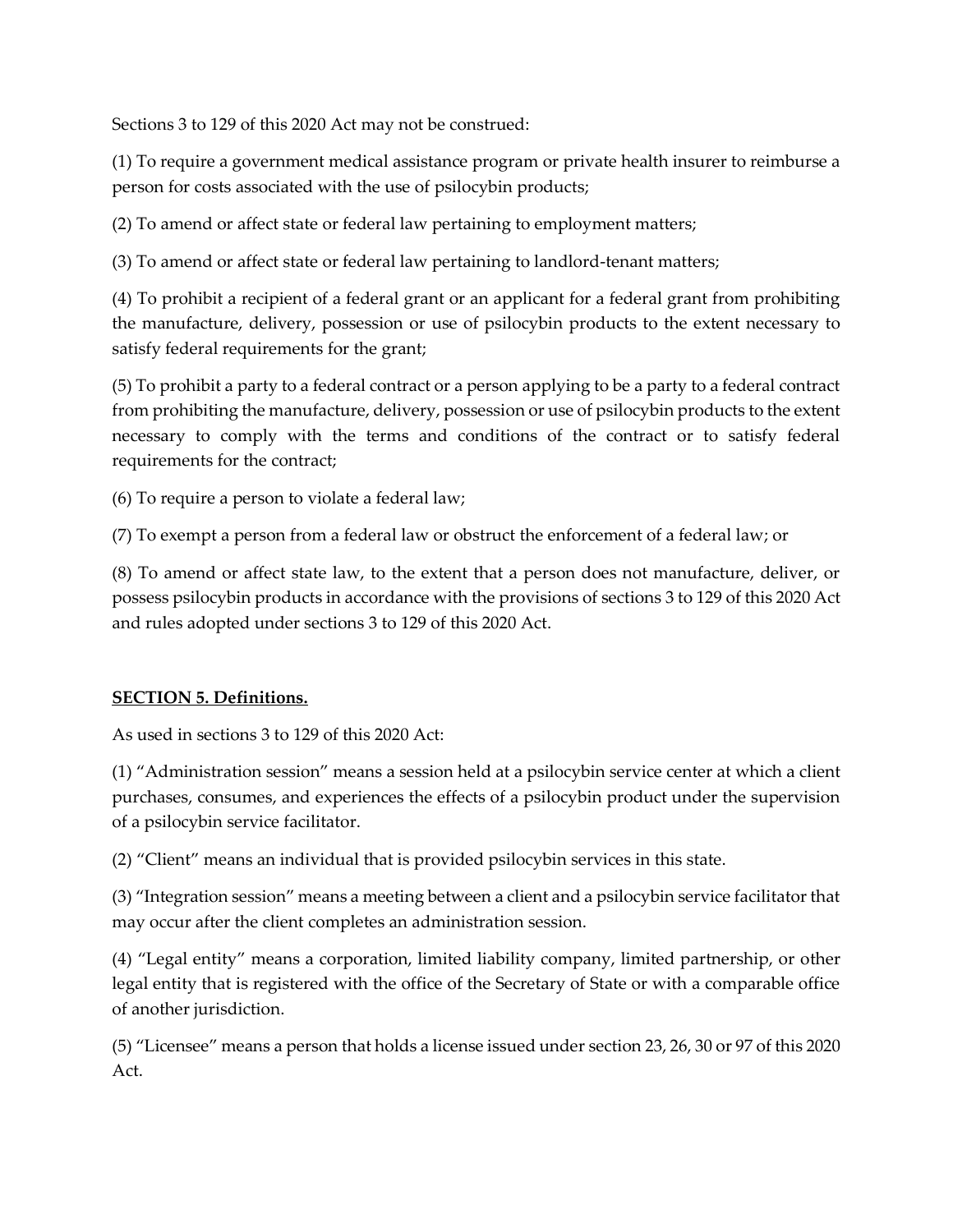(6) "Licensee representative" means an owner, director, officer, manager, employee, agent or other representative of a licensee, to the extent that the person acts in a representative capacity.

(7) "Manufacture" means the manufacture, planting, cultivation, growing, harvesting, production, preparation, propagation, compounding, conversion or processing of a psilocybin product, either directly or indirectly by extraction from substances of natural origin, or independently by means of chemical synthesis, or by a combination of extraction and chemical synthesis, and includes any packaging or repackaging of the psilocybin product or labeling or relabeling of its container.

(8)(a) "Premises" includes the following areas of a location licensed under sections 3 to 129 of this 2020 Act:

(A) All public and private enclosed areas at the location that are used in the business operated at the location, including offices, kitchens, rest rooms and storerooms;

(B) All areas outside a building that the Oregon Health Authority has specifically licensed for the manufacturing of psilocybin products or the operation of a psilocybin service center; and

(C) For a location that the authority has specifically licensed for the operation of a psilocybin service center outside a building, that portion of the location used to operate the psilocybin service center and provide psilocybin services to clients.

(b) "Premises" does not include a primary residence.

(9) "Preparation session" means a meeting between a client and a psilocybin service facilitator that must occur before the client participates in an administration session.

(10) "Psilocybin" means psilocybin or psilocin.

(11) "Psilocybin product manufacturer" means a person that manufactures psilocybin products in this state.

(12)(a) "Psilocybin products" means:

(A) Psilocybin-producing fungi; and

(B) Mixtures or substances containing a detectable amount of psilocybin.

- (b) "Psilocybin products" does not include psilocybin services.
- (13) "Psilocybin service center" means an establishment:
- (a) At which administration sessions are held; and
- (b) At which other psilocybin services may be provided.

(14) "Psilocybin service center operator" means a person that operates a psilocybin service center in this state.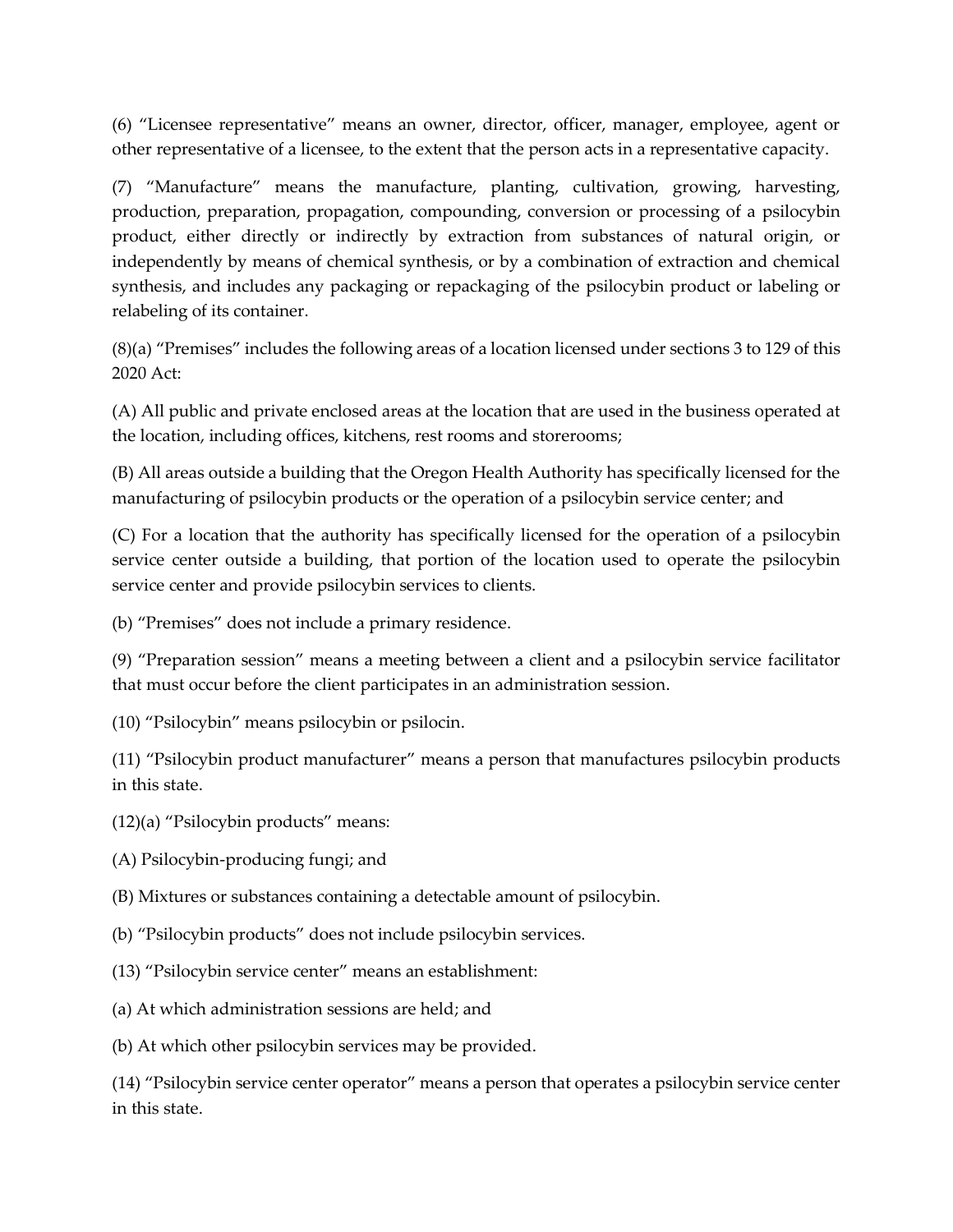(15) "Psilocybin service facilitator" means an individual that facilitates the provision of psilocybin services in this state.

(16) "Psilocybin services" means services provided to a client before, during, and after the client's consumption of a psilocybin product, including:

(a) A preparation session;

(b) An administration session; and

(c) An integration session.

(17) "Two-year program development period" means the period beginning on January 1, 2021 and ending no later than December 31, 2022.

## **OREGON PSILOCYBIN ADVISORY BOARD**

## **SECTION 6. Members; terms; meetings; compensation.**

(1)(a) The Oregon Psilocybin Advisory Board is established within the Oregon Health Authority for the purpose of advising and making recommendations to the authority. The Oregon Psilocybin Advisory Board shall consist of:

(A) Fourteen to sixteen members appointed by the Governor as specified in paragraph (b) of this subsection;

(B) The Public Health Director or the Public Health Director's designee;

(C) If the Public Health Director is not the State Health Officer, the State Health Officer or a physician licensed under ORS chapter 677 acting as the State Health Officer's designee;

(D) If the Public Health Director is the State Health Officer, a representative from the Oregon Health Authority who is familiar with public health programs and public health activities in this state; and

- (E) A designee of the Oregon Health Policy Board.
- (b) The Governor shall appoint the following individuals to the board:
- (A) Any four of the following:
- (i) A state employee who has technical expertise in the field of public health;
- (ii) A local health officer, as defined in ORS 431.003;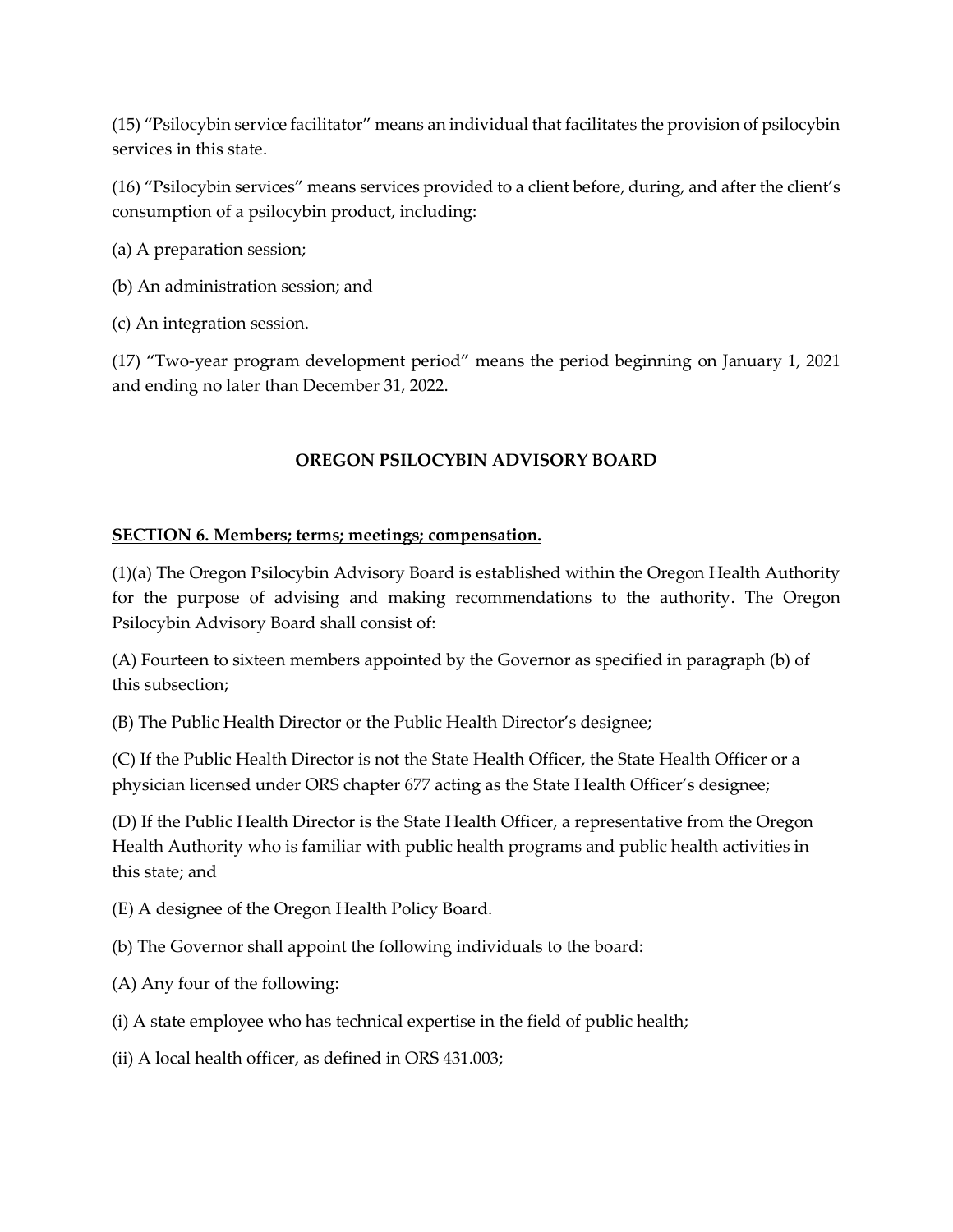(iii) An individual who is a member of, or who represents, a federally recognized Indian tribe in this state;

(iv) An individual who is a member of, or who represents, the Addictions and Mental Health Planning and Advisory Council within the authority;

(v) An individual who is a member of, or who represents, the Health Equity Policy Committee within the authority;

(vi) An individual who is a member of, or who represents, the Palliative Care and Quality of Life Interdisciplinary Advisory Council within the authority; and

(vii) An individual who represents individuals who provide public health services directly to the public;

(B) A psychologist licensed under ORS chapter 675 who has professional experience engaging in the diagnosis or treatment of a mental, emotional, or behavioral condition;

(C) A physician licensed under ORS chapter 677 who holds a degree of Doctor of Medicine;

(D) A naturopathic physician licensed under ORS chapter 685;

(E) An expert in the field of public health who has a background in academia;

(F) Any three of the following:

(i) A person who has professional experience conducting scientific research regarding the use of psychedelic compounds in clinical therapy;

(ii) A person who has experience in the field of mycology;

(iii) A person who has experience in the field of ethnobotany;

(iv) A person who has experience in the field of psychopharmacology; and

(v) A person who has experience in the field of psilocybin harm reduction;

(G) A person representing the Oregon Liquor Control Commission who has experience working with the system developed and maintained by the commission under ORS 475B.177 for tracking the transfer of marijuana items;

(H) A person representing the Oregon Department of Justice; and

(I) The following:

(i) During the two-year program development period:

(I) One of the chief petitioners of this 2020 Act; and

(II) One or two at-large members; and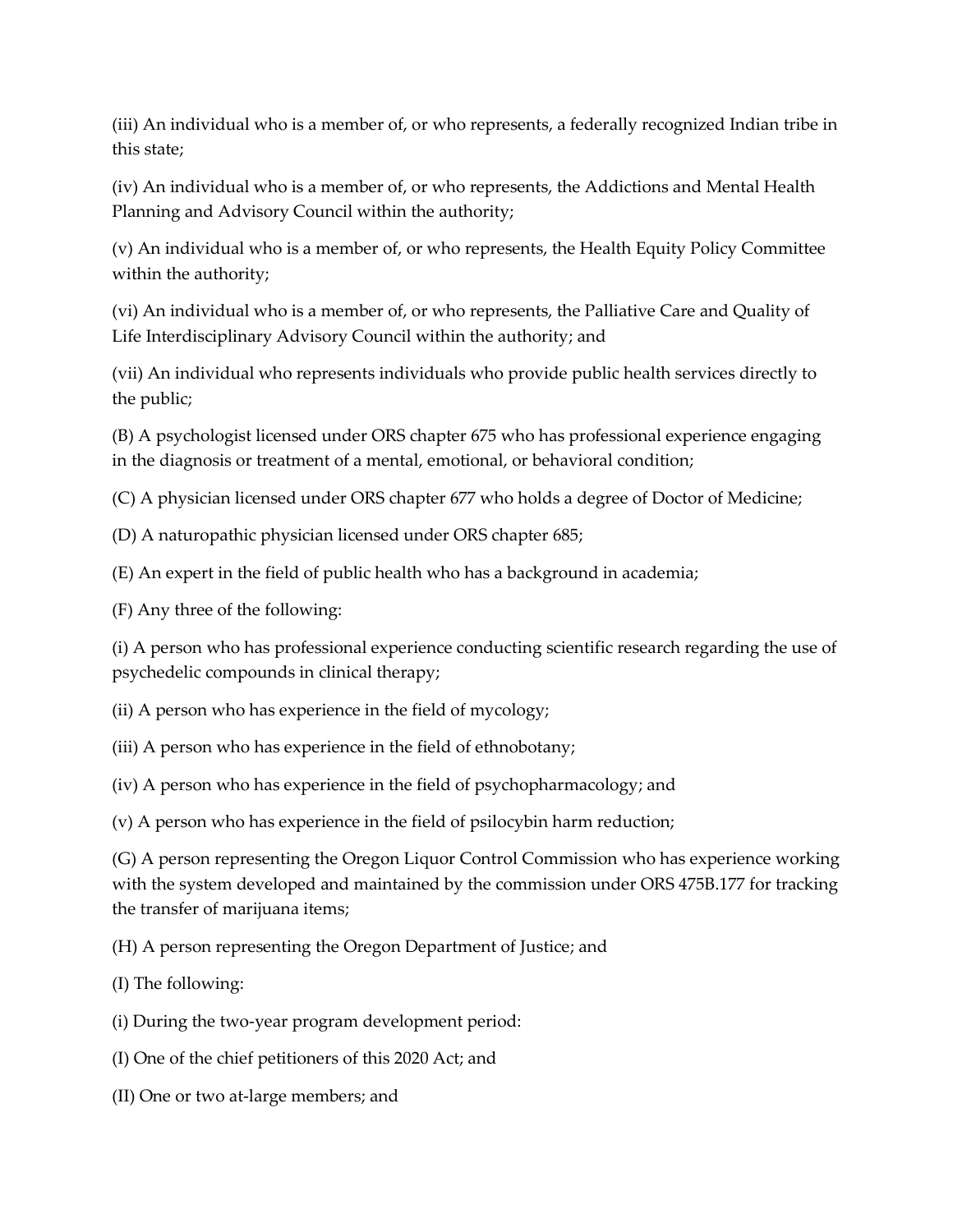(ii) After the two-year program development period, one, two, or three at-large members.

(2)(a) The term of office for a board member appointed under this section is four years, but a member serves at the pleasure of the Governor. Before the expiration of the term of a member, the Governor shall appoint a successor whose term begins on January 1 next following. A member is eligible for reappointment. If there is a vacancy for any cause, the Governor shall make an appointment to become immediately effective for the unexpired term.

(b) Members of the board described in subsection  $(1)(a)(B)$  to  $(E)$  of this section are nonvoting ex officio members of the board.

(3) A majority of the voting members of the board constitutes a quorum for the transaction of business.

(4) Official action by the board requires the approval of a majority of the voting members of the board.

(5) The board shall elect one of its voting members to serve as chairperson.

(6) During the two-year program development period, the board shall meet at least once every two calendar months at a time and place determined by the chairperson or a majority of the voting members of the board. After the two-year program development period, the board shall meet at least once every calendar quarter at a time and place determined by the chairperson or a majority of the voting members of the board. The board also may meet at other times and places specified by the call of the chairperson or of a majority of the voting members of the board.

(7) The board may adopt rules necessary for the operation of the board.

(8) The board may establish committees and subcommittees necessary for the operation of the board.

(9) Members of the board are entitled to compensation and expenses as provided in ORS 292.495.

## **SECTION 7. Duties of Oregon Psilocybin Advisory Board.**

The Oregon Psilocybin Advisory Board shall:

(1) Provide advice to the Oregon Health Authority with respect to the administration of sections 3 to 129 of this 2020 Act;

(2) Make recommendations to the authority on available medical, psychological, and scientific studies, research, and other information relating to the safety and efficacy of psilocybin in treating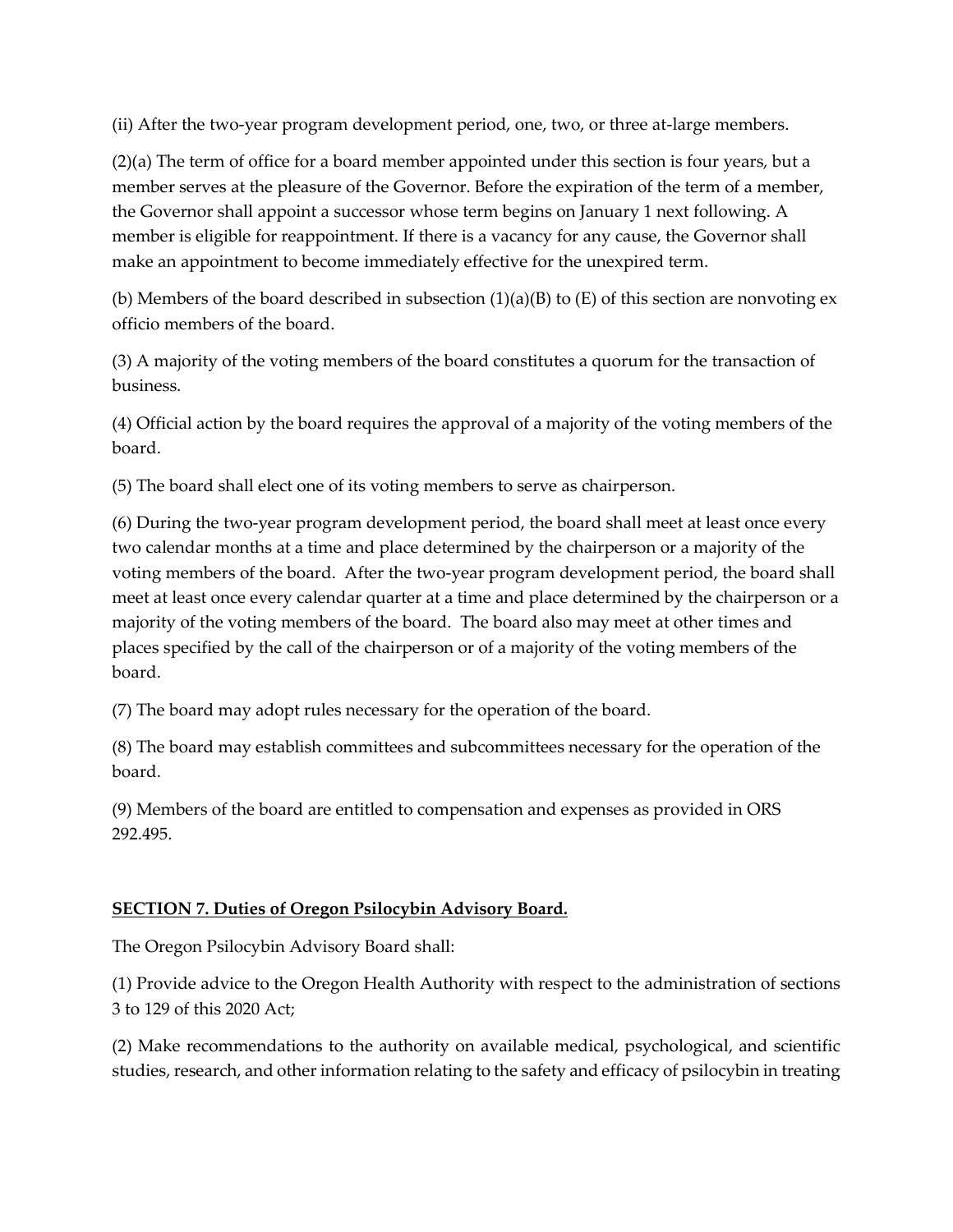mental health conditions, including but not limited to addiction, depression, anxiety disorders, and end-of-life psychological distress;

(3) Make recommendations to the authority on the requirements, specifications and guidelines for providing psilocybin services to a client, including:

(a) The requirements, specifications and guidelines for holding and verifying the completion of a preparation session, an administration session, and an integration session; and

(b) The contents of the client information form that a client must complete and sign before the client participates in an administration session, giving particular consideration to:

(A) The information that should be solicited from the client to determine whether the client should participate in the administration session, including information that may identify risk factors and contraindications;

(B) The information that should be solicited from the client to assist the psilocybin service center operator and the psilocybin service facilitator in meeting any public health and safety standards and industry best practices during the administration session; and

(C) The health and safety warnings and other disclosures that should be made to the client before the client participates in the administration session.

(4) Make recommendations to the authority on public health and safety standards and industry best practices for each type of licensee under sections 3 to 129 of this 2020 Act;

(5) Make recommendations to the authority on the formulation of a code of professional conduct for psilocybin service facilitators, giving particular consideration to a code of ethics;

(6) Make recommendations to the authority on the education and training that psilocybin service facilitators must complete:

- (a) Giving particular consideration to:
- (A) Facilitation skills that are affirming, non-judgmental, and non-directive;
- (B) Support skills for clients during an administration session, including specialized skills for:
- (i) Client safety; and
- (ii) Clients who may have a mental health condition;
- (C) The environment in which psilocybin services should occur; and
- (D) Social and cultural considerations; and
- (b) Including whether such education and training should be available through online resources;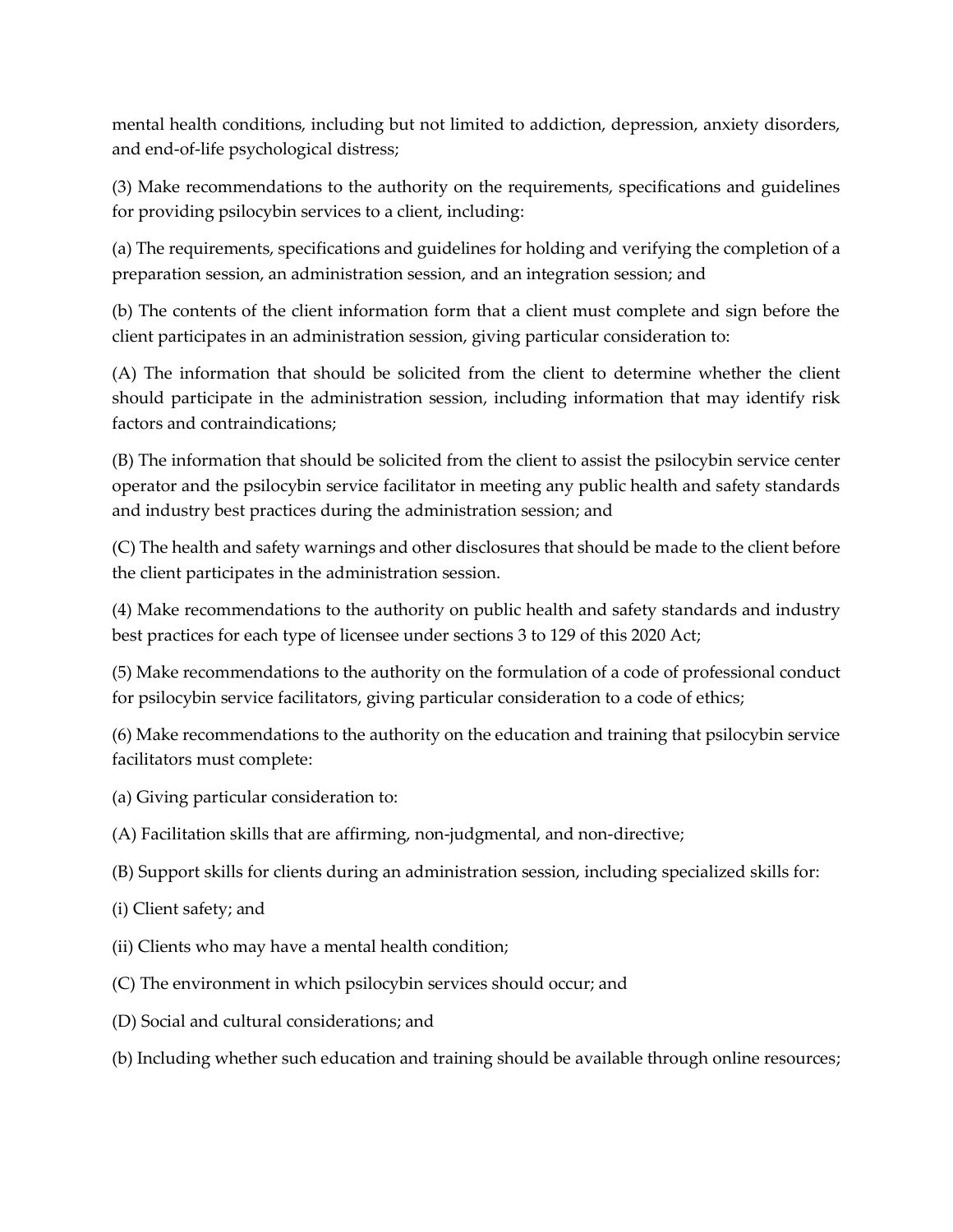(7) Make recommendations to the authority on the examinations that psilocybin service facilitators must pass;

(8) Make recommendations to the authority on public health and safety standards and industry best practices for holding and completing an administration session, including:

(a) Whether group administration sessions should be available;

(b) Whether clients should be able to access common or outside areas on the premises of the psilocybin service center at which the administration session is held;

(c) The circumstances under which an administration session is considered complete; and

(d) The transportation needs of the client after the completion of the administration session;

(9) Develop a long-term strategic plan for ensuring that psilocybin services will become and remain a safe, accessible and affordable therapeutic option for all persons 21 years of age and older in this state for whom psilocybin may be appropriate;

(10) Monitor and study federal laws, regulations and policies regarding psilocybin; and

(11) Attempt to meet with the United States Attorney's Office for the District of Oregon to discuss this 2020 Act and potential federal enforcement policies regarding psilocybin in Oregon after the expiration of the two-year program development period.

## **POWERS AND DUTIES OF OREGON HEALTH AUTHORTY**

## **SECTION 8. General powers and duties; rules.**

(1) The Oregon Health Authority has the duties, functions and powers specified in sections 3 to 129 of this 2020 Act and the powers necessary or proper to enable the authority to carry out the authority's duties, functions and powers under sections 3 to 129 of this 2020 Act. The jurisdiction, supervision, duties, functions and powers of the authority extend to any person that produces, processes, transports, delivers, sells or purchases a psilocybin product in this state or that provides a psilocybin service in this state. The authority may sue and be sued.

(2) The duties, functions and powers of the authority specified in sections 3 to 129 of this 2020 Act include the following:

(a) To examine, publish, and distribute to the public available medical, psychological, and scientific studies, research, and other information relating to the safety and efficacy of psilocybin in treating mental health conditions, including but not limited to addiction, depression, anxiety disorders, and end-of-life psychological distress.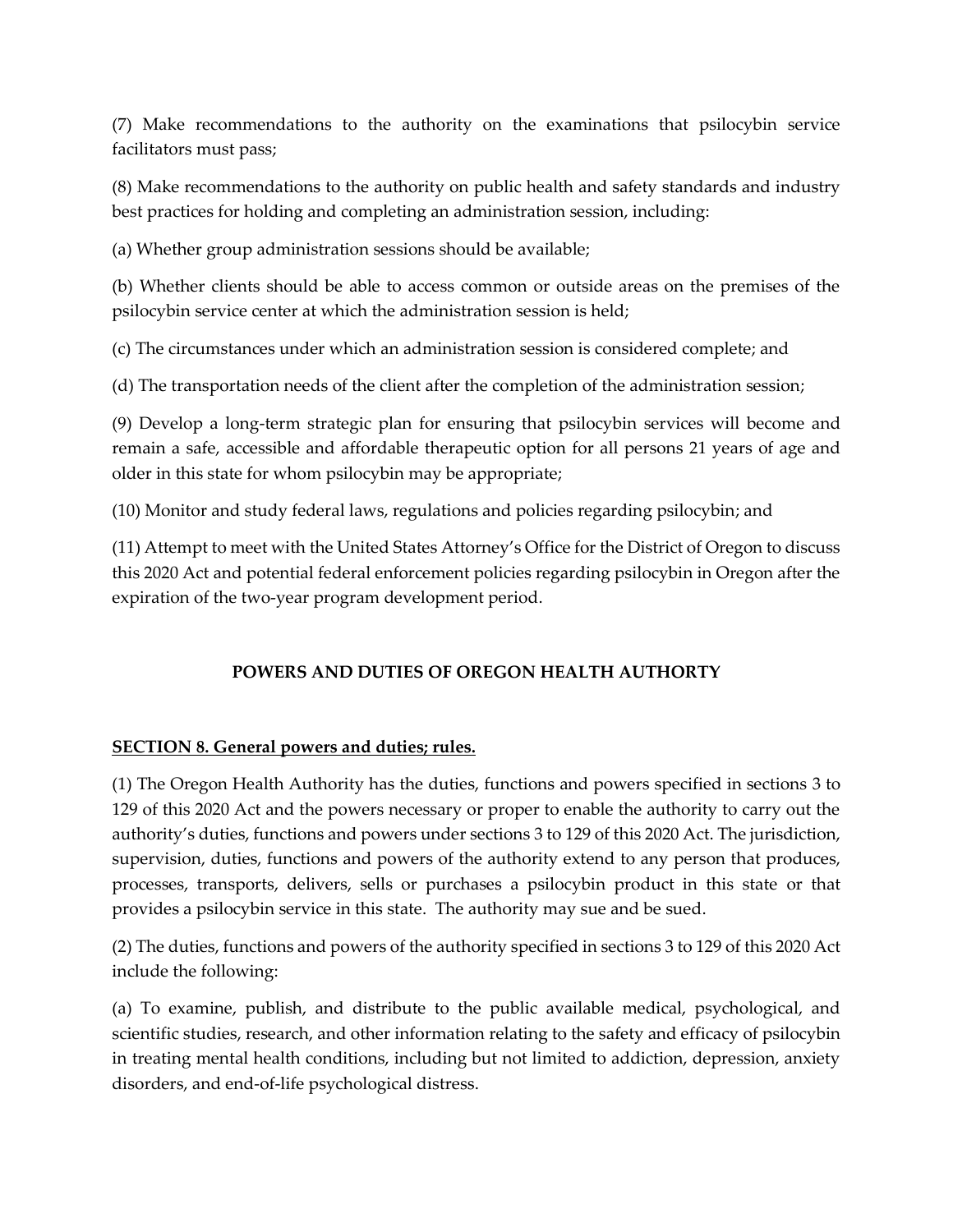(b) After the two-year program development period:

(A) To regulate the manufacturing, transportation, delivery, sale and purchase of psilocybin products and the provision of psilocybin services in this state in accordance with the provisions of sections 3 to 129 of this 2020 Act;

(B) To issue, renew, suspend, revoke or refuse to issue or renew licenses for the manufacturing or sale of psilocybin products, the provision of psilocybin services, or other licenses related to the consumption of psilocybin products, and to permit, in the authority's discretion, the transfer of a license between persons; and

(C) To regulate the use of psilocybin products and psilocybin services for other purposes as deemed necessary or appropriate by the authority.

(c) To adopt, amend or repeal rules as necessary to carry out the intent and provisions of sections 3 to 129 of this 2020 Act, including rules that the authority considers necessary to protect the public health and safety.

(d) To exercise all powers incidental, convenient or necessary to enable the authority to administer or carry out the provisions of sections 3 to 129 of this 2020 Act or any other law of this state that charges the authority with a duty, function or power related to psilocybin products and psilocybin services. Powers described in this paragraph include, but are not limited to:

(A) Issuing subpoenas;

(B) Compelling the attendance of witnesses;

(C) Administering oaths;

(D) Certifying official acts;

(E) Taking depositions as provided by law;

(F) Compelling the production of books, payrolls, accounts, papers, records, documents and testimony; and

(G) Establishing fees in addition to the application, licensing and renewal fees described in sections 23, 26, 30 and 97 of this 2020 Act, provided that any fee established by the authority is reasonably calculated not to exceed the cost of the activity for which the fee is charged.

(e) To adopt rules prohibiting advertising psilocybin products to the public.

(f) To adopt rules regulating and prohibiting advertising psilocybin services in a manner:

(A) That is appealing to minors;

(B) That promotes excessive use;

(C) That promotes illegal activity;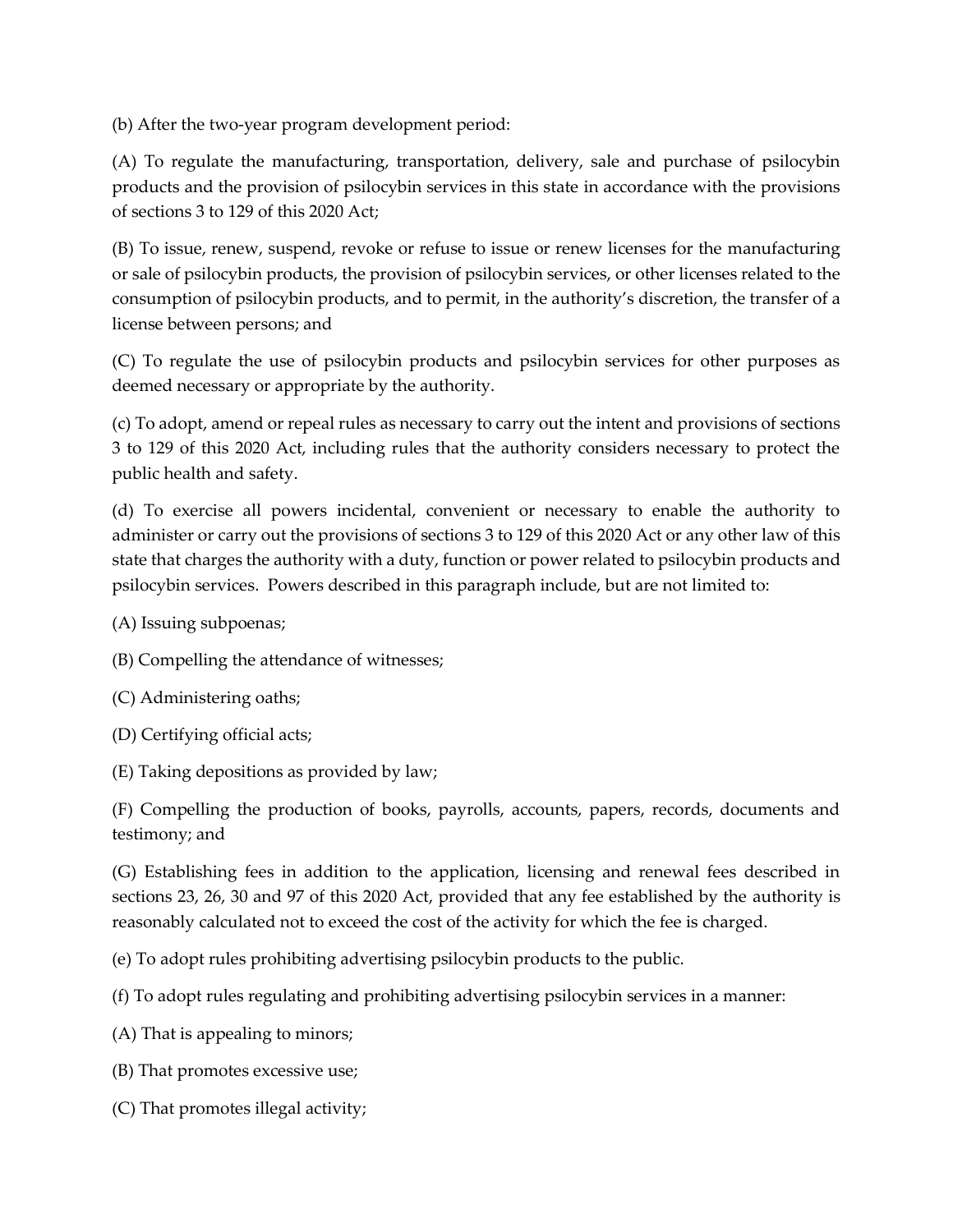(D) That violates the code of professional conduct for psilocybin service facilitators formulated by the authority; or

(E) That otherwise presents a significant risk to public health and safety.

(3) The authority may not require that a psilocybin product be manufactured by means of chemical synthesis.

(4) The authority may not require a client to be diagnosed with or have any particular medical condition as a condition to being provided psilocybin services.

(5) Fees collected pursuant to subsection  $(2)(d)(G)$  of this section shall be deposited in the Psilocybin Control and Regulation Fund established under section 69 of this 2020 Act.

## **SECTION 9. Authority to purchase, possess, seize, transfer to licensee or dispose of psilocybin products.**

Subject to any applicable provision of ORS chapter 183, the Oregon Health Authority may purchase, possess, seize, transfer to a licensee or dispose of psilocybin products as is necessary for the authority to ensure compliance with and enforce the provisions of sections 3 to 129 of this 2020 Act and any rule adopted under sections 3 to 129 of this 2020 Act.

## **TWO-YEAR PROGRAM DEVELOPMENT PERIOD**

## **SECTION 10. No licenses.**

Unless the Legislative Assembly provides otherwise, the Oregon Health Authority may not issue any licenses under sections 3 to 129 of this 2020 Act during the two-year program development period.

## **SECTION 11. Oregon Psilocybin Advisory Board; dates.**

(1) On or before February 28, 2021, the Governor shall appoint the individuals specified in subsection (1)(b) of section 6 of this 2020 Act to the Oregon Psilocybin Board.

(2) On or before March 31, 2021, the board shall hold its first meeting at a time and place specified by the Governor.

(3) On or before June 30, 2021, and from time to time after such date, the board shall submit its findings and recommendations to the Oregon Health Authority on available medical, psychological, and scientific studies, research, and other information relating to the safety and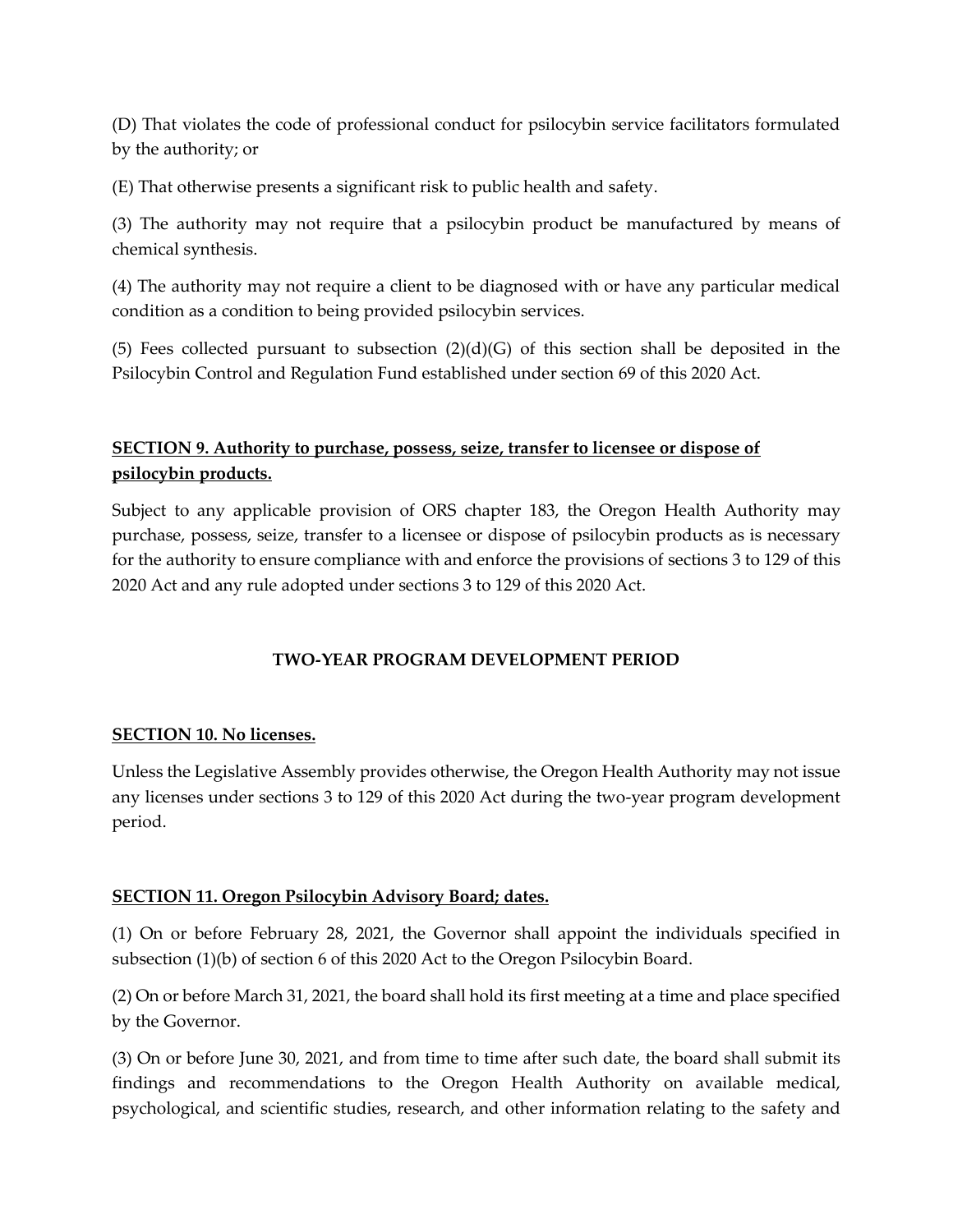efficacy of psilocybin in treating mental health conditions, including but not limited to addiction, depression, anxiety disorders, and end-of-life psychological distress.

(4) On or before June 30, 2022, the board shall submit its findings and recommendations:

(a) For rules and regulations for the implementation of sections 3 to 129 of this 2020 Act;

(b) For a long-term strategic plan for ensuring that psilocybin services will become and remain a safe, accessible and affordable therapeutic option for all persons 21 years of age and older in this state for whom psilocybin may be appropriate; and

(c) With respect to federal laws, regulations and policies regarding psilocybin.

## **SECTION 12. Oregon Health Authority; dates.**

(1) On or before July 31, 2021, and from time to time after such date, the Oregon Health Authority shall publish and distribute to the public available medical, psychological, and scientific studies, research, and other information relating to the safety and efficacy of psilocybin in treating mental health conditions, including but not limited to addiction, depression, anxiety disorders, and endof-life psychological distress.

(2) On or before December 31, 2022, the authority shall prescribe forms and adopt such rules and regulations as the authority deems necessary for the implementation of sections 3 to 129 of this 2020 Act.

## **APPLICATION PROCESS AND LICENSES**

## **SECTION 13. Date.**

On or before January 2, 2023, the Oregon Health Authority shall begin receiving applications for the licensing of persons to:

- (1) Manufacture psilocybin products;
- (2) Operate a psilocybin service center;
- (3) Facilitate psilocybin services; and
- (4) Test psilocybin products.

## **SECTION 14. Application process for all licensees; rules.**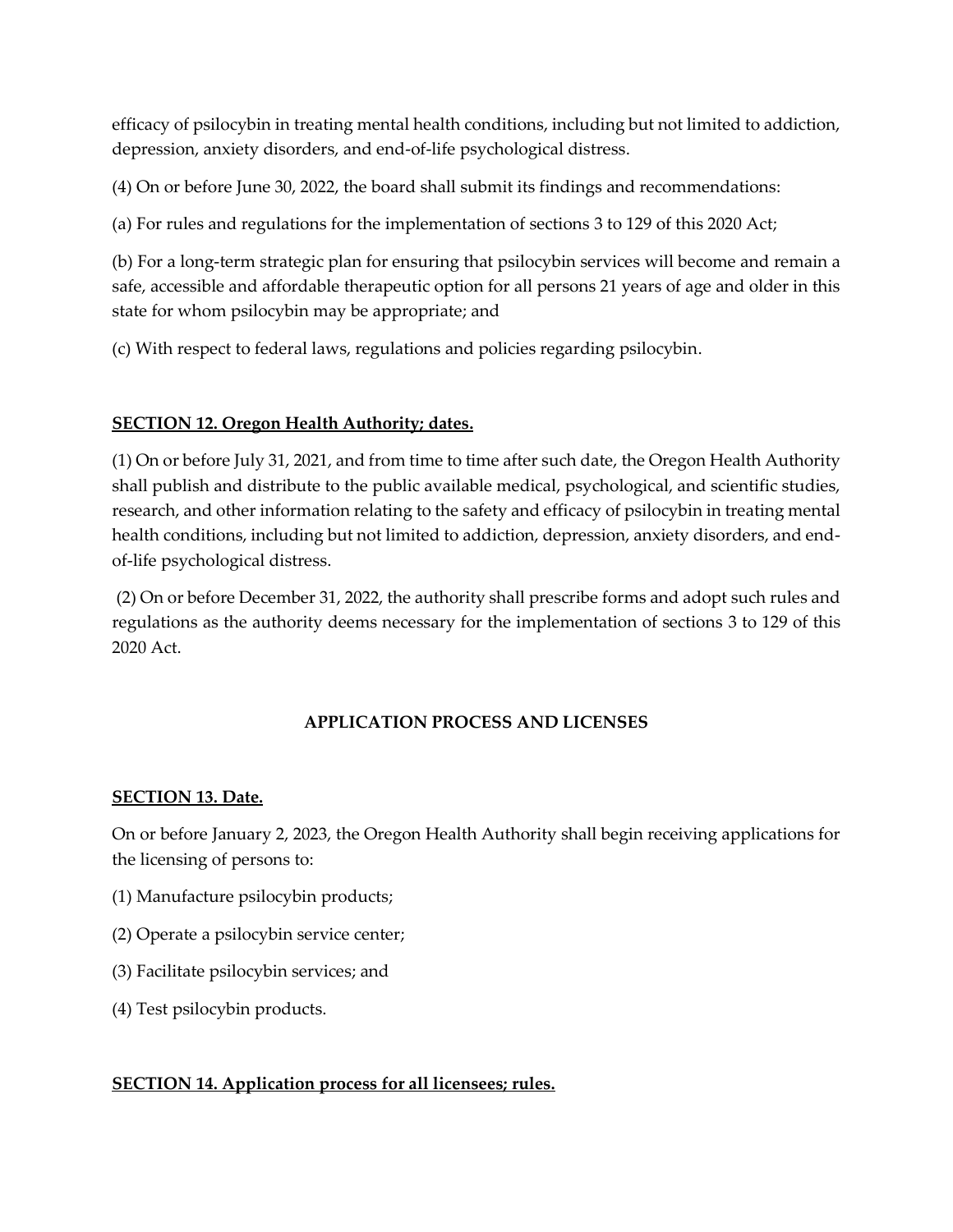(1) Except as provided in subsection (2) of this section, an applicant for a license or renewal of a license issued under sections 3 to 129 of this 2020 Act shall apply to the Oregon Health Authority in the form required by the authority by rule, showing the name and address of the applicant, location of the premises that is to be operated under the license and other pertinent information required by the authority. The authority may not issue or renew a license until the applicant has complied with the provisions of sections 3 to 129 of this 2020 Act and rules adopted under sections 3 to 129 of this 2020 Act.

(2) The authority may reject any application that is not submitted in the form required by the authority by rule. The authority shall give applicants an opportunity to be heard if an application is rejected. A hearing under this subsection is not subject to the requirements for contested case proceedings under ORS chapter 183.

(3) Except as provided in subsection (2) of this section, a revocation of, or a refusal to issue or renew, a license issued under sections 3 to 129 of this 2020 Act is subject to the requirements for contested case proceedings under ORS chapter 183.

(4) An applicant for a facilitator license or renewal of a facilitator license issued under section 30 of this 2020 Act need not show the location of any premises.

### **SECTION 15. Grounds for refusing to issue license or issuing restricted license.**

(1) The Oregon Health Authority may not license an applicant under the provisions of sections 3 to 129 of this 2020 Act if the applicant is under 21 years of age.

(2) The authority may refuse to issue a license or may issue a restricted license to an applicant under the provisions of sections 3 to 129 of this 2020 Act if the authority makes a finding that the applicant:

(a) Has not completed any education or training required by the provisions of sections 3 to 129 of this 2020 Act or rules adopted under sections 3 to 129 of this 2020 Act.

(b) Has not passed any examination required by the provisions of sections 3 to 129 of this 2020 Act or rules adopted under sections 3 to 129 of this 2020 Act.

(c) Is in the habit of using alcoholic beverages, habit-forming drugs, or controlled substances to excess.

(d) Has made false statements to the authority.

(e) Is incompetent or physically unable to carry on the management of the establishment proposed to be licensed.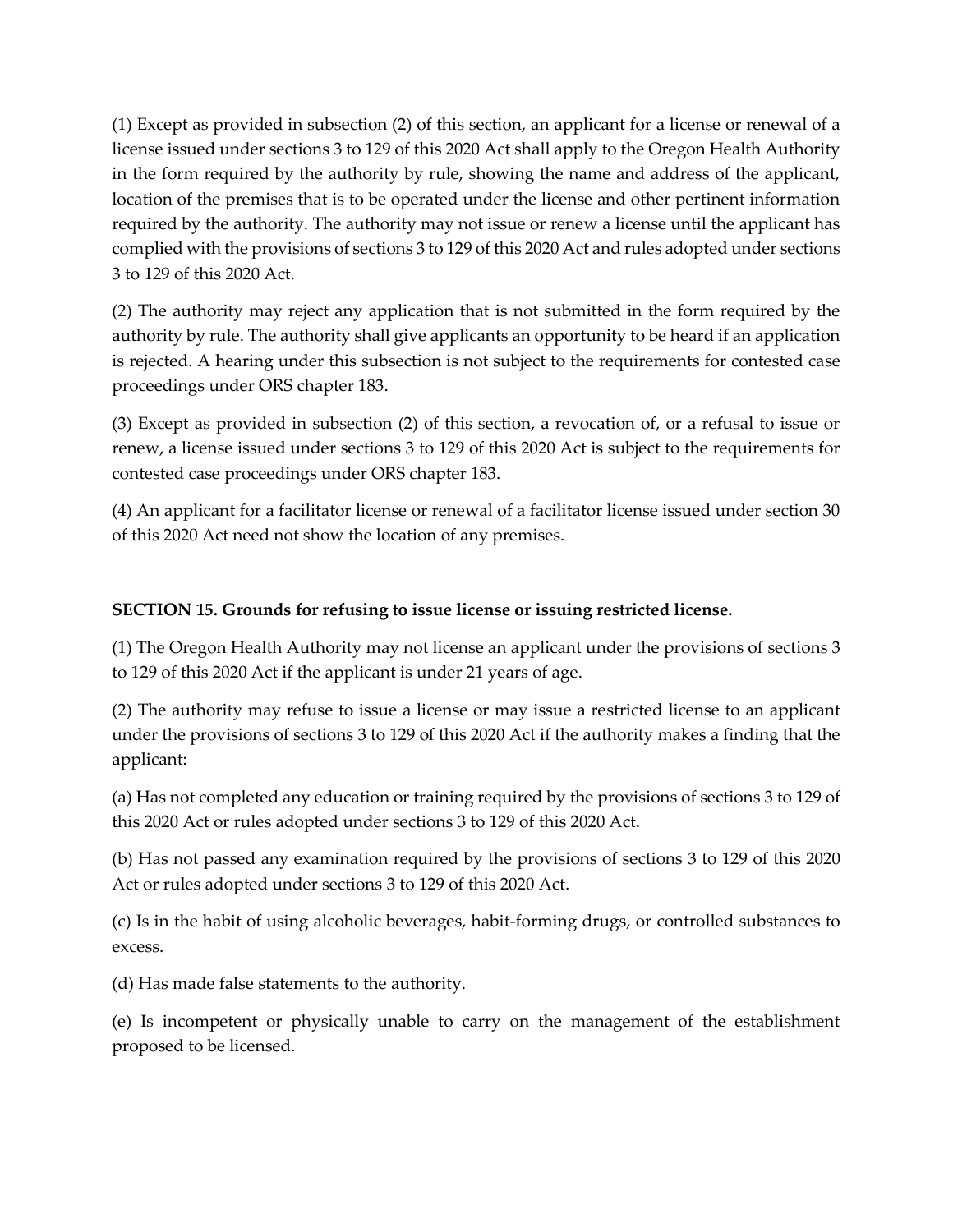(f) Has been convicted of violating a federal law, state law or local ordinance if the conviction is substantially related to the fitness and ability of the applicant to lawfully carry out activities under the license.

(g) Is not of good repute and moral character.

(h) Does not have a good record of compliance with sections 3 to 129 of this 2020 Act or any rule adopted under sections 3 to 129 of this 2020 Act.

(i) Is not the legitimate owner of the premises proposed to be licensed, or has not disclosed that other persons have ownership interests in the premises proposed to be licensed.

(j) Has not demonstrated financial responsibility sufficient to adequately meet the requirements of the premises proposed to be licensed.

(k) Is unable to understand the laws of this state relating to psilocybin products, psilocybin services, or the rules adopted under sections 3 to 129 of this 2020 Act.

(3) Notwithstanding subsection (2)(f) of this section, in determining whether to issue a license or a restricted license to an applicant, the authority may not consider the prior conviction of the applicant or any owner, director, officer, manager, employee, agent or other representative of the applicant for:

(a) The manufacture of psilocybin or the manufacture of a marijuana item, as defined in ORS 475B.015, if:

(A) The date of the conviction is two or more years before the date of the application; and

(B) The person has not been convicted more than once for the manufacture of psilocybin or a marijuana item; or

(b) The possession of a controlled substance, as defined in ORS 475.005, or a marijuana item, as defined in ORS 475B.015, if:

(A) The date of the conviction is two or more years before the date of the application; or

(B) The person has not been convicted more than once for the possession of a controlled substance or a marijuana item.

## **SECTION 16. Authority to require fingerprints of applicants and other individuals.**

For the purpose of requesting a state or nationwide criminal records check under ORS 181A.195, the Oregon Health Authority may require the fingerprints of any individual listed on an application submitted under section 14 of this 2020 Act. The powers conferred on the authority under this section include the power to require the fingerprints of: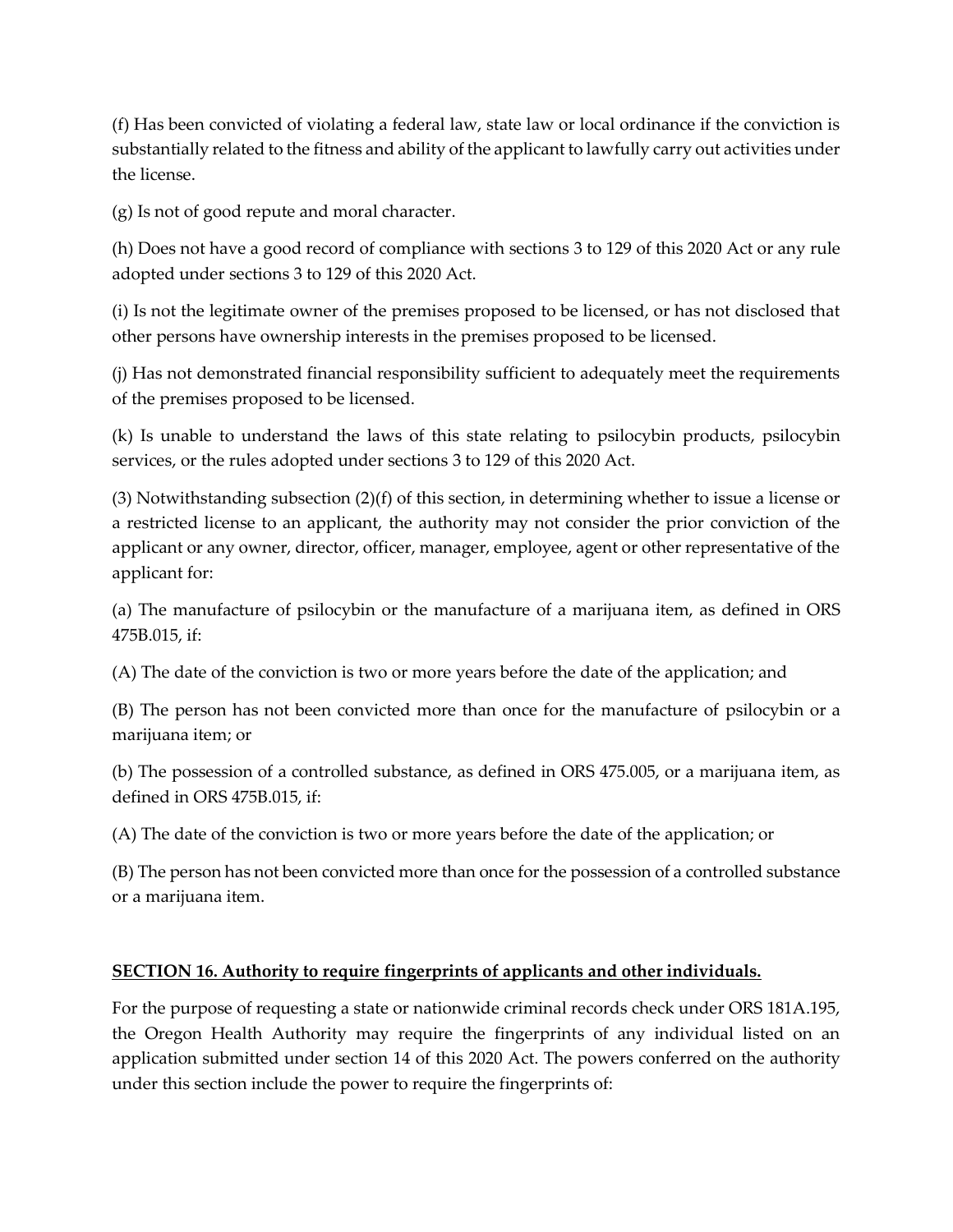(1) If the applicant is a limited partnership, each general partner of the limited partnership;

(2) If the applicant is a manager-managed limited liability company, each manager of the limited liability company;

(3) If the applicant is a member-managed limited liability company, each voting member of the limited liability company;

(4) If the applicant is a corporation, each director and officer of the corporation; and

(5) Any individual who holds a financial interest of 10 percent or more in the person applying for the license.

## **SECTION 17. Properties of license.**

A license issued under sections 3 to 129 of this 2020 Act:

(1) Is a personal privilege.

(2) Is renewable in the manner provided in section 14 of this 2020 Act, except for a cause that would be grounds for refusal to issue the license under section 15 of this 2020 Act.

(3) Is revocable or suspendible as provided in section 64 of this 2020 Act.

(4) Except for a license issued to a psilocybin service facilitator under section 30 of this 2020 Act, is transferable from the premises for which the license was originally issued to another premises subject to the provisions of sections 3 to 129 of this 2020 Act, applicable rules adopted under sections 3 to 129 of this 2020 Act and applicable local ordinances.

(5) If the license was issued to an individual, expires upon the death of the licensee, except as provided in section 51 of this 2020 Act.

- (6) Does not constitute property.
- (7) Is not alienable.
- (8) Is not subject to attachment or execution.
- (9) Does not descend by the laws of testate or intestate devolution.

## **SECTION 18. Duties of Oregon Health Authority with respect to issuing licenses.**

(1) The Oregon Health Authority shall approve or deny an application to be licensed under sections 3 to 129 of this 2020 Act. Upon receiving an application under section 14 of this 2020 Act, the authority may not unreasonably delay processing, approving or denying the application or, if the application is approved, issuing the license.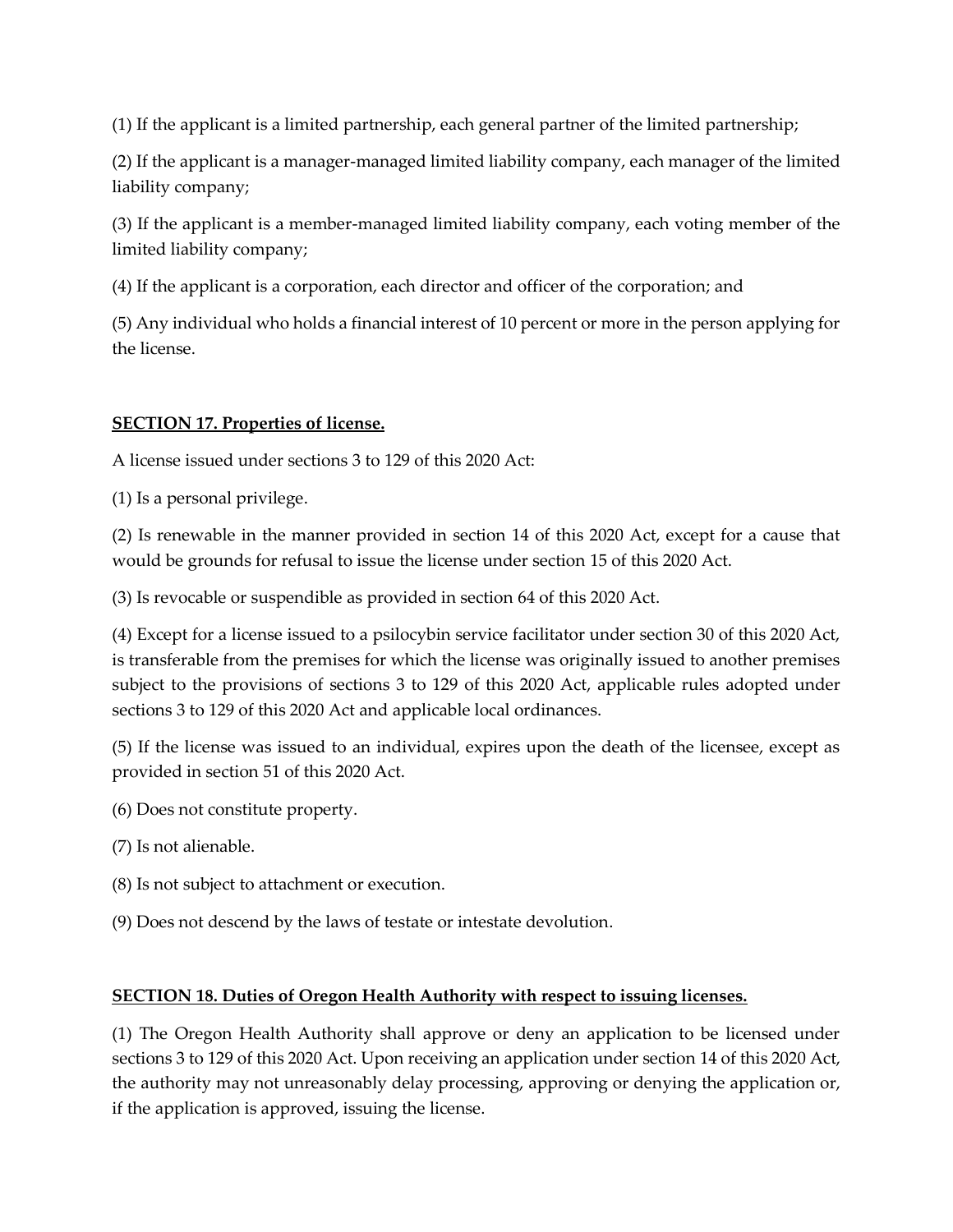(2) The licenses described in sections 3 to 129 of this 2020 Act must be issued by the authority, subject to the provisions of sections 3 to 129 of this 2020 Act and rules adopted under sections 3 to 129 of this 2020 Act.

(3) The authority may not license a premises that does not have defined boundaries. A premises does not need to be enclosed by a wall, fence or other structure, but the authority may require a premises to be enclosed as a condition of issuing or renewing a license. The authority may not license a mobile premises.

## **SECTION 19. Duty to request land use compatibility statement.**

(1) Prior to receiving a license under section 23 or 26 of this 2020 Act, an applicant shall request a land use compatibility statement from the city or county that authorizes the land use. The land use compatibility statement must demonstrate that the requested license is for a land use that is allowable as a permitted or conditional use within the given zoning designation where the land is located. The Oregon Health Authority may not issue a license if the land use compatibility statement shows that the proposed land use is prohibited in the applicable zone.

(2) Except as provided in subsection (3) of this section, a city or county that receives a request for a land use compatibility statement under this section must act on that request within 21 days of:

(a) Receipt of the request, if the land use is allowable as an outright permitted use; or

(b) Final local permit approval, if the land use is allowable as a conditional use.

(3) A city or county that receives a request for a land use compatibility statement under this section is not required to act on that request during the period that the authority discontinues licensing those premises pursuant to section 128(4) of this 2020 Act.

(4) A city or county action concerning a land use compatibility statement under this section is not a land use decision for purposes of ORS chapter 195, 196, 197, 215 or 227.

## **LICENSEES IN GENERAL**

## **SECTION 20. Lawful manufacture, delivery, and possession of psilocybin products.**

Licensees and licensee representatives may manufacture, deliver and possess psilocybin products subject to the provisions of sections 3 to 129 of this 2020 Act and rules adopted under sections 3 to 129 of this 2020 Act. The manufacture, delivery or possession of psilocybin products by a licensee or a licensee representative in compliance with sections 3 to 129 of this 2020 Act and rules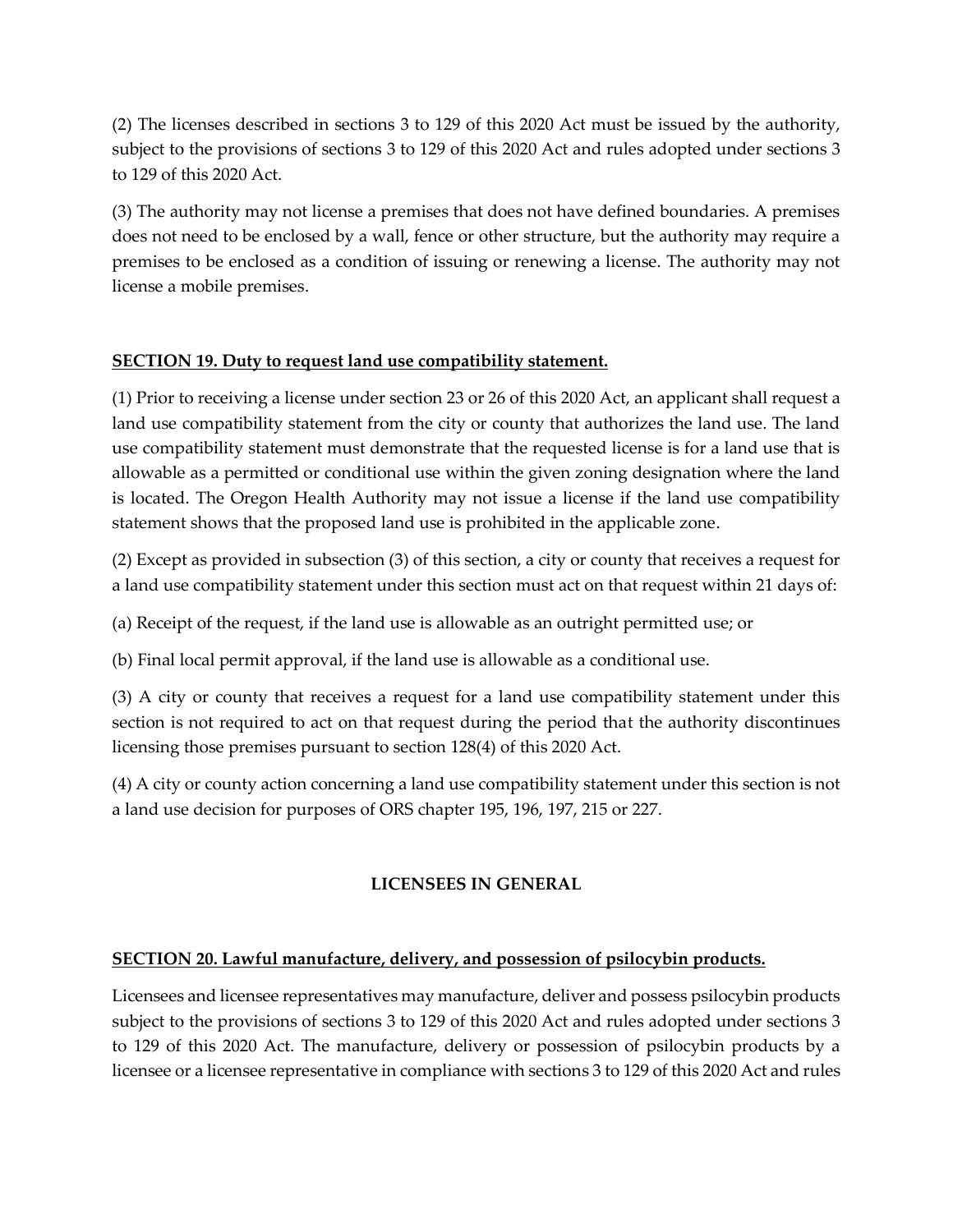adopted under sections 3 to 129 of this 2020 Act does not constitute a criminal or civil offense under the laws of this state.

#### **SECTION 21. Restriction on financial interests in multiple licensees.**

An individual may not have a financial interest in:

- (1) More than one psilocybin product manufacturer; or
- (2) More than five psilocybin service center operators.

### **SECTION 22. Authority to hold multiple licenses.**

Subject to section 21 of this 2020 Act:

(1) A person may hold multiple service center operator licenses under section 26 this 2020 Act; and

(2) A person may hold both a manufacturer license under section 23 this 2020 Act and a service center operator license under section 26 this 2020 Act at the same or different premises.

## **LICENSE TO MANUFACTURE PSILOCYBIN PRODUCTS**

#### **SECTION 23. Manufacturer license; fees; rules.**

(1) The manufacture of psilocybin products is subject to regulation by the Oregon Health Authority.

(2) A psilocybin product manufacturer must have a manufacturer license issued by the authority for the premises at which the psilocybin products are manufactured. To hold a manufacturer license issued under this section, a psilocybin product manufacturer:

(a) Must apply for a license in the manner described in section 14 of this 2020 Act;

(b) Must provide proof that the applicant is 21 years of age or older;

(c) Must, until January 1, 2025:

(A) If the direct owner of the business operating or to be operated under the license is a legal entity, provide proof that more than 50 percent of the shares, membership interests, partnership interests, or other ownership interests of the legal entity are held, directly or indirectly, by one or more individuals who have been residents of this state for two or more years;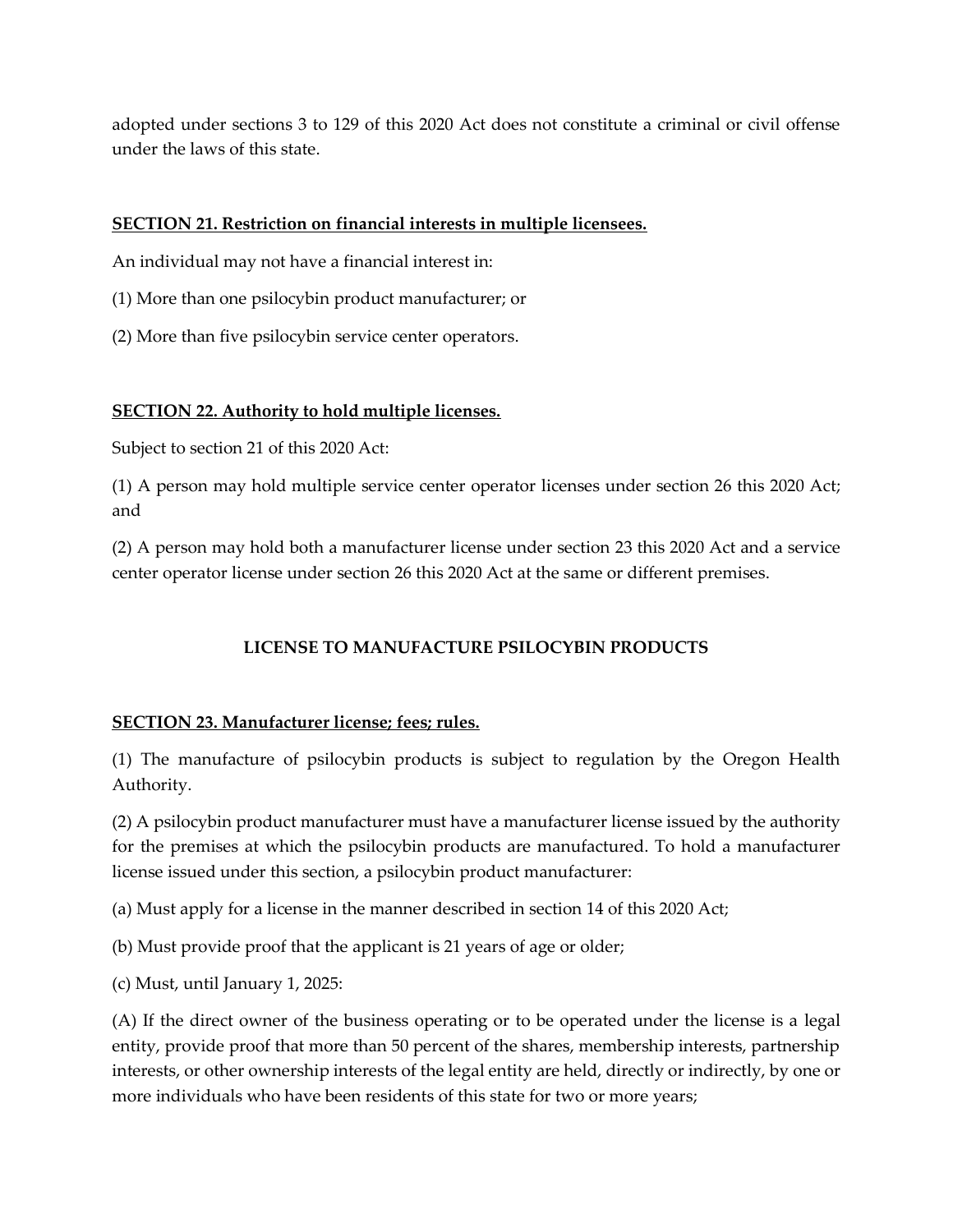(B) If the direct owner of the business operating or to be operated under the license is a partnership that is not a legal entity, provide proof that more than 50 percent of the partnership interests of the partnership are held, directly or indirectly, by one or more individuals who have been residents of this state for two or more years; and

(C) If the direct owner of the business operating or to be operated under the license is an individual, provide proof that the individual has been a resident of this state for two or more years; and

(d) Must meet the requirements of any rule adopted by the authority under subsections (3) and (4) of this section.

(3)(a) If the applicant is not the owner of the premises at which the psilocybin is to be manufactured, the applicant shall submit to the authority signed informed consent from the owner of the premises to manufacture psilocybin at the premises.

(b) The authority may adopt rules regarding the informed consent described in this subsection.

(4) The authority shall adopt rules that:

(a) Require a psilocybin product manufacturer to annually renew a license issued under this section;

(b) Establish application, licensure and renewal of licensure fees for psilocybin product manufacturers; and

(c) Require psilocybin products manufactured by psilocybin product manufacturers to be tested in accordance with section 96 of this 2020 Act.

(5) Fees adopted under subsection (4)(b) of this section:

(a) May not exceed, together with other fees collected under sections 3 to 129 of this 2020 Act, the cost of administering sections 3 to 129 of this 2020 Act; and

(b) Shall be deposited in the Psilocybin Control and Regulation Fund established under section 69 of this 2020 Act.

## **SECTION 24. Psilocybin product manufacturers; endorsements.**

(1) The Oregon Health Authority shall adopt rules that designate different types of manufacturing activities. A psilocybin product manufacturer may only engage in a type of manufacturing activity if the psilocybin product manufacturer has received an endorsement from the authority for that type of manufacturing activity.

(2) An applicant must request an endorsement upon submission of an initial application but may also request an endorsement at any time following licensure.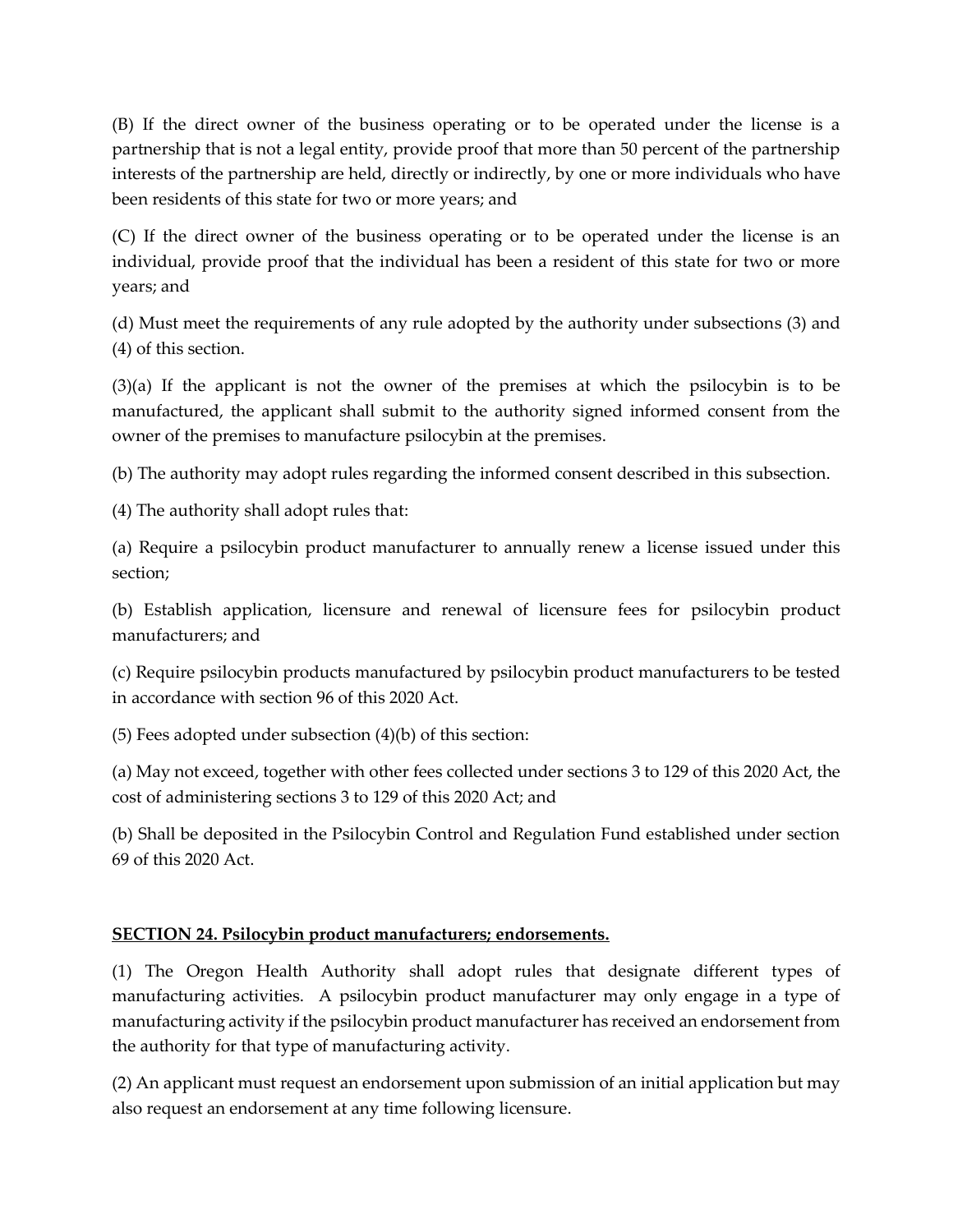(3) Only one application and license fee is required regardless of how many endorsements an applicant or licensee requests or at what time the request is made.

(4) A psilocybin product manufacturer licensee may hold multiple endorsements.

(5) The authority may deny a psilocybin product manufacturer's request for an endorsement or revoke an existing endorsement if the psilocybin product manufacturer cannot or does not meet the requirements for the endorsement that is requested. If the authority denies or revokes approval the psilocybin product manufacturer has a right to a hearing under the procedures of ORS chapter 183.

## **SECTION 25. Psilocybin product quantities; rules.**

The Oregon Health Authority shall adopt rules restricting the quantities of psilocybin products at premises for which a license has been issued under section 23 of this 2020 Act. In adopting rules under this section, the authority shall take into consideration the demand for psilocybin services in this state, the number of psilocybin product manufacturers applying for a license under section 23 of this 2020 Act, the number of psilocybin product manufacturers that hold a license issued under section 23 of this 2020 Act and whether the availability of psilocybin products in this state is commensurate with the demand for psilocybin services.

## **LICENSE TO OPERATE PSILOCYBIN SERVICE CENTER**

## **SECTION 26. Service center operator license; fees; rules.**

(1)(a) The operation of a psilocybin service center is subject to regulation by the Oregon Health Authority.

(b) A psilocybin service center is not a health care facility subject to ORS chapter 441.

(2) A psilocybin service center operator must have a service center operator license issued by the authority for the premises at which psilocybin services are provided. To hold a service center operator license under this section, a psilocybin service center operator:

(a) Must apply for a license in the manner described in section 14 of this 2020 Act;

(b) Must provide proof that the applicant is 21 years of age or older;

(c) Must, until January 1, 2025:

(A) If the direct owner of the business operating or to be operated under the license is a legal entity, provide proof that more than 50 percent of the shares, membership interests, partnership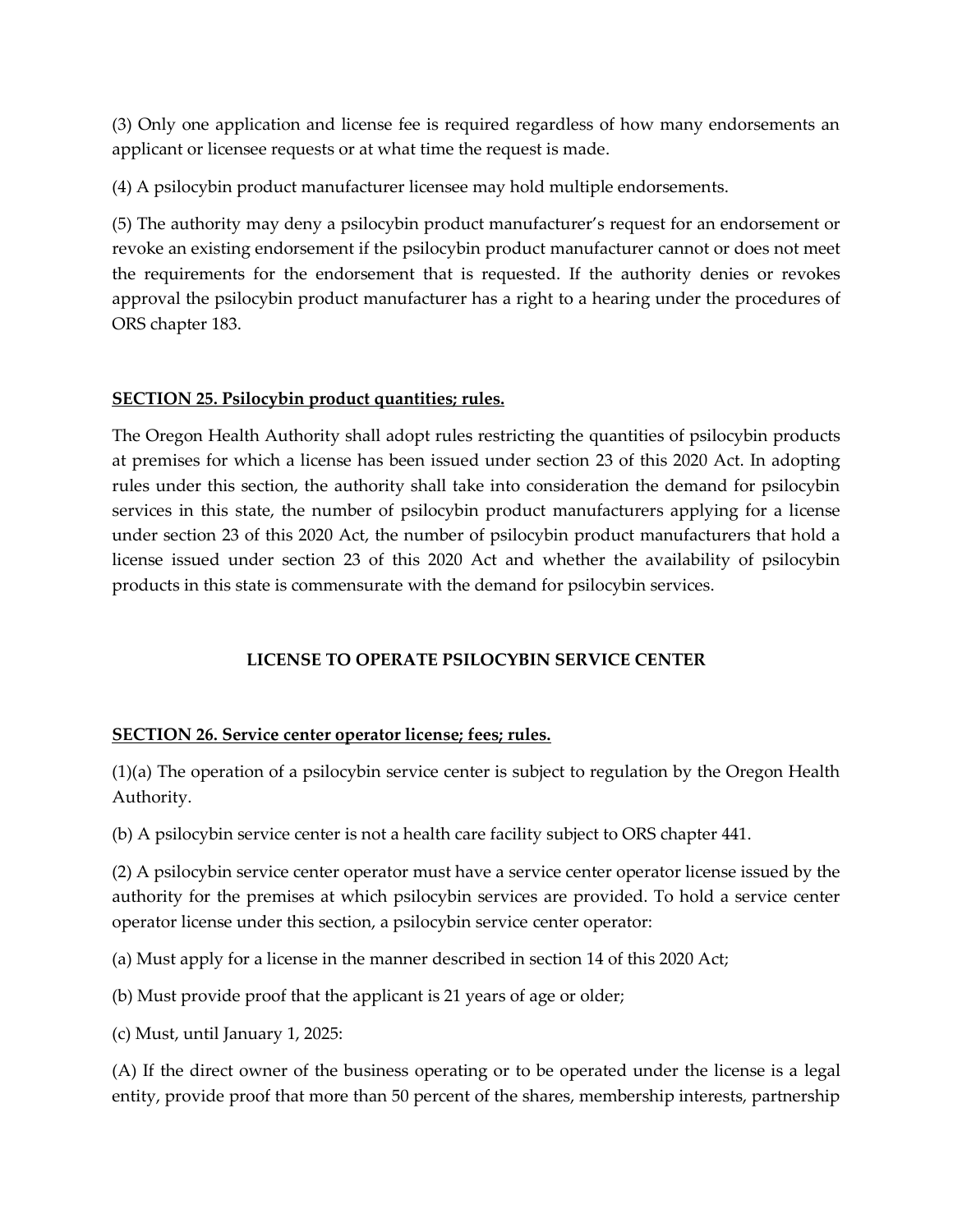interests, or other ownership interests of the legal entity are held, directly or indirectly, by one or more individuals who have been residents of this state for two or more years;

(B) If the direct owner of the business operating or to be operated under the license is a partnership that is not a legal entity, provide proof that more than 50 percent of the partnership interests of the partnership are held, directly or indirectly, by one or more individuals who have been residents of this state for two or more years; and

(C) If the direct owner of the business operating or to be operated under the license is an individual, provide proof that the individual has been a resident of this state for two or more years;

(d) Must ensure that the psilocybin service center is located in an area that is not:

(A) Within the limits of an incorporated city or town; and

(B) Zoned exclusively for residential use;

(e) Except as provided in section 27 of this 2020 Act, must ensure that the psilocybin service center is not located within 1,000 feet of:

(A) A public elementary or secondary school for which attendance is compulsory under ORS 339.020; or

(B) A private or parochial elementary or secondary school, teaching children as described in ORS 339.030 (1)(a); and

(f) Must meet the requirements of any rule adopted by the authority under subsection (3) of this section.

(3) The authority shall adopt rules that:

(a) Require a psilocybin service center operator to annually renew a license issued under this section;

(b) Establish application, licensure and renewal of licensure fees for psilocybin service center operators;

(c) Require psilocybin products sold by a psilocybin service center operator to be tested in accordance with section 96 of this 2020 Act; and

(d) Require a psilocybin service center operator to meet any public health and safety standards and industry best practices established by the authority by rule.

(4) Fees adopted under subsection (3)(b) of this section:

(a) May not exceed, together with other fees collected under sections 3 to 129 of this 2020 Act, the cost of administering sections 3 to 129 of this 2020 Act; and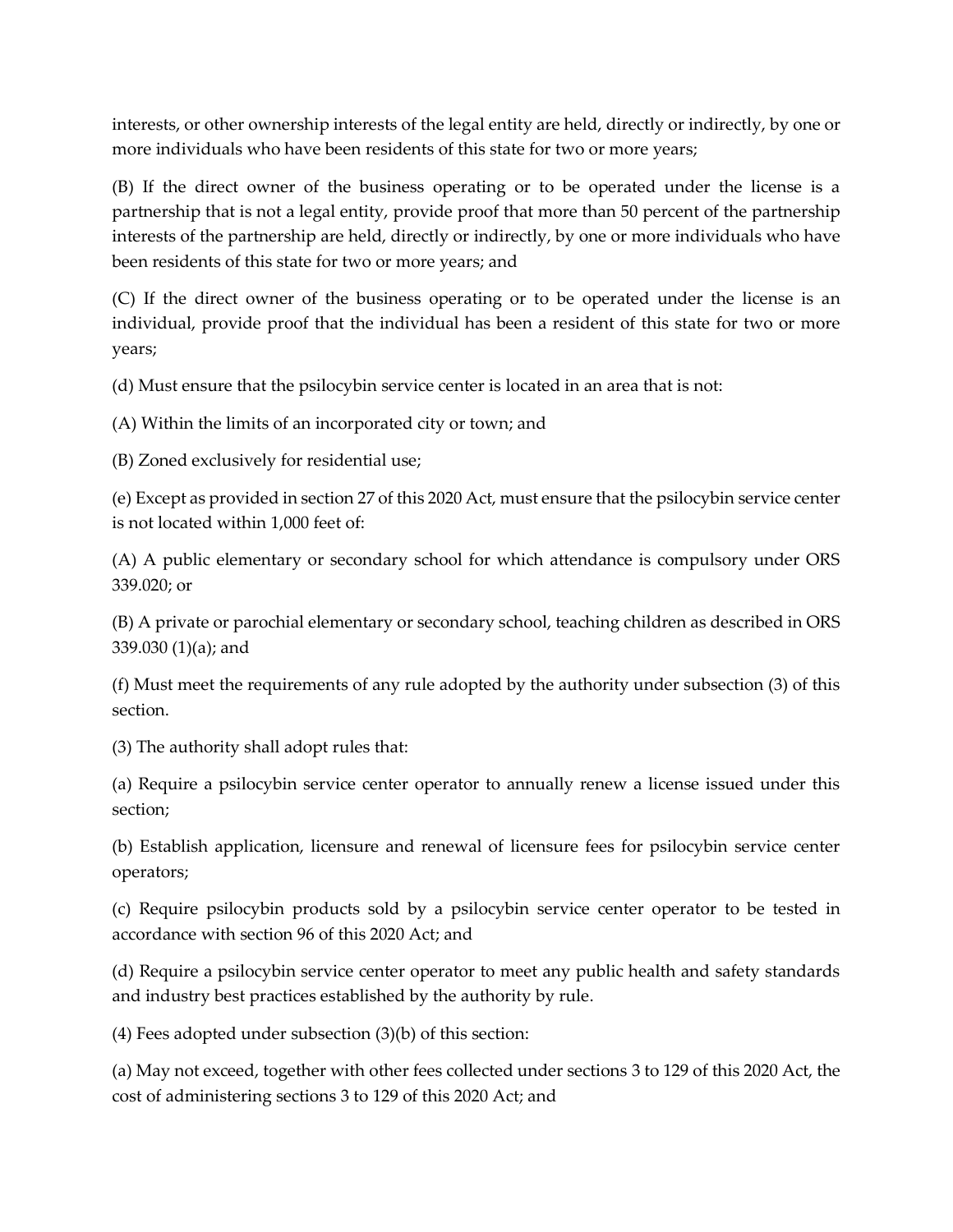(b) Shall be deposited in the Psilocybin Control and Regulation Fund established under section 69 of this 2020 Act.

#### **SECTION 27. Proximity of psilocybin service center to school.**

Notwithstanding subsection 2(e) of section 26 of this 2020 Act, a psilocybin service center may be located within 1,000 feet of a school if:

(1) The psilocybin service center is not located within 500 feet of:

(a) A public elementary or secondary school for which attendance is compulsory under ORS 339.020; or

(b) A private or parochial elementary or secondary school, teaching children as described in ORS 339.030 (1)(a); and

(2) The Oregon Health Authority determines that there is a physical or geographic barrier capable of preventing children from traversing to the premises of the psilocybin service center.

### **SECTION 28. Establishment of school after issuance of license.**

If a school described in subsection 2(e) of section 26 of this 2020 Act that has not previously been attended by children is established within 1,000 feet of a premises for which a license has been issued under section 26 of this 2020 Act, the psilocybin service center operator located at that premises may remain at that location unless the Oregon Health Authority revokes the license of the psilocybin service center operator under section 64 of this 2020 Act.

#### **SECTION 29. Requirement to verify person's age; rules.**

The Oregon Health Authority may adopt rules establishing the circumstances under which the authority may require a psilocybin service center operator that holds a license issued under section 26 of this 2020 Act to use an age verification scanner or any other equipment used to verify a person's age for the purpose of ensuring that the psilocybin service center operator does not sell psilocybin products to a person under 21 years of age. Information obtained under this section may not be retained after verifying a person's age and may not be used for any purpose other than verifying a person's age.

## **LICENSE TO FACILITATE PSILOCYBIN SERVICES**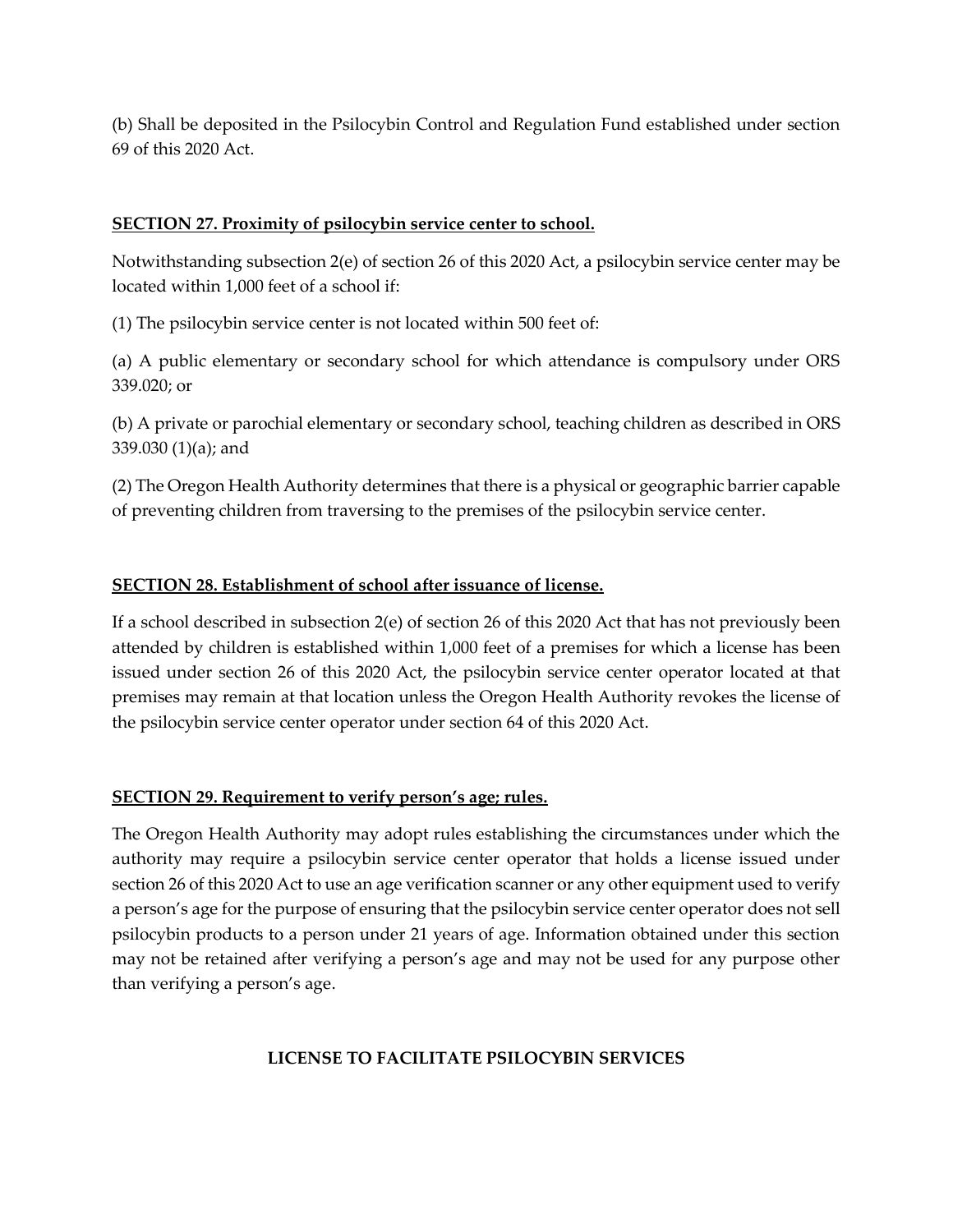#### **SECTION 30. Facilitator license; fees; rules.**

(1) The facilitation of psilocybin services is subject to regulation by the Oregon Health Authority.

(2) A psilocybin service facilitator must have a facilitator license issued by the authority. To hold a facilitator license issued under this section, a psilocybin service facilitator:

(a) Must apply for a license in the manner described in section 14 of this 2020 Act;

(b) Must provide proof that the applicant is 21 years of age or older;

(c) Must, until January 1, 2025, provide proof that the applicant has been a resident of this state for two or more years;

(d) Must have a high school diploma or equivalent education;

(e) Must submit evidence of completion of education and training prescribed and approved by the authority;

(f) Must have passed an examination approved, administered or recognized by the authority; and

(g) Must meet the requirements of any rule adopted by the authority under subsection (4) of this section.

(3) The authority may not require a psilocybin service facilitator to have a degree from a university, college, post-secondary institution, or other institution of higher education.

(4) The authority shall adopt rules that:

(a) Require a psilocybin service facilitator to annually renew a license issued under this section;

(b) Establish application, licensure and renewal of licensure fees for psilocybin service facilitators; and

(c) Require a psilocybin service facilitator to meet any public health and safety standards and industry best practices established by the authority by rule.

(5) Fees adopted under subsection (4)(b) of this section:

(a) May not exceed, together with other fees collected under sections 3 to 129 of this 2020 Act, the cost of administering sections 3 to 129 of this 2020 Act; and

(b) Shall be deposited in the Psilocybin Control and Regulation Fund established under section 69 of this 2020 Act.

(6) A psilocybin service facilitator may be, but need not be, an employee, manager, director, officer, partner, member, shareholder, or direct or indirect owner of one or more psilocybin service center operators.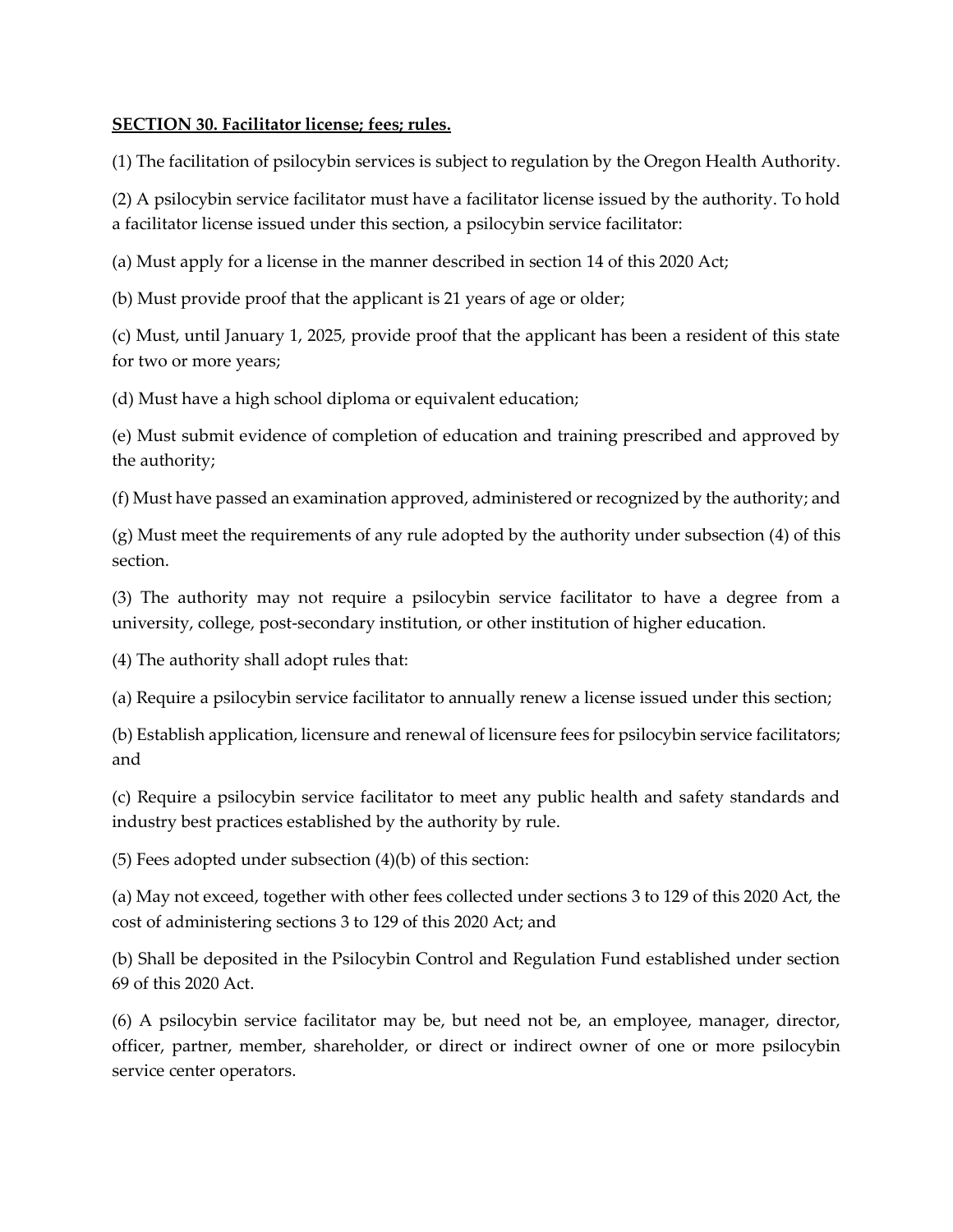(7) A license issued to a psilocybin service facilitator under this section is not limited to any one or more premises.

#### **SECTION 31. Examinations; rules.**

The Oregon Health Authority shall offer an examination for applicants for licenses to facilitate psilocybin services at least twice a year. An applicant who fails any part of the examination may retake the failed section in accordance with rules adopted by the authority.

#### **SECTION 32. Requirement to verify person's age; rules.**

The Oregon Health Authority may adopt rules establishing the circumstances under which the authority may require a psilocybin service facilitator that holds a license issued under section 30 of this 2020 Act to use an age verification scanner or any other equipment used to verify a person's age for the purpose of ensuring that the psilocybin service facilitator does not provide psilocybin services to a person under 21 years of age. Information obtained under this section may not be retained after verifying a person's age and may not be used for any purpose other than verifying a person's age.

#### **PSILOCYBIN SERVICES**

#### **SECTION 33. Psilocybin services.**

The Oregon Health Authority shall adopt by rule the requirements, specifications and guidelines for:

- (1) Providing psilocybin services to a client;
- (2) Holding and verifying the completion of a preparation session;

(3) Having a client complete, sign, and deliver a client information form to a psilocybin service center operator and a psilocybin service facilitator;

- (4) Holding and verifying the completion of an administration session; and
- (5) Holding and verifying the completion of an integration session.

#### **SECTION 34. Preparation session.**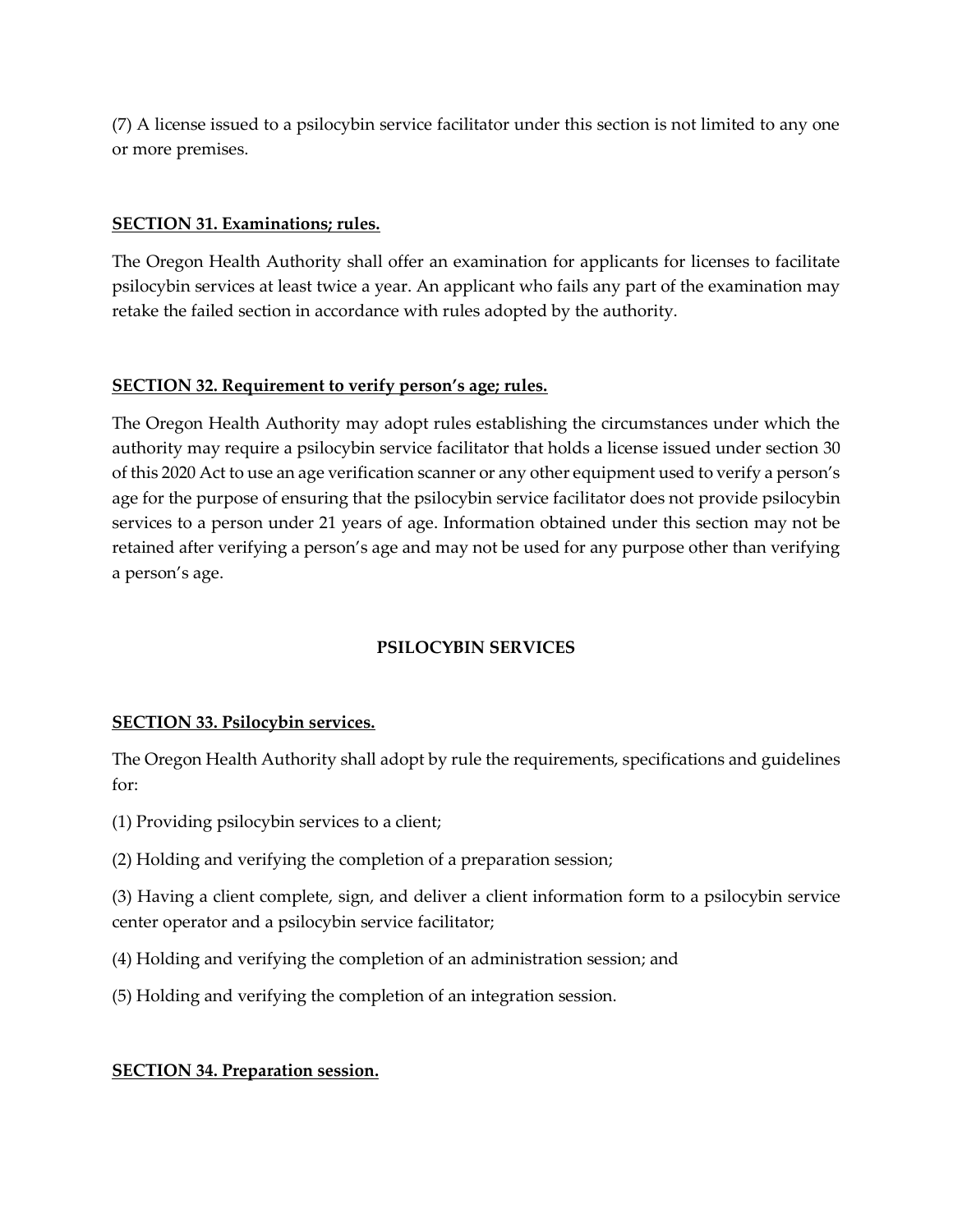(1) Before a client participates in an administration session, the client must attend a preparation session with a psilocybin service facilitator.

(2) A preparation session may be, but need not be, held at a psilocybin service center.

(3) If a preparation session is completed in accordance with all applicable requirements, specifications and guidelines, as determined by the Oregon Health Authority, the psilocybin service facilitator must certify, in a form and manner prescribed by the authority, that the client completed the preparation session.

## **SECTION 35. Client information form.**

(1) Before a client participates in an administration session:

(a) The client must complete and sign a client information form, in a form and manner prescribed by the Oregon Health Authority; and

(b) A copy of the completed and signed client information form must be delivered to:

(A) The psilocybin service center operator that operates the psilocybin service center at which the administration session is to be held; and

(B) The psilocybin service facilitator that will supervise the administration session.

(2) The client information form:

(a) Will solicit from the client such information as may be necessary:

(A) To enable a psilocybin service center operator and a psilocybin service facilitator to determine whether the client should participate in an administration session, including information that may identify risk factors and contraindications; and

(B) If so, to assist the psilocybin service center operator and the psilocybin service facilitator in meeting any public health and safety standards and industry best practices during the administration session; and

(b) Will contain such health and safety warnings and other disclosures to the client as the authority may prescribe.

## **SECTION 36. Administration session.**

(1) After a client completes a preparation session and completes and signs a client information form, the client may participate in an administration session.

(2) An administration session must be held at a psilocybin service center.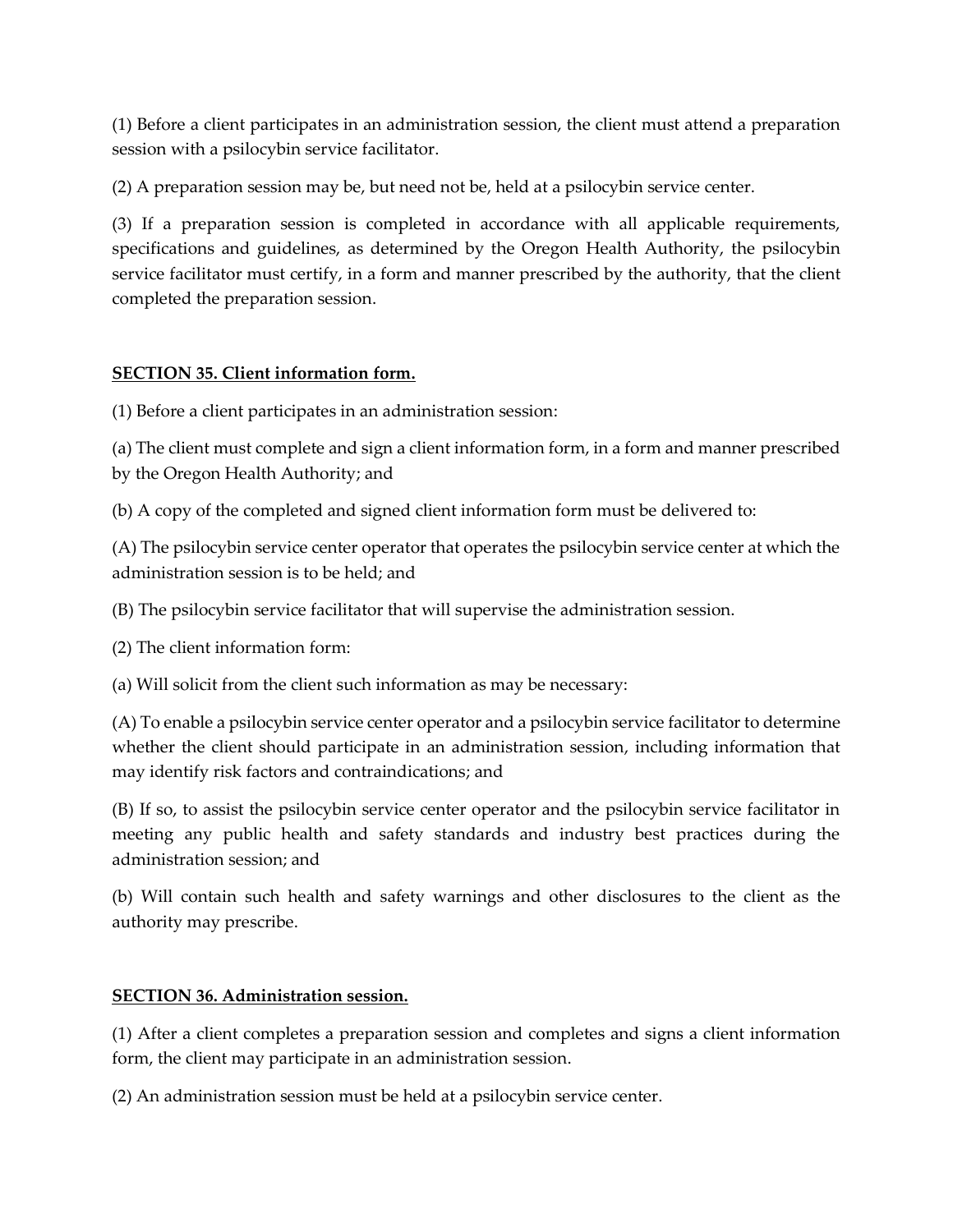(3) If an administration session is completed in accordance with all applicable requirements, specifications and guidelines, as determined by the Oregon Health Authority, the psilocybin service facilitator must certify, in a form and manner prescribed by the authority, that the client completed the administration session.

#### **SECTION 37. Integration session.**

(1) After a client completes an administration session, the psilocybin service facilitator who supervised the administration session must offer the client an opportunity to participate in an integration session. The client may, but need not, participate in an integration session.

(2) An integration session may be, but need not be, held at a psilocybin service center.

(3) If an integration session is completed in accordance with all applicable requirements, specifications and guidelines, as determined by the Oregon Health Authority, the psilocybin service facilitator must certify, in a form and manner prescribed by the authority, that the client completed the integration session.

## **SECTION 38. Protections on reliance on client information form.**

(1) If a client information form is offered as evidence in any administrative or criminal prosecution of a licensee or licensee representative for sale or service of a psilocybin product to a client, the licensee or licensee representative is not guilty of any offense prohibiting a person from selling or serving a psilocybin product to a client unless it is demonstrated that a reasonable person would have determined that the responses provided by the client on the client information form were incorrect or altered.

(2) A licensee or licensee representative shall be entitled to rely upon all statements, declarations, and representations made by a client in a client information form unless it is demonstrated that:

(a) A reasonable person would have determined that one or more of the statements, declarations, and representations made by the client in the client information form were incorrect or altered; or

(b) The licensee or licensee representative violated a provision of sections 3 to 129 of this 2020 Act or a rule adopted under sections 3 to 129 of this 2020 Act relative to the client information form.

(3) Except as provided in subsection (2) of this section, no licensee or licensee representative shall incur legal liability by virtue of any untrue statements, declarations, or representations so relied upon in good faith by the licensee or licensee representative.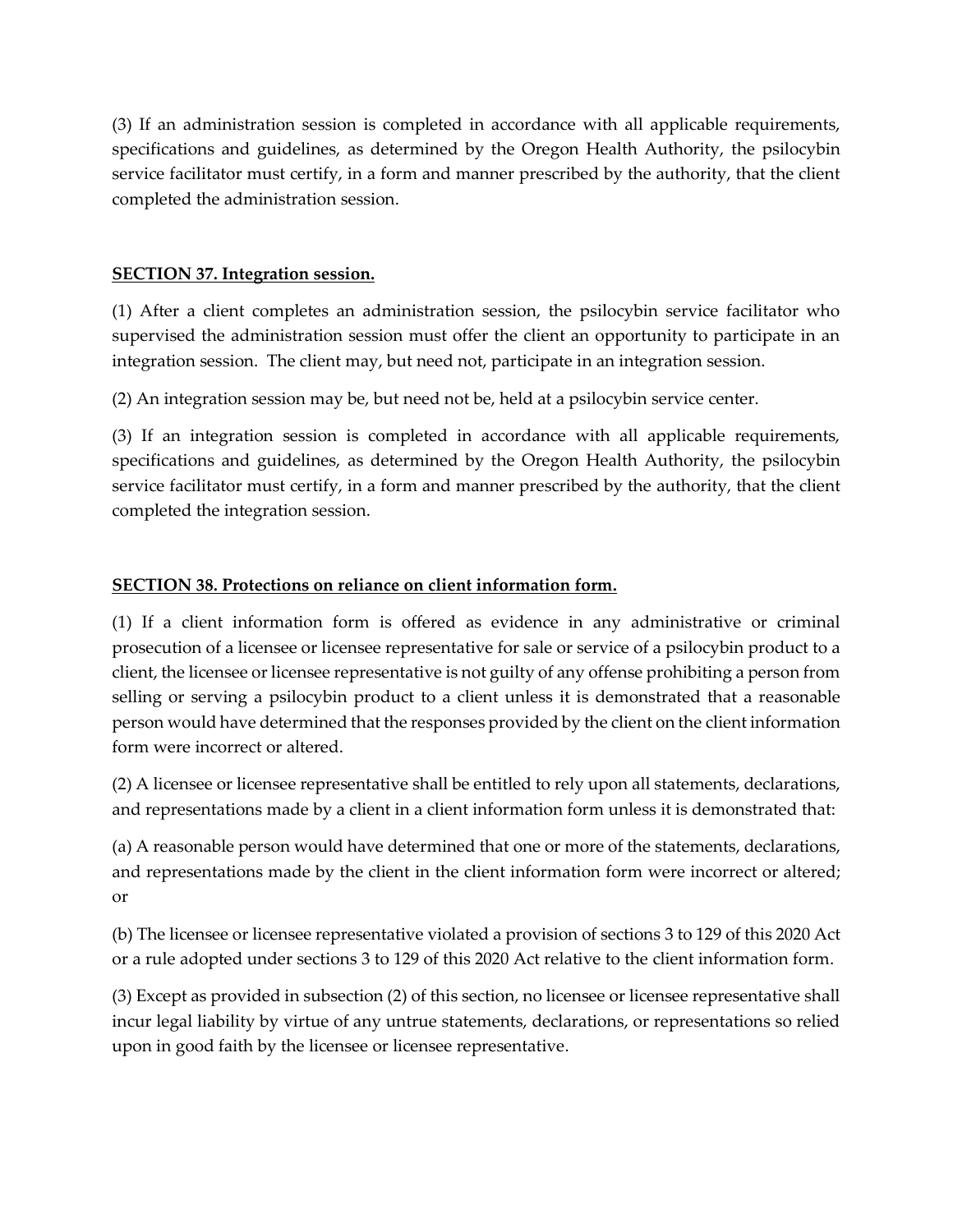## **SECTION 39. Protections on refusal to provide psilocybin services to a client.**

(1) Subject to other applicable law, a licensee or licensee representative may refuse to provide psilocybin services to a potential client for any or no reason.

(2)(a) Except as provided in paragraph (b) of this subsection, and subject to other applicable law, a licensee or licensee representative may cease providing psilocybin services to a client for any or no reason.

(b) A psilocybin service center operator and a psilocybin service facilitator may not cease providing psilocybin services to a client during an administration session after the client has consumed a psilocybin product, except as authorized by the Oregon Health Authority by rule, or as necessary in an emergency.

## **POWERS AND DUTIES OF OREGON HEALTH AUTHORITY WITH RESPECT TO LICENSEES**

## **SECTION 40. Powers and duties relating to psilocybin service facilitators.**

The Oregon Health Authority shall:

(1) Determine the qualifications, training, education and fitness of applicants for licenses to facilitate psilocybin services, giving particular consideration to:

- (a) Facilitation skills that are affirming, non-judgmental, and non-directive;
- (b) Support skills for clients during an administration session, including specialized skills for:
- (A) Client safety; and
- (B) Clients who may have a mental health condition;
- (c) The environment in which psilocybin services should occur; and
- (d) Social and cultural considerations.

(2) Formulate a code of professional conduct for psilocybin service facilitators, giving particular consideration to a code of ethics;

(3) Establish standards of practice and professional responsibility for individuals licensed by the authority to facilitate psilocybin services;

- (4) Select licensing examinations for licenses to facilitate psilocybin services;
- (5) Provide for waivers of examinations as appropriate; and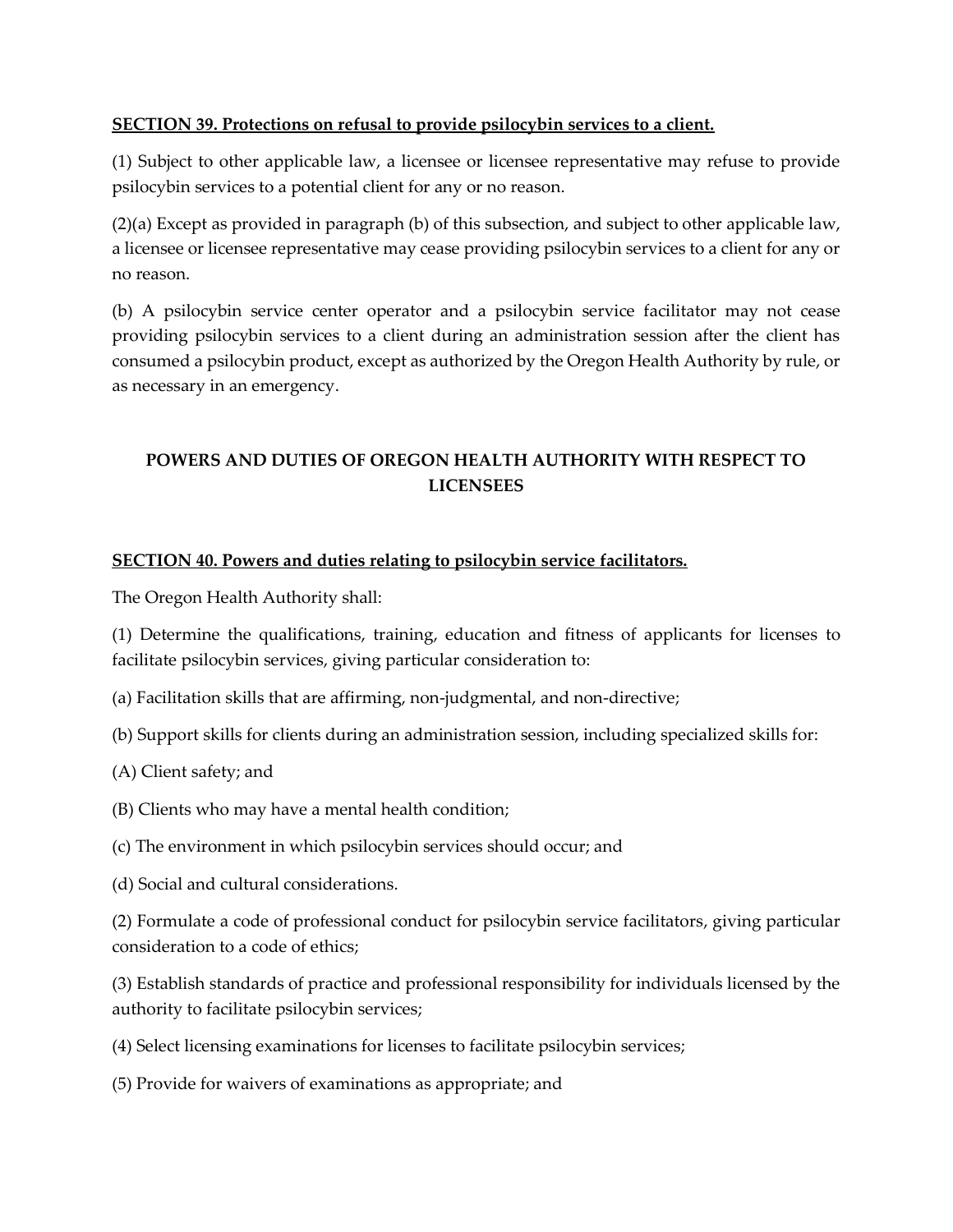(6) Appoint representatives to conduct or supervise examinations of applicants for licenses to facilitate psilocybin services.

## **SECTION 41. Minimum standards of education and training for psilocybin service facilitators; rules.**

(1) The Oregon Health Authority shall adopt by rule minimum standards of education and training requirements for psilocybin service facilitators.

(2) The authority shall approve courses for psilocybin service facilitators. To obtain approval of a course, the provider of a course must submit an outline of instruction to the office and the Department of Education. The outline must include the approved courses, total hours of instruction, hours of lectures in theory and the hours of instruction in application of practical skills.

## **SECTION 42. Authority to inspect books and premises; notice.**

(1) The Oregon Health Authority may, after 72 hours' notice, make an examination of the books of a licensee for the purpose of determining compliance with sections 3 to 129 of this 2020 Act and rules adopted under sections 3 to 129 of this 2020 Act.

(2) The authority may at any time make an examination of a premises for which a license has been issued under sections 3 to 129 of this 2020 Act for the purpose of determining compliance with sections 3 to 129 of this 2020 Act and rules adopted under sections 3 to 129 of this 2020 Act.

(3) The authority may not require the books of a licensee to be maintained on a premises of the licensee.

## **SECTION 43. Authority to require segregation of premises.**

If a licensee holds more than one license issued under sections 3 to 129 of this 2020 Act for the same premises, the Oregon Health Authority may require the premises to be segregated into separate areas for conducting the activities permitted under each license as is necessary to protect the public health and safety.

## **SECTION 44. Authority to require general liability insurance.**

As is necessary to protect the public health and safety, the Oregon Health Authority may require a licensee to maintain general liability insurance in an amount that the authority determines is reasonably affordable and available for the purpose of protecting the licensee against damages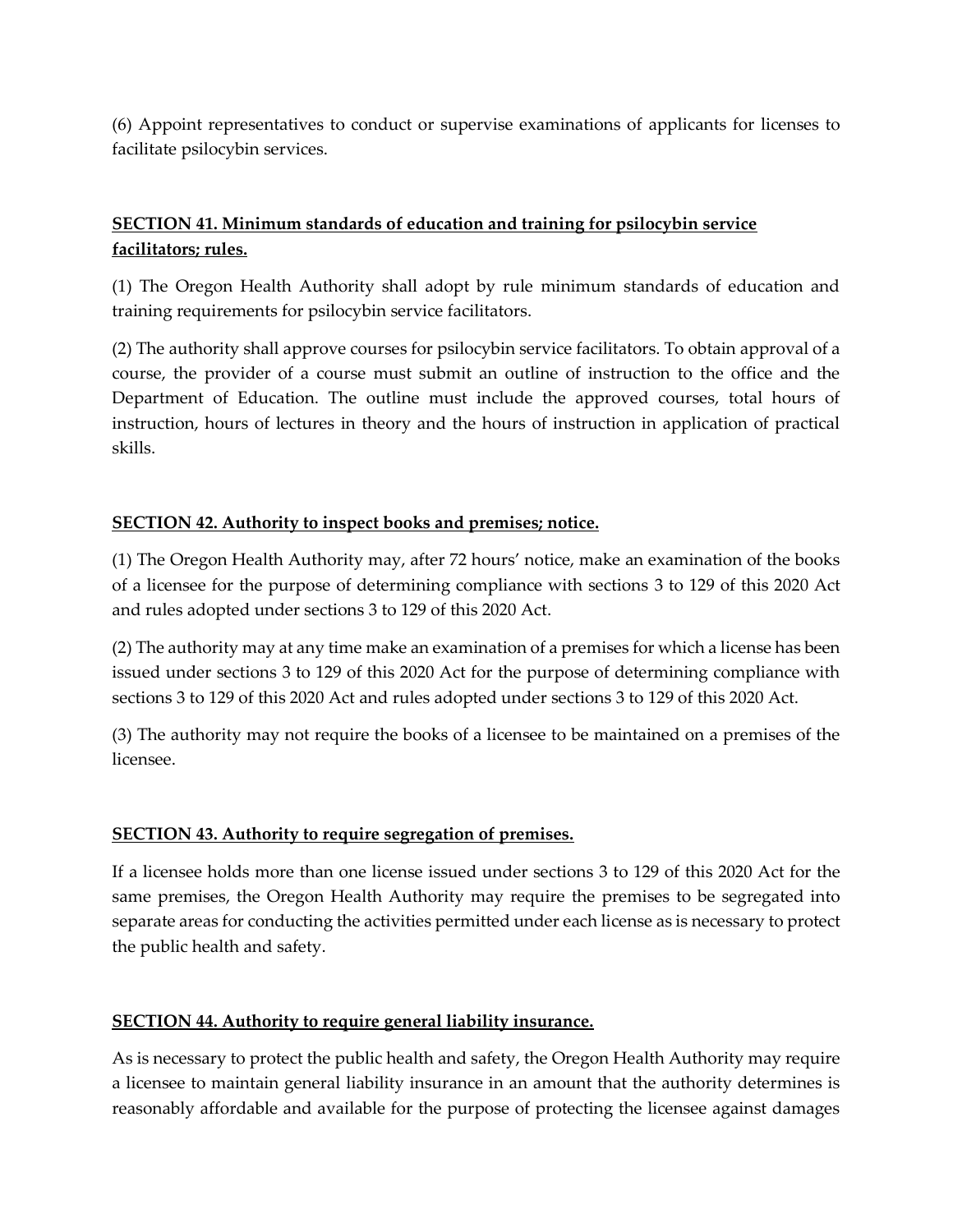resulting from a cause of action related to activities undertaken pursuant to the license held by the licensee.

## **SECTION 45. Use of Oregon Liquor Control Commission tracking system for psilocybin products; exemptions; rules.**

(1) The Oregon Health Authority shall:

(a) Develop and maintain a system for tracking the transfer of psilocybin products between premises for which licenses have been issued under sections 3 to 129 of this 2020 Act; or

(b) Enter into an agreement with the Oregon Liquor Control Commission under which the commission shall permit the authority to use the system developed and maintained under ORS 475B.177 to track the transfer of psilocybin products between premises for which licenses have been issued under sections 3 to 129 of this 2020 Act.

(2) The purposes of the system include, but are not limited to:

(a) Preventing the diversion of psilocybin products to other states;

(b) Preventing persons from substituting or tampering with psilocybin products;

(c) Ensuring an accurate accounting of the production, processing and sale of psilocybin products;

(d) Ensuring that laboratory testing results are accurately reported; and

(e) Ensuring compliance with sections 3 to 129 of this 2020 Act, rules adopted under sections 3 to 129 of this 2020 Act and any other law of this state that charges the authority or commission with a duty, function or power related to psilocybin.

(3) The system must be capable of tracking, at a minimum:

(a) The manufacturing of psilocybin products;

(b) The sale of psilocybin products by a psilocybin service center operator to a client;

(c) The sale and purchase of psilocybin products between licensees, as permitted by sections 3 to 129 of this 2020 Act;

(d) The transfer of psilocybin products between premises for which licenses have been issued under sections 3 to 129 of this 2020 Act; and

(e) Any other information that the authority determines is reasonably necessary to accomplish the duties, functions and powers of the authority under sections 3 to 129 of this 2020 Act.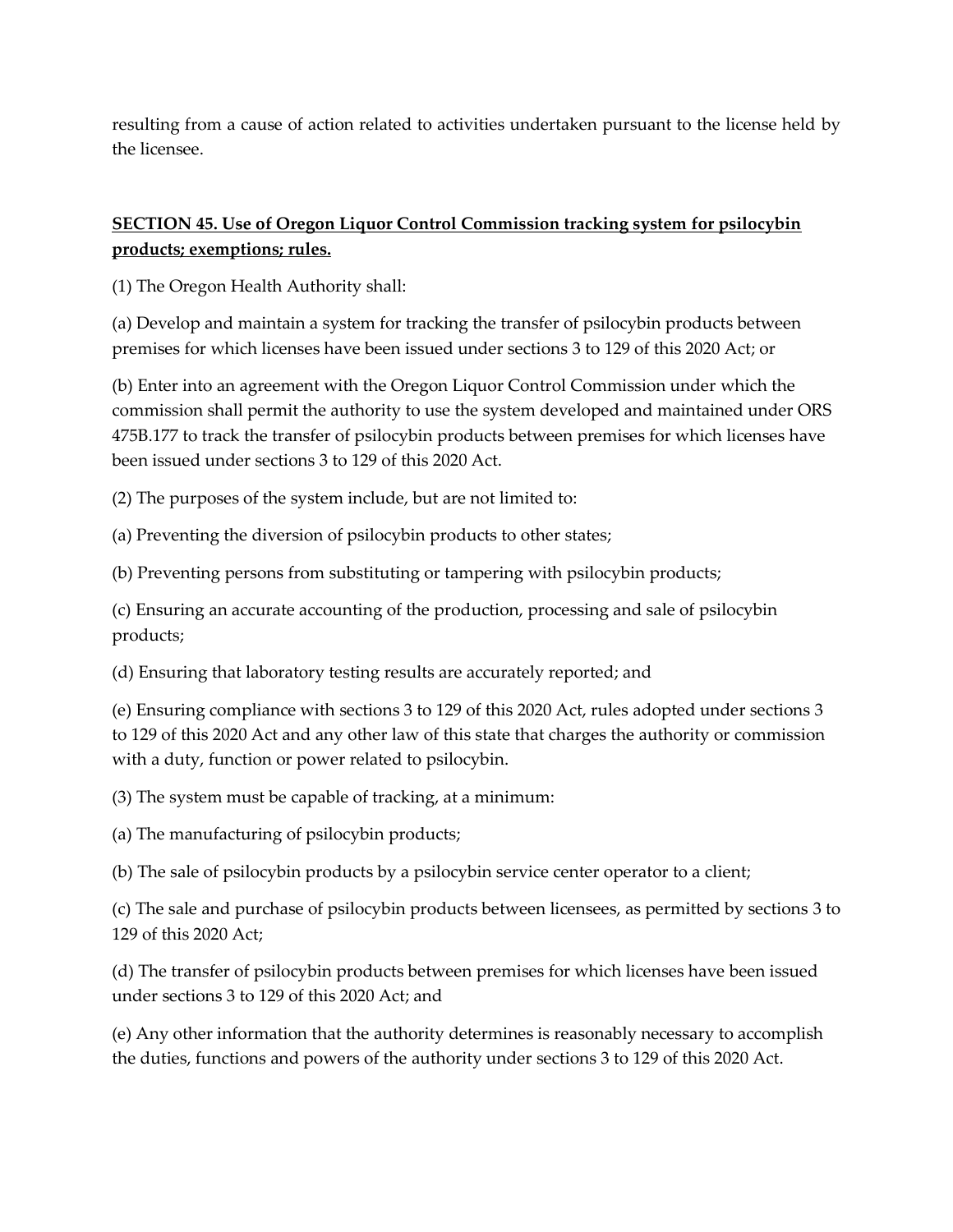(4) Notwithstanding section 126 of this 2020 Act, before making any other distribution from the Oregon Psilocybin Account established under section 126 of this 2020 Act, the Department of Revenue shall first distribute moneys quarterly from the account to the commission for deposit in the Marijuana Control and Regulation Fund established under ORS 475B.296 for purposes of paying any costs incurred by the commission under subsection (1)(b) of this section. For purposes of estimating the amount of moneys necessary to pay any costs incurred under this section, the commission shall establish a formulary based on expected costs for each licensee that is tracked under this section. The commission shall provide to the Department of Revenue and the Legislative Fiscal Officer before each quarter the estimated amount of moneys necessary to pay costs expected to be incurred under this section and the formulary.

## **SECTION 46. Authority to prevent diversion of psilocybin products.**

Except as otherwise provided by law, the Oregon Health Authority has any power, and may perform any function, necessary for the authority to prevent the diversion of psilocybin products from licensees to a source that is not operating legally under the laws of this state.

## **SECTION 47. Authority to discipline for unregulated commerce.**

In addition to any other disciplinary action available to the Oregon Health Authority under sections 3 to 129 of this 2020 Act, the authority may immediately restrict, suspend or refuse to renew a license issued under sections 3 to 129 of this 2020 Act if circumstances create probable cause for the authority to conclude that a licensee has purchased or received a psilocybin product from an unlicensed source or that a licensee has sold, stored or transferred a psilocybin product in a manner that is not permitted by the licensee's license.

## **SECTION 48. Authority to require financial disclosure from licensee.**

(1) The Oregon Health Authority may require a licensee or applicant for a license under sections 3 to 129 of this 2020 Act to submit, in a form and manner prescribed by the authority, to the authority a sworn statement showing:

(a) The name and address of each person that has a financial interest in the business operating or to be operated under the license; and

(b) The nature and extent of the financial interest of each person that has a financial interest in the business operating or to be operated under the license.

(2) The authority may refuse to issue, or may suspend, revoke or refuse to renew, a license issued under sections 3 to 129 of this 2020 Act if the authority determines that a person that has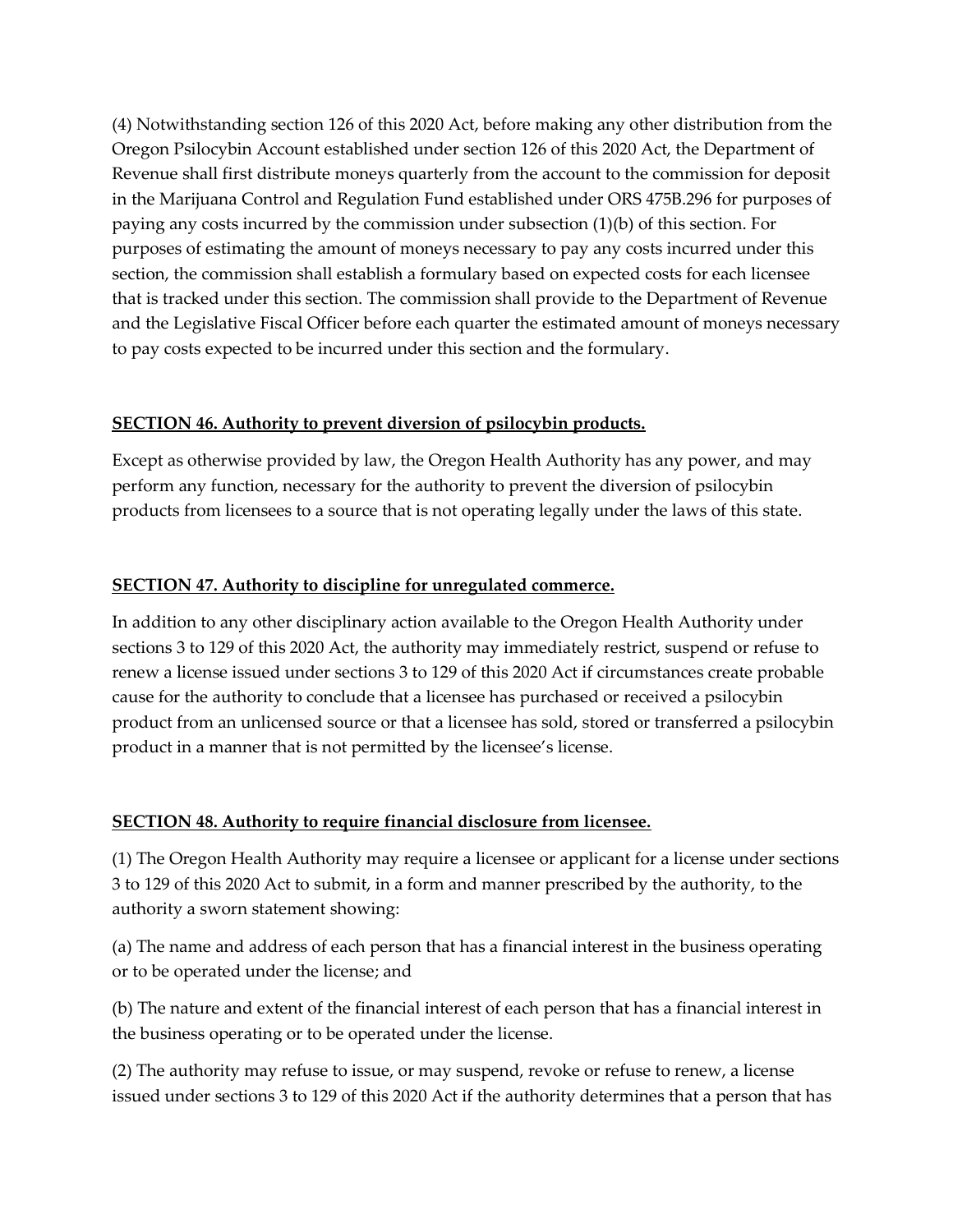a financial interest in the business operating or to be operated under the license committed or failed to commit an act that would constitute grounds for the authority to refuse to issue, or to suspend, revoke or refuse to renew, the license if the person were the licensee or applicant for the license.

### **SECTION 49. Authority to investigate, discipline licensees.**

(1) Notwithstanding the lapse, suspension or revocation of a license issued under sections 3 to 129 of this 2020 Act, the Oregon Health Authority may:

(a) Proceed with any investigation of, or any action or disciplinary proceeding against, the person who held the license; or

(b) Revise or render void an order suspending or revoking the license.

(2) In cases involving the proposed denial of a license issued under sections 3 to 129 of this 2020 Act, the applicant for licensure may not withdraw the applicant's application.

### **SECTION 50. Authority to investigate, discipline permit holder.**

(1) Notwithstanding the lapse, suspension or revocation of a permit issued under section 66 of this 2020 Act, the Oregon Health Authority may:

(a) Proceed with any investigation of, or any action or disciplinary proceeding against, the person who held the permit; or

(b) Revise or render void an order suspending or revoking the permit.

(2) In cases involving the proposed denial of a permit issued under section 66 of this 2020 Act, the applicant may not withdraw the applicant's application.

#### **SECTION 51. Powers related to decedents and insolvent or bankrupt persons.**

The Oregon Health Authority may, by rule or order, provide for the manner and conditions under which:

(1) Psilocybin products left by a deceased, insolvent or bankrupt person or licensee, or subject to a security interest, may be foreclosed, sold under execution or otherwise disposed.

(2) The business of a deceased, insolvent or bankrupt licensee may be operated for a reasonable period following the death, insolvency or bankruptcy.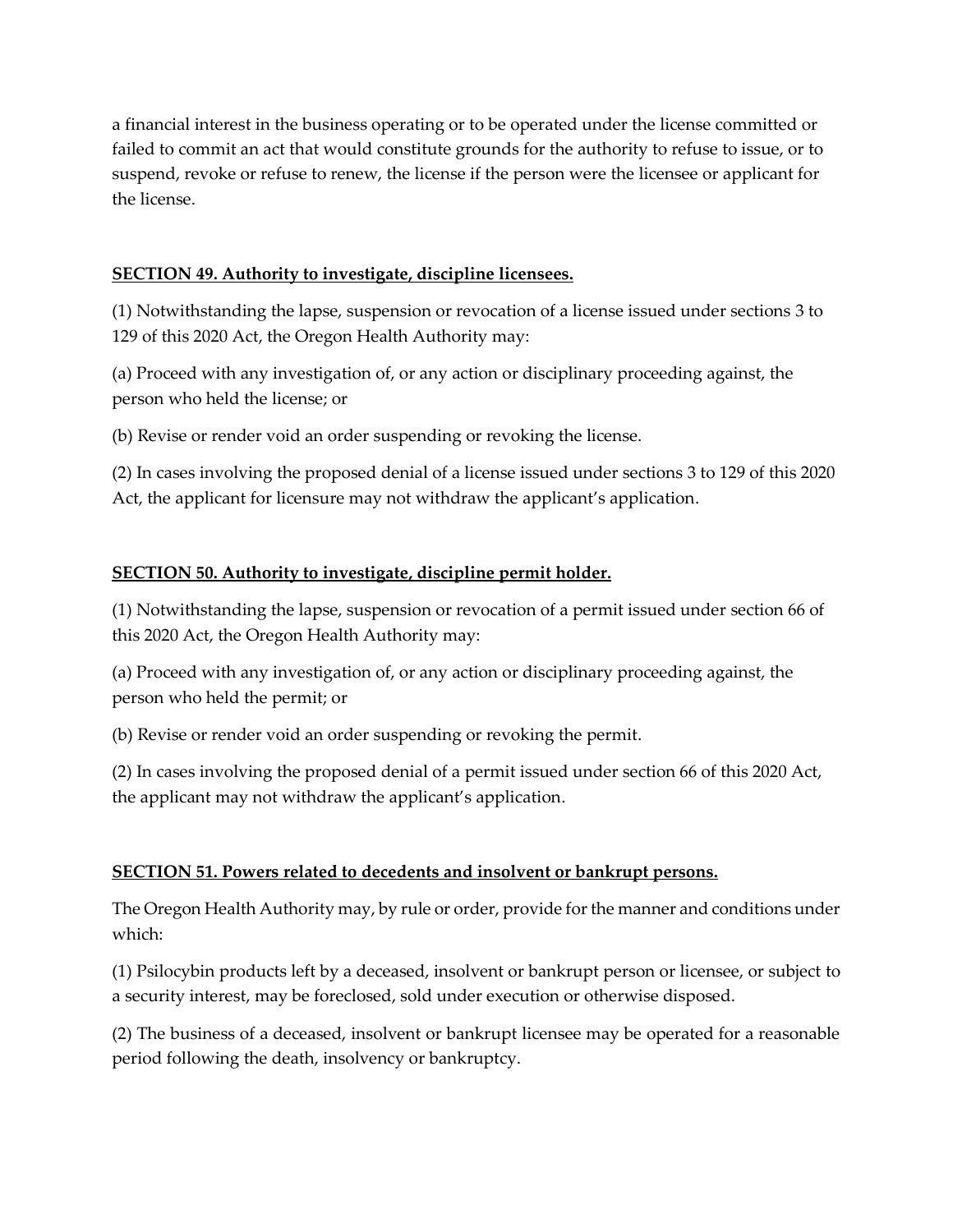(3) A secured party, as defined in ORS 79.0102, may continue to operate at a premises for which a license has been issued under sections 3 to 129 of this 2020 Act for a reasonable period after default on the indebtedness by the debtor.

## **CONDUCT OF LICENSEES**

### **SECTION 52. Prohibition against manufacturing psilocybin products outdoors.**

A psilocybin product manufacturer that holds a license under section 23 of this 2020 Act may not manufacture psilocybin products outdoors.

## **SECTION 53. Restrictions on delivery or receipt; waiver by authority.**

(1) A psilocybin product manufacturer that holds a license under section 23 of this 2020 Act:

(a) May deliver psilocybin products only to or on a premises for which a license has been issued under section 23 or section 26 of this 2020 Act; and

(b) May receive psilocybin products only from a psilocybin product manufacturer that holds a license under section 23 of this 2020 Act.

(2) A psilocybin service center operator that holds a license under section 26 of this 2020 Act:

(a) May deliver psilocybin products only to or on a premises for which a license has been issued under section 26 of this 2020 Act.; and

(b) May receive psilocybin products only from a psilocybin product manufacturer that holds a license under section 23 of this 2020 Act or a psilocybin service center operator that holds a license under section 26 of this 2020 Act.

(3) The sale of psilocybin products to a client by a psilocybin service center operator that holds a license issued under section 26 of this 2020 Act must be restricted to the premises for which the license has been issued.

(4) The Oregon Health Authority may by order waive the requirements of subsections (1) and (2) of this section to ensure compliance with sections 3 to 129 of this 2020 Act or a rule adopted under sections 3 to 129 of this 2020 Act. An order issued under this subsection does not constitute a waiver of any other requirement of sections 3 to 129 of this 2020 Act or any other rule adopted under sections 3 to 129 of this 2020 Act.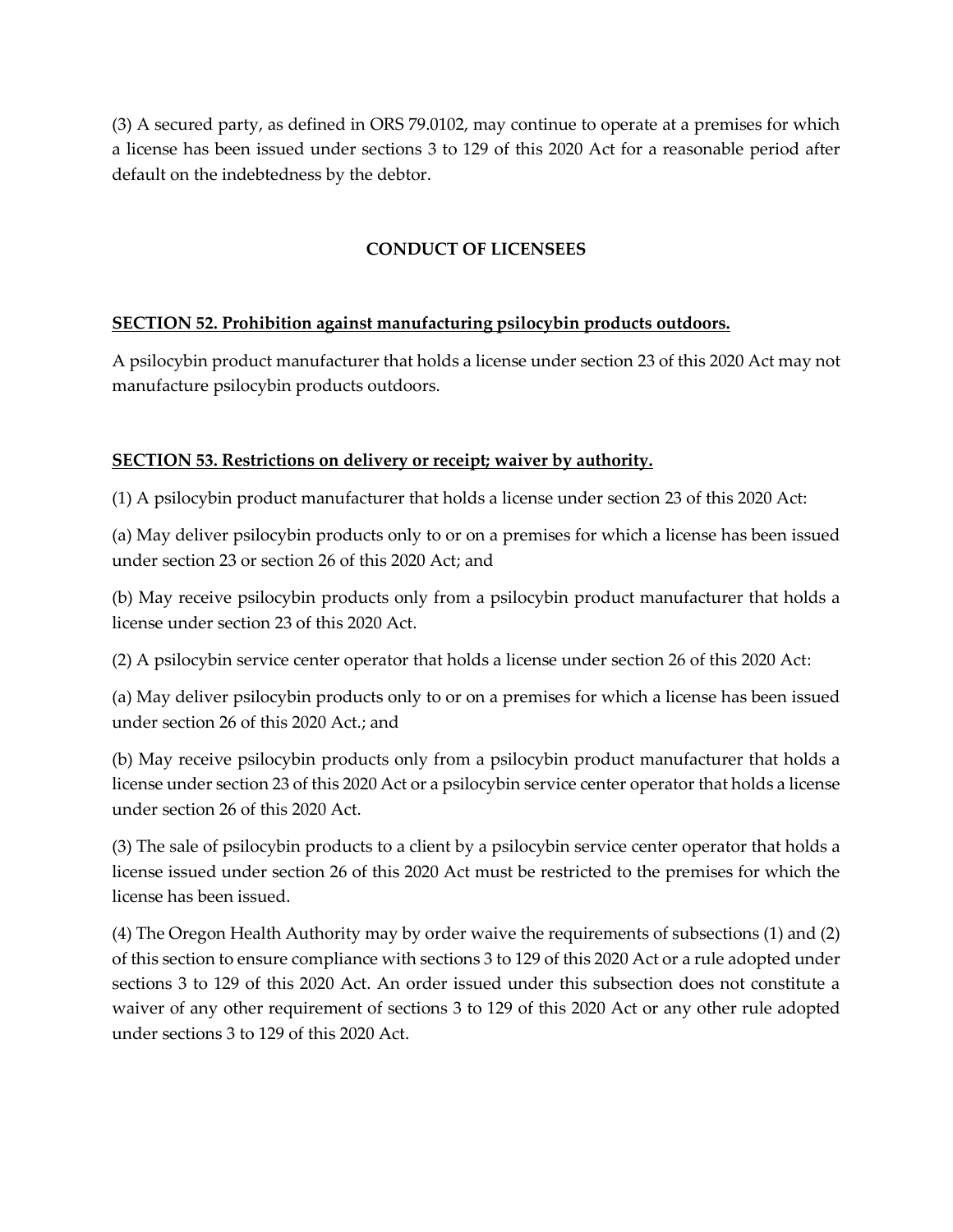# **SECTION 54. Prohibition against selling or delivering psilocybin products to persons under 21 years of age.**

A licensee or licensee representative may not sell or deliver a psilocybin product to a person under 21 years of age.

## **SECTION 55. Identification requirement; rules.**

(1) Subject to subsection (2) of this section, a licensee or licensee representative, before selling or providing a psilocybin product to another person, must require the person to produce one of the following pieces of identification:

(a) The person's passport.

(b) The person's driver license, issued by the State of Oregon or another state of the United States.

(c) An identification card issued under ORS 807.400.

(d) A United States military identification card.

(e) An identification card issued by a federally recognized Indian tribe.

(f) Any other identification card issued by a state or territory of the United States that bears a picture of the person, the name of the person, the person's date of birth and a physical description of the person.

(2) The Oregon Health Authority may adopt rules exempting a licensee or licensee representative from this section.

(3) A client may not be required to procure for the purpose of acquiring or purchasing a psilocybin product a piece of identification other than a piece of identification described in subsection (1) of this section.

## **SECTION 56. Confidentiality of information and communications by clients; exceptions.**

A psilocybin service center operator, a psilocybin service facilitator, or any employee of a psilocybin service center operator or psilocybin service facilitator may not disclose any information that may be used to identify a client, or any communication made by a client during the course of providing psilocybin services or selling psilocybin products to the client, except:

(1) When the client or a person authorized to act on behalf of the client gives consent to the disclosure;

(2) When the client initiates legal action or makes a complaint against the psilocybin service center operator, the psilocybin service facilitator, or the employee;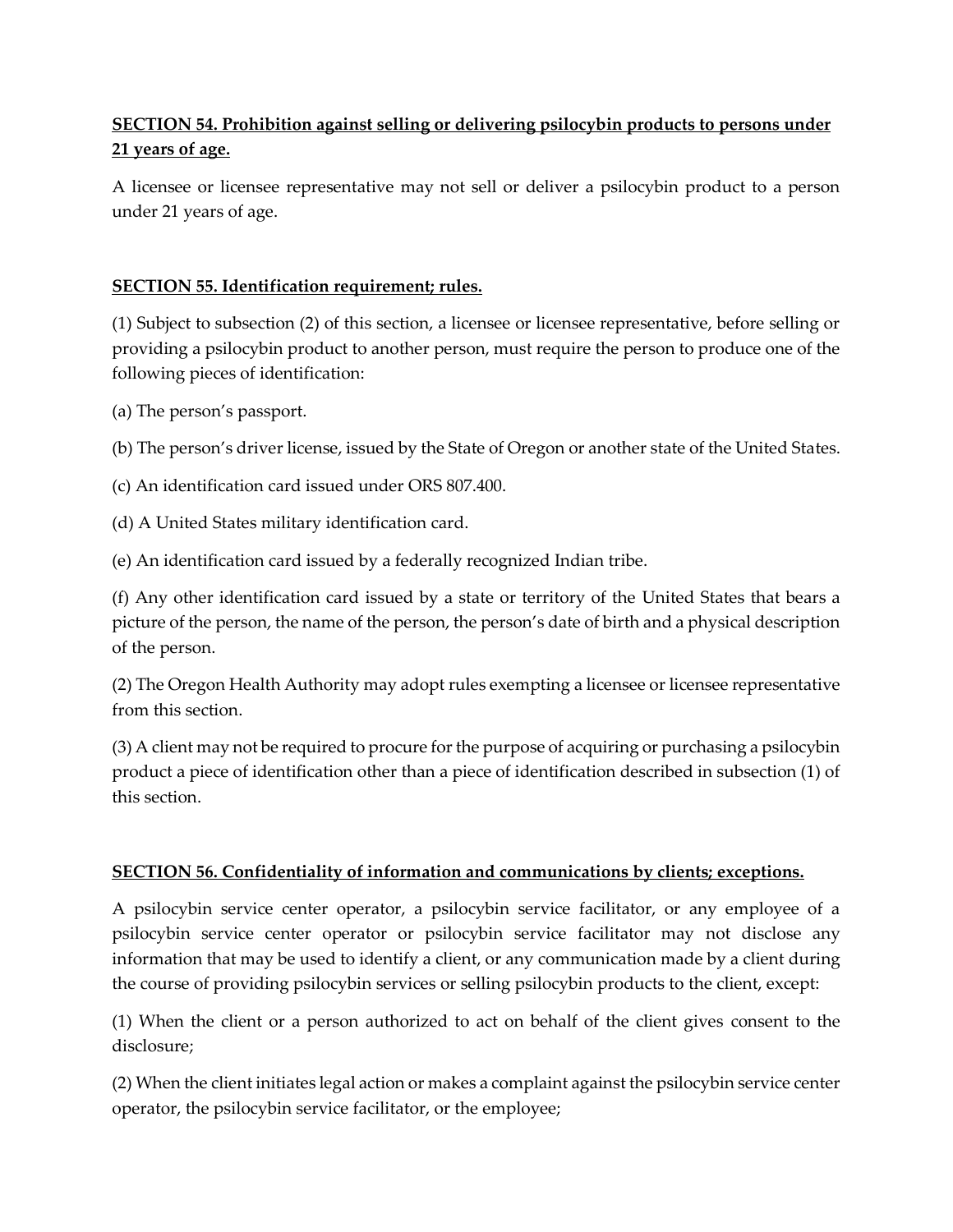(3) When the communication reveals the intent to commit a crime harmful to the client or others;

(4) When the communication reveals that a minor may have been a victim of a crime or physical, sexual or emotional abuse or neglect; or

(5) When responding to an inquiry by the Oregon Health Authority made during the course of an investigation into the conduct of the psilocybin service center operator, the psilocybin service facilitator, or the employee under sections 3 to 129 of this 2020 Act.

## **SECTION 57. Prohibition against purchasing, possessing, and consuming a psilocybin product outside a psilocybin service center.**

A client may purchase, possess, and consume a psilocybin product:

- (1) Only at a psilocybin service center; and
- (2) Only under the supervision of a psilocybin service facilitator.

## **SECTION 58. Prohibition against psilocybin service facilitator consuming a psilocybin product during an administration session.**

A psilocybin service facilitator may not consume a psilocybin product during an administration session that the psilocybin service facilitator is supervising.

## **SECTION 59. Prohibition against employing persons under 21 years of age.**

(1) A licensee may not employ a person under 21 years of age at a premises for which a license has been issued under sections 3 to 129 of this 2020 Act.

(2) During an inspection of a premises for which a license has been issued under sections 3 to 129 of this 2020 Act, the Oregon Health Authority may require proof that a person performing work at the premises is 21 years of age or older. If the person does not provide the authority with acceptable proof of age upon request, the authority may require the person to immediately cease any activity and leave the premises until the authority receives acceptable proof of age. This subsection does not apply to a person temporarily at the premises to make a service, maintenance or repair call or for other purposes independent of the premises operations.

(3) If a person performing work has not provided proof of age requested by the authority under subsection (2) of this section, the authority may request that the licensee provide proof that the person is 21 years of age or older. Failure of the licensee to respond to a request made under this subsection by providing acceptable proof of age for a person is prima facie evidence that the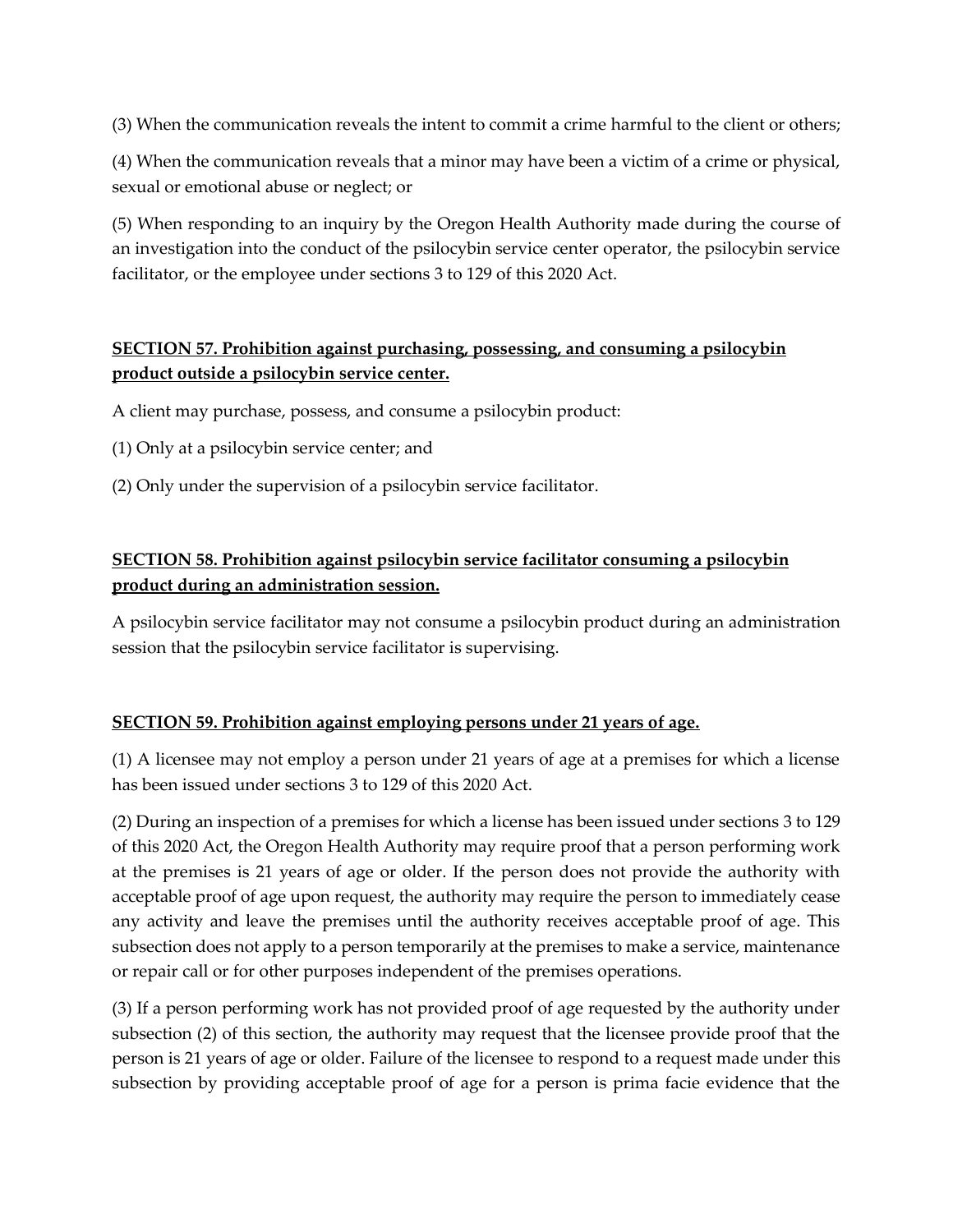licensee has allowed the person to perform work at the premises for which a license has been issued under sections 3 to 129 of this 2020 Act in violation of the minimum age requirement.

## **SECTION 60. Prohibition against obfuscating mark or label or using mark or label to deceive.**

(1) A licensee may not use or allow the use of a mark or label on the container of a psilocybin product that is kept for sale if the mark or label does not precisely and clearly indicate the nature of the container's contents or if the mark or label in any way might deceive a person about the nature, composition, quantity, age or quality of the container's contents.

(2) The Oregon Health Authority may prohibit a licensee from selling any psilocybin product that in the authority's judgment is deceptively labeled or contains injurious or adulterated ingredients.

## **SECTION 61. Requirement that psilocybin products comply with minimum standards.**

(1) A psilocybin product may not be sold or offered for sale within this state unless the psilocybin product complies with the minimum standards prescribed by the statutory laws of this state.

(2) The Oregon Health Authority may prohibit the sale of a psilocybin product by a psilocybin service center operator for a reasonable period of time for the purpose of determining whether the psilocybin product complies with the minimum standards prescribed by the statutory laws of this state.

## **SECTION 62. Other prohibitions.**

(1) A person may not make false representations or statements to the Oregon Health Authority in order to induce or prevent action by the authority.

(2) A licensee may not maintain a noisy, lewd, disorderly or insanitary establishment or supply impure or otherwise deleterious psilocybin products.

(3) A licensee may not misrepresent to a person or to the public any psilocybin products.

## **SECTION 63. Purpose of license issued under sections 3 to 129 of this 2020 Act.**

A license issued under sections 3 to 129 of this 2020 Act serves the purpose of exempting the person that holds the license from the criminal laws of this state for possession, delivery or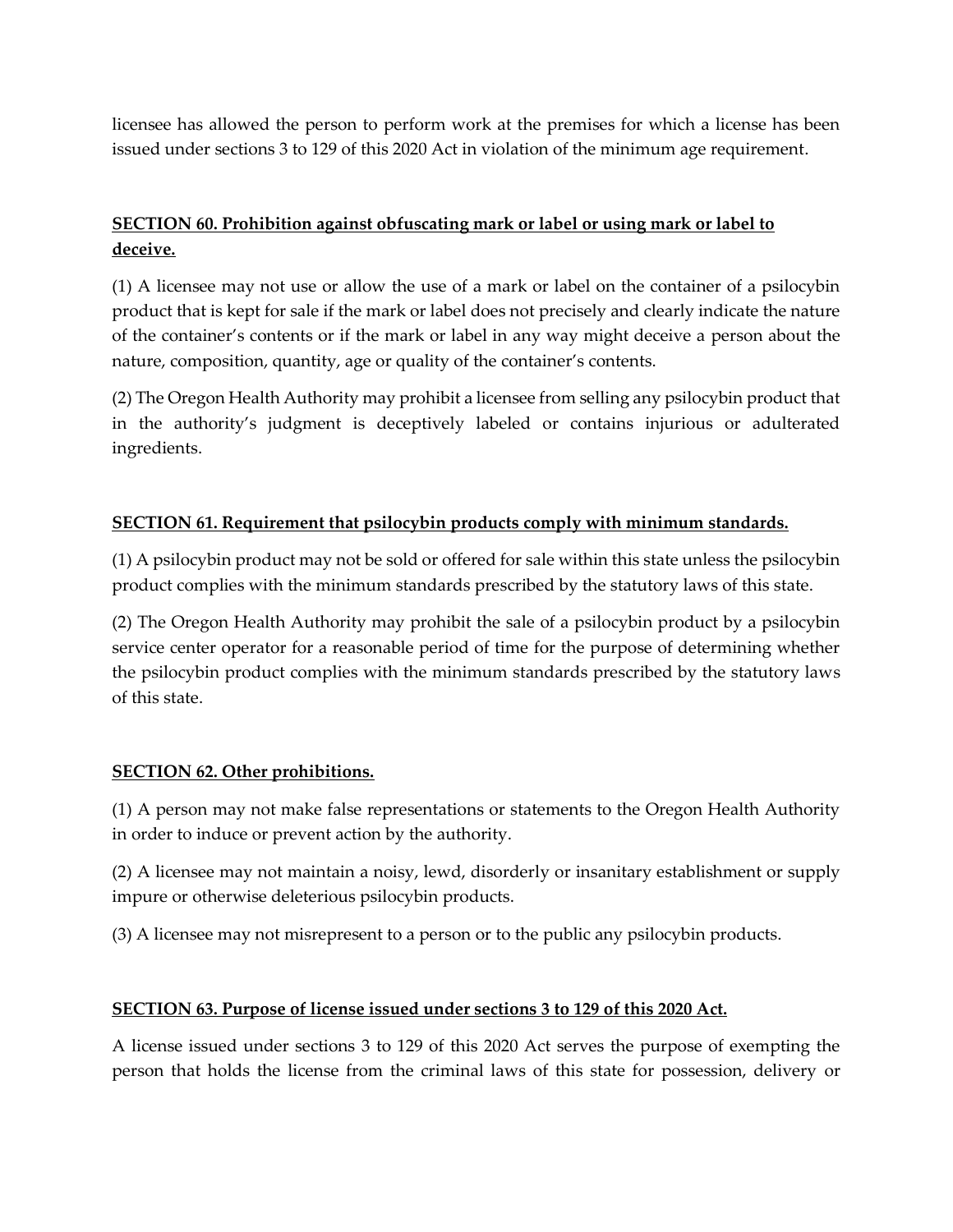manufacture of psilocybin products, provided that the person complies with all state laws and rules applicable to licensees.

## **DISCIPLINING LICENSEES**

### **SECTION 64. Grounds for revocation, suspension or restriction of license.**

The Oregon Health Authority may revoke, suspend or restrict a license issued under sections 3 to 129 of this 2020 Act or require a licensee or licensee representative to undergo training if the authority finds or has reasonable ground to believe any of the following to be true:

(1) That the licensee or licensee representative:

(a) Has violated a provision of sections 3 to 129 of this 2020 Act or a rule adopted under ORS sections 3 to 129 of this 2020 Act, including any code of professional conduct or code of ethics.

(b) Has made any false representation or statement to the authority in order to induce or prevent action by the authority.

(c) Is insolvent or incompetent or physically unable to carry on the management of the establishment of the licensee.

(d) Is in the habit of using alcoholic liquor, habit-forming drugs, marijuana, psilocybin products or controlled substances to excess.

(e) Has misrepresented to a person or the public any psilocybin products sold by the licensee or licensee representative.

(f) Since the issuance of the license, has been convicted of a felony, of violating any of the psilocybin products laws of this state, general or local, or of any misdemeanor or violation of any municipal ordinance committed on the premises for which the license has been issued.

(2) That there is any other reason that, in the opinion of the authority, based on public convenience or necessity, warrants revoking, suspending or restricting the license.

## **EMPLOYEES AND OTHER WORKERS**

## **SECTION 65. Permit required to perform work for or on behalf of a licensee.**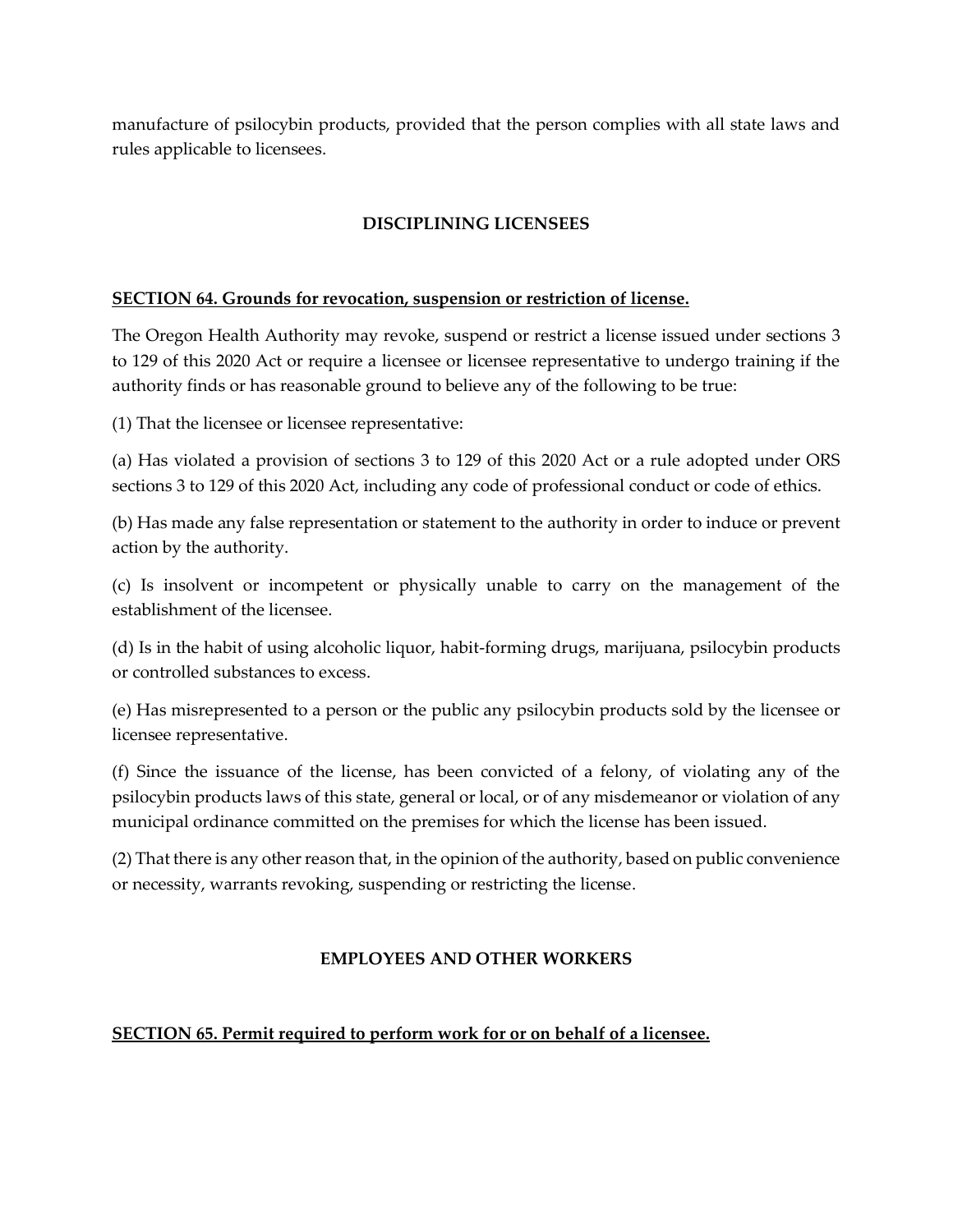(1) An individual who performs work for or on behalf of a licensee must have a valid permit issued by the Oregon Health Authority under section 66 of this 2020 Act if the individual participates in:

(a) The provision of psilocybin services at the premises for which the license has been issued;

(b) The possession, manufacturing, securing or selling of psilocybin products at the premises for which the license has been issued;

(c) The recording of the possession, manufacturing, securing or selling of psilocybin products at the premises for which the license has been issued; or

(d) The verification of any document described in section 55 of this 2020 Act.

(2) A licensee must verify that an individual has a valid permit issued under section 66 of this 2020 Act before allowing the individual to perform any work described in subsection (1) of this section at the premises for which the license has been issued.

## **SECTION 66. Issuing, renewing permits; fees; rules.**

(1) The Oregon Health Authority shall issue permits to qualified applicants to perform work described in section 65 of this 2020 Act. The authority shall adopt rules establishing:

(a) The qualifications for performing work described in section 65 of this 2020 Act;

(b) The term of a permit issued under this section;

(c) Procedures for applying for and renewing a permit issued under this section; and

(d) Reasonable application, issuance and renewal fees for a permit issued under this section.

(2)(a) The authority may require an individual applying for a permit under this section to successfully complete a course, made available by or through the authority, through which the individual receives training on:

(A) Checking identification;

- (B) Detecting intoxication;
- (C) Handling psilocybin products;

(D) If applicable, the manufacturing of psilocybin products;

(E) The content of sections 3 to 129 of this 2020 Act and rules adopted under sections 3 to 129 of this 2020 Act; or

(F) Any matter deemed necessary by the authority to protect the public health and safety.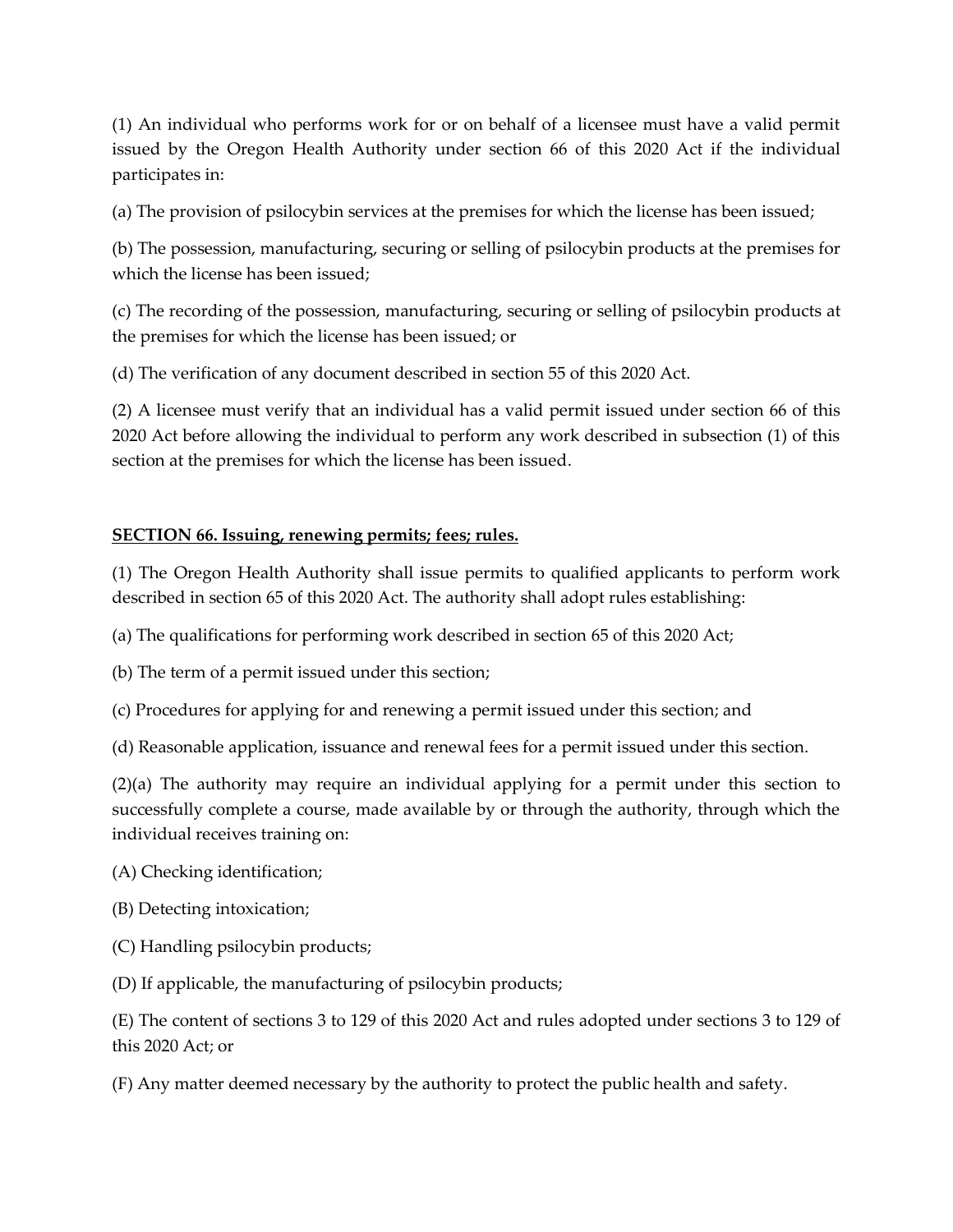(b) The authority or other provider of a course may charge a reasonable fee for the course.

(c) The authority may not require an individual to successfully complete a course more than once, except that:

(A) As part of a final order suspending a permit issued under this section, the authority may require a permit holder to successfully complete the course as a condition of lifting the suspension; and

(B) As part of a final order revoking a permit issued under this section, the authority shall require an individual to successfully complete the course prior to applying for a new permit.

(3) The authority shall conduct a criminal records check under ORS 181A.195 on an individual applying for a permit under this section.

(4) Subject to the applicable provisions of ORS chapter 183, the authority may suspend, revoke or refuse to issue or renew a permit if the individual who is applying for or who holds the permit:

(a) Is convicted of a felony or is convicted of an offense under sections 3 to 129 of this 2020 Act, except that the authority may not consider a conviction for an offense under sections 3 to 129 of this 2020 Act if the date of the conviction is two or more years before the date of the application or renewal;

(b) Violates any provision of sections 3 to 129 of this 2020 Act or any rule adopted under sections 3 to 129 of this 2020 Act; or

(c) Makes a false statement to the authority.

(5) A permit issued under this section is a personal privilege and permits work described under section 65 of this 2020 Act only for the individual who holds the permit.

## **SECTION 67. Authority to require fingerprints of individuals listed on application.**

For the purpose of requesting a state or nationwide criminal records check under ORS 181A.195, the Oregon Health Authority may require the fingerprints of any individual listed on an application submitted under section 66 of this 2020 Act.

## **SECTION 68. Whistleblower protection for employees.**

(1) It is an unlawful employment practice for a licensee to discharge, demote, suspend or in any manner discriminate or retaliate against an employee of the licensee with regard to promotion, compensation or other terms, conditions or privileges of employment on the basis that the employee has in good faith reported information to the Oregon Health Authority that the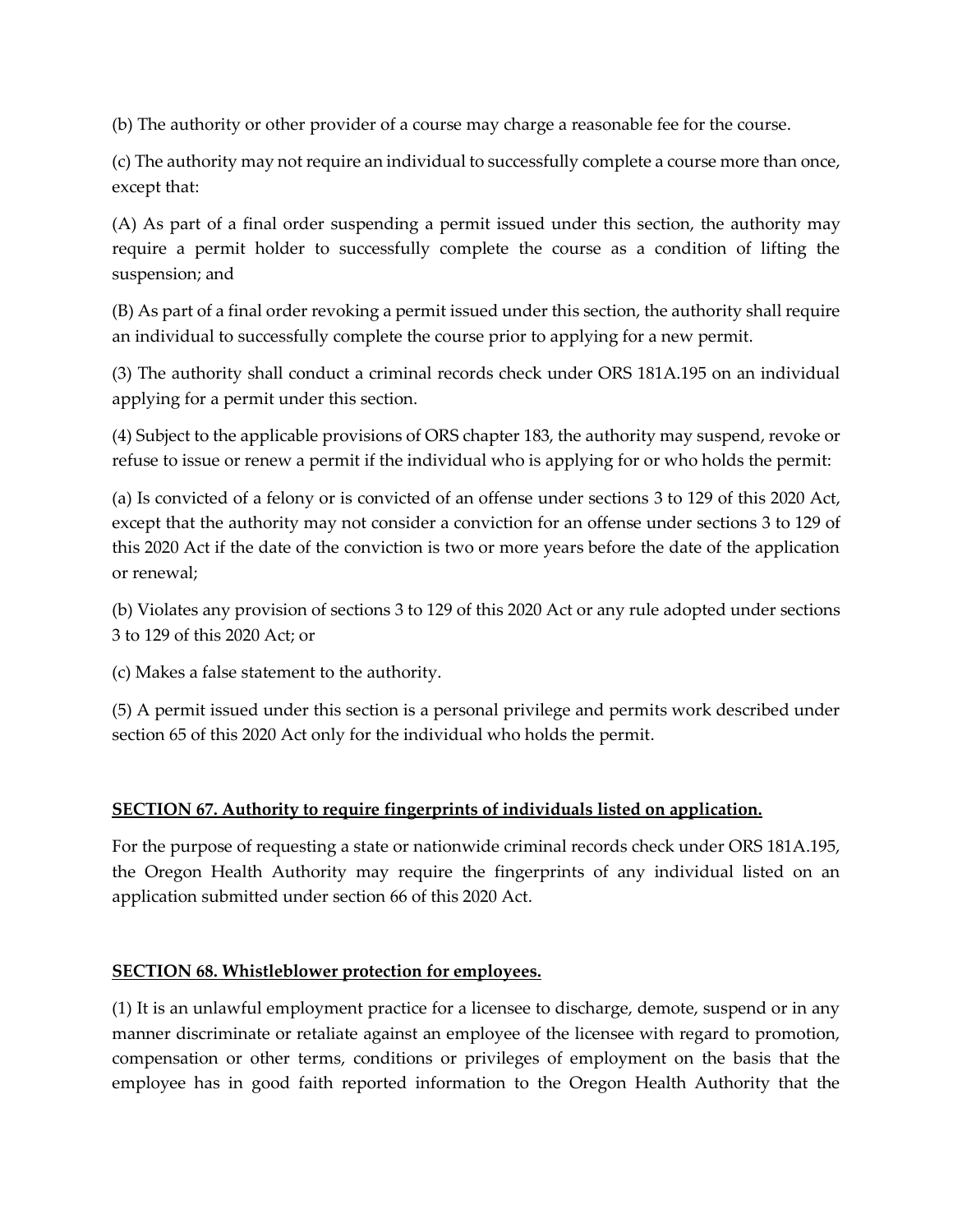employee believes is evidence of a violation of sections 3 to 129 of this 2020 Act or a rule adopted under sections 3 to 129 of this 2020 Act.

(2) This section is subject to enforcement under ORS chapter 659A.

## **PSILOCYBIN CONTROL AND REGULATION FUND**

## **SECTION 69. Psilocybin Control and Regulation Fund.**

The Psilocybin Control and Regulation Fund is established in the State Treasury, separate and distinct from the General Fund. Interest earned by the Psilocybin Control and Regulation Fund shall be credited to the fund. Moneys in the fund are continuously appropriated to the Oregon Health Authority to administer and enforce sections 3 to 129 of this 2020 Act.

## **PROHIBITED CONDUCT**

### **SECTION 70. Prohibition against person under 21 years of age entering premises; penalty.**

(1) Except as authorized by the Oregon Health Authority by rule, or as necessary in an emergency, a person under 21 years of age may not enter or attempt to enter any portion of a premises that is posted or otherwise identified as being prohibited to the use of persons under 21 years of age.

(2) A person who violates subsection (1) of this section commits a Class B violation.

(3) The prohibitions of this section do not apply to a person under 21 years of age who is acting under the direction of the authority or under the direction of state or local law enforcement agencies for the purpose of investigating possible violations of laws prohibiting sales of psilocybin products to persons who are under 21 years of age.

(4) The prohibitions of this section do not apply to a person under 21 years of age who is acting under the direction of a licensee for the purpose of investigating possible violations by employees of the licensee of laws prohibiting sales of psilocybin products to persons who are under 21 years of age.

(5)(a) A person under 21 years of age is not in violation of, and is immune from prosecution under, this section if:

(A) The person contacted emergency medical services or a law enforcement agency in order to obtain medical assistance for another person who was in need of medical assistance because that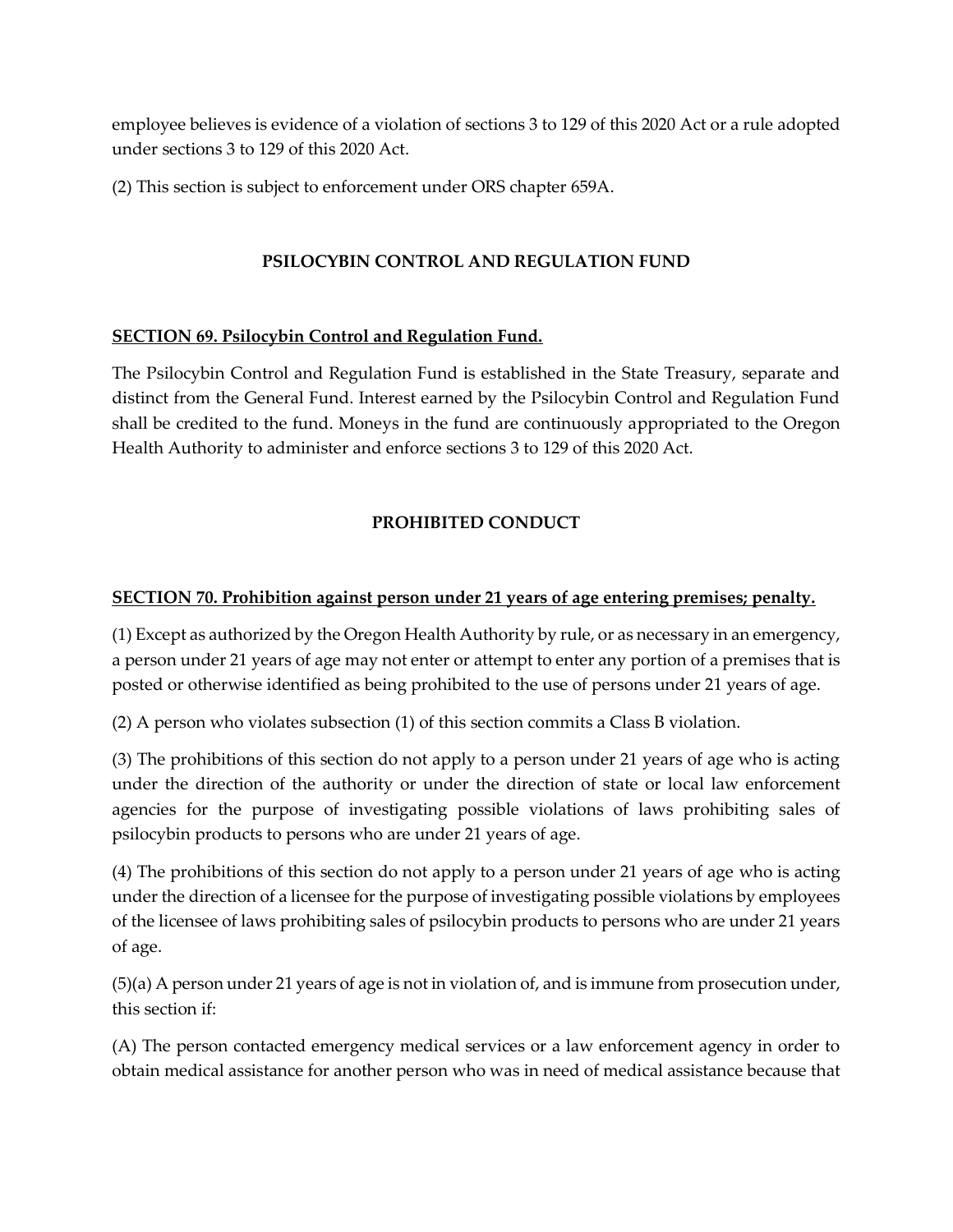person consumed a psilocybin product and the evidence of the violation was obtained as a result of the person's having contacted emergency medical services or a law enforcement agency; or

(B) The person was in need of medical assistance because the person consumed a psilocybin product and the evidence of the violation was obtained as a result of the person's having sought or obtained the medical assistance.

(b) Paragraph (a) of this subsection does not exclude the use of evidence obtained as a result of a person's having sought medical assistance in proceedings for crimes or offenses other than a violation of this section.

## **SECTION 71. Prohibition against producing identification that falsely indicates age; protections on reliance on identification.**

(1) A person may not produce any piece of identification that falsely indicates the person's age.

(2) Violation of this section is a Class A misdemeanor.

(3) If a piece of identification is offered as evidence in any administrative or criminal prosecution of a licensee or licensee representative for sale or service of a psilocybin product to a person under 21 years of age, the licensee or licensee representative is not guilty of any offense prohibiting a person from selling or serving a psilocybin product to a person under 21 years of age unless it is demonstrated that a reasonable person would have determined that the identification exhibited by the person under 21 years of age was altered, or that the identification exhibited by the person under 21 years of age did not accurately describe the person to whom the psilocybin product was sold or served.

## **SECTION 72. Prohibition regarding person who is visibly intoxicated; penalty.**

(1) A person may not sell, give or otherwise make available a psilocybin product to a person who is visibly intoxicated.

(2) Violation of this section is a Class A misdemeanor.

## **SECTION 73. Prohibition against giving psilocybin product as prize; penalty.**

(1) A psilocybin product may not be given as a prize, premium or consideration for a lottery, contest, game of chance, game of skill or competition of any kind.

(2) Violation of this section is a Class A violation.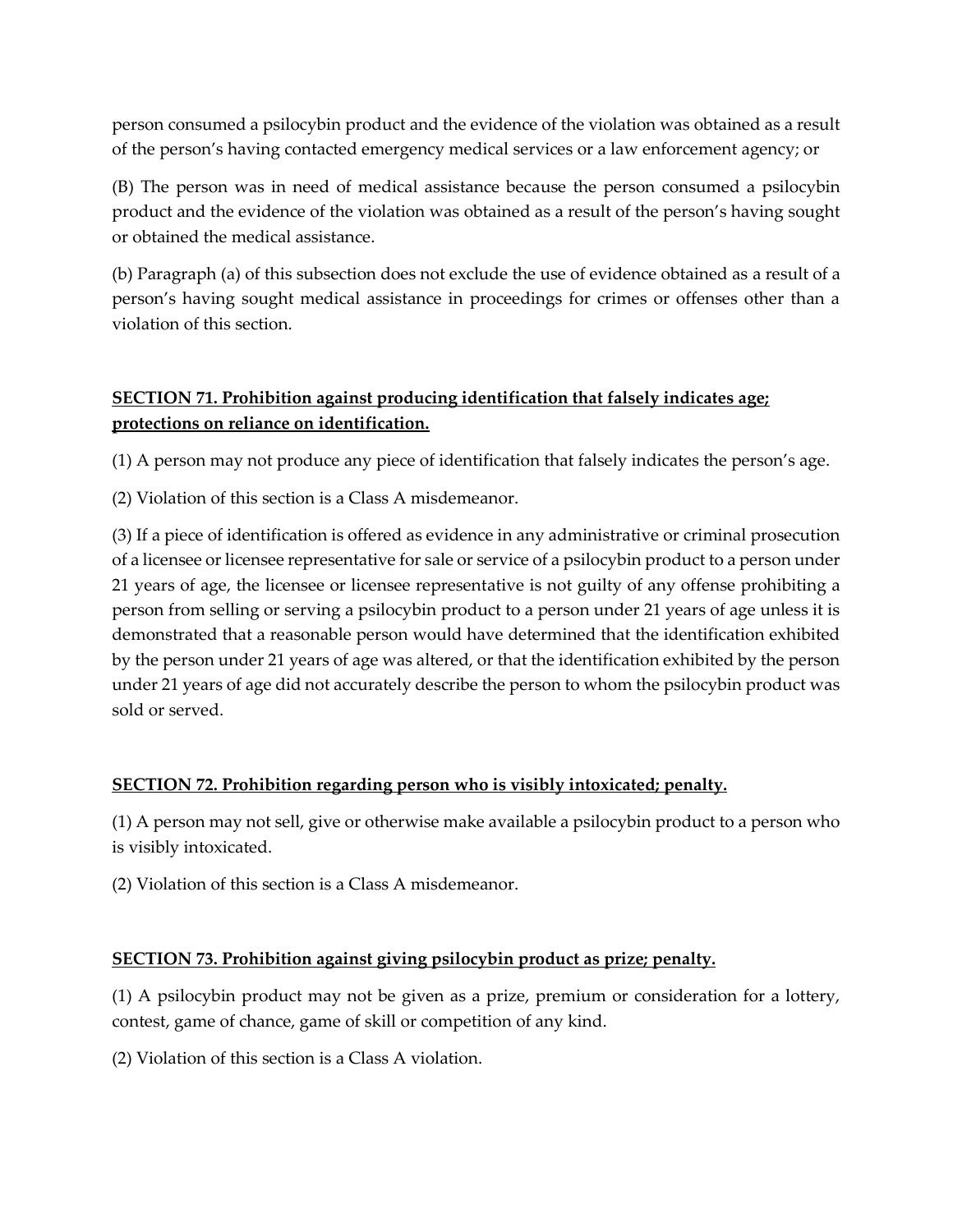### **CIVIL ENFORCEMENT OF SECTIONS 3 TO 129 OF THIS 2020 ACT**

#### **SECTION 74. Authority to issue subpoenas.**

For purposes of sections 3 to 129 of this 2020 Act, the provisions of ORS 183.440 apply to subpoenas issued by the Oregon Health Authority and to subpoenas issued by an authorized agent of the authority.

#### **SECTION 75. Civil penalty for violating sections 3 to 129 of this 2020 Act.**

In addition to any other liability or penalty provided by law, the Oregon Health Authority may impose for each violation of a provision of sections 3 to 129 of this 2020 Act or a rule adopted under sections 3 to 129 of this 2020 Act a civil penalty that does not exceed \$5,000 for each violation. The authority shall impose civil penalties under this section in the manner provided by ORS 183.745. Moneys collected under this section shall be deposited in the Psilocybin Control and Regulation Fund established under section 69 of this 2020 Act.

### **CRIMINAL ENFORCEMENT OF SECTIONS 3 TO 129 OF THIS 2020 ACT**

#### **SECTION 76. Authority of law enforcement to enforce sections 3 to 129 of this 2020 Act.**

The law enforcement officers of this state may enforce sections 3 to 129 of this 2020 Act and assist the Oregon Health Authority in detecting violations of sections 3 to 129 of this 2020 Act and apprehending offenders. A law enforcement officer who has notice, knowledge or reasonable ground of suspicion of a violation of sections 3 to 129 of this 2020 Act shall immediately notify the district attorney who has jurisdiction over the violation and furnish the district attorney who has jurisdiction over the violation with names and addresses of any witnesses to the violation or other information related to the violation.

#### **SECTION 77. Duty to notify Oregon Health Authority of conviction of licensee.**

The county courts, district attorneys and municipal authorities, immediately upon the conviction of a licensee of a violation of sections 3 to 129 of this 2020 Act, or of a violation of any other law of this state or ordinance of a city or county located in this state an element of which is the possession, delivery or manufacture of a psilocybin product, shall notify the Oregon Health Authority of the conviction.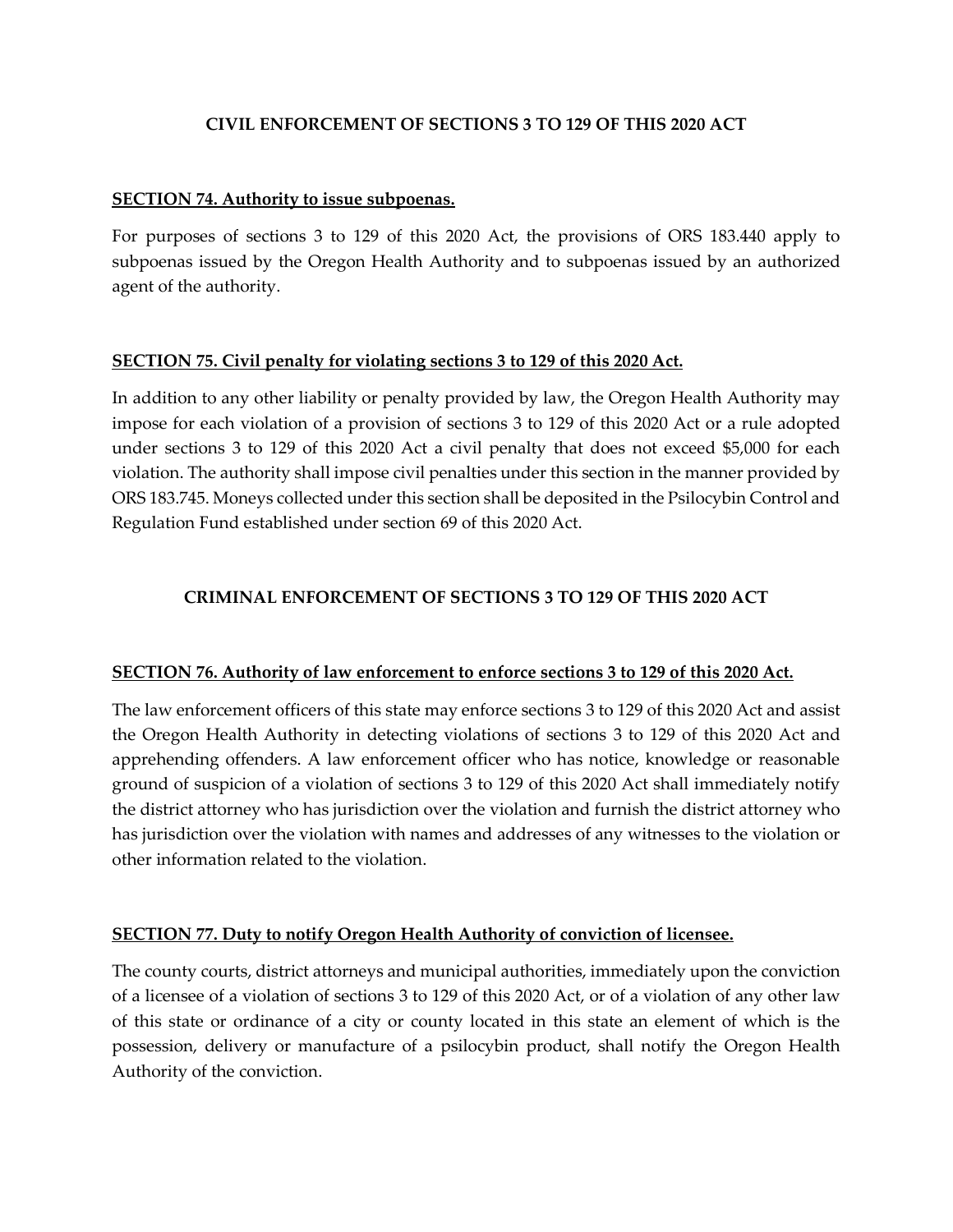### **SECTION 78. Penalty for violating sections 3 to 129 of this 2020 Act.**

Subject to ORS 153.022, violation of a rule adopted under subsection (2)(c) of section 8 of this 2020 Act is a Class C violation.

### **REGULATION BY CITIES AND COUNTIES OF PSILOCYBIN PRODUCTS**

### **SECTION 79. Preemption of municipal charter amendments and local ordinances.**

The provisions of sections 3 to 129 of this 2020 Act are designed to operate uniformly throughout the state and are paramount and superior to and fully replace and supersede any municipal charter amendment or local ordinance inconsistent with the provisions of sections 3 to 129 of this 2020 Act. Amendments and ordinances that are inconsistent with the provisions of sections 3 to 129 of this 2020 Act are repealed.

### **SECTION 80. No local licenses.**

The authority to require a license for the manufacturing or sale of psilocybin products in this state, or for the provision of psilocybin services in this state, is vested solely in the Legislative Assembly.

## **SECTION 81. Local time, place and manner regulations.**

(1) For purposes of this section, "reasonable regulations" includes:

(a) Reasonable conditions on the manner in which a psilocybin product manufacturer that holds a license issued under section 23 of this 2020 Act may manufacture psilocybin products;

(b) Reasonable conditions on the manner in which a psilocybin service center operator that holds a license issued under section 26 of this 2020 Act may provide psilocybin services;

(c) Reasonable limitations on the hours during which a premises for which a license has been issued under sections 3 to 129 of this 2020 Act may operate;

(d) Reasonable requirements related to the public's access to a premises for which a license has been issued under sections 3 to 129 of this 2020 Act; and

(e) Reasonable limitations on where a premises for which a license may be issued under sections 3 to 129 of this 2020 Act may be located.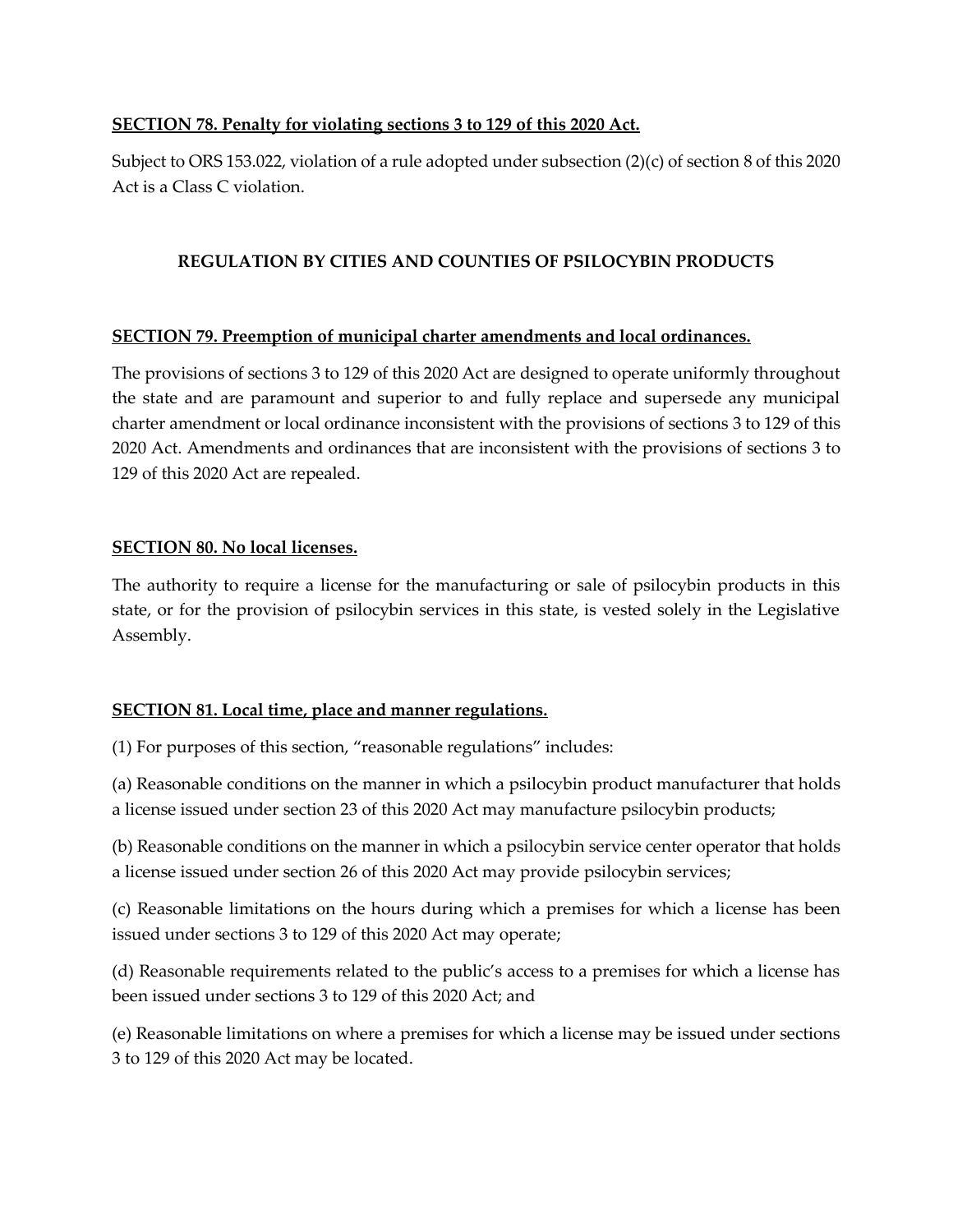(2) Notwithstanding ORS 30.935, 215.253 (1) or 633.738, the governing body of a city or county may adopt ordinances that impose reasonable regulations on the operation of businesses located at premises for which a license has been issued under sections 3 to 129 of this 2020 Act if the premises are located in the area subject to the jurisdiction of the city or county, except that the governing body of a city or county may not adopt an ordinance that prohibits a premises for which a license has been issued under section 26 of this 2020 Act from being located within a distance that is greater than 1,000 feet of another premises for which a license has been issued under section 26 of this 2020 Act.

## **SECTION 82. Local tax or fee; referral to electors for approval.**

(1)(a) The authority to impose a tax or fee on the manufacturing or sale of psilocybin products in this state, or on the provision of psilocybin services in this state, is vested solely in the Legislative Assembly.

(b) A county, city or other municipal corporation or district may not adopt or enact ordinances imposing a tax or fee on the manufacturing or sale of psilocybin products in this state or on the provision of psilocybin services in this state.

## **SECTION 83. Repeal of city, county ordinance that prohibits certain establishments.**

(1) The governing body of a city or county may repeal an ordinance that prohibits the establishment of any one or more of the following in the area subject to the jurisdiction of the city or in the unincorporated area subject to the jurisdiction of the county:

(a) Psilocybin product manufacturers that hold a license issued under section 23 of this 2020 Act;

(b) Psilocybin service center operators that hold a license issued under section 26 of this 2020 Act; or

(c) Any combination of the entities described in this subsection.

(2) If the governing body of a city or county repeals an ordinance under this section, the governing body must provide the text of the ordinance to the Oregon Health Authority, in a form and manner prescribed by the authority, if the ordinance concerns a premises for which a license has been issued under sections 3 to 129 of this 2020 Act.

## **POWERS AND DUTIES OF STATE AGENCIES AND OFFICERS AND GOVERNOR**

## **SECTION 84. Duty of Oregon Liquor Control Commission to assist.**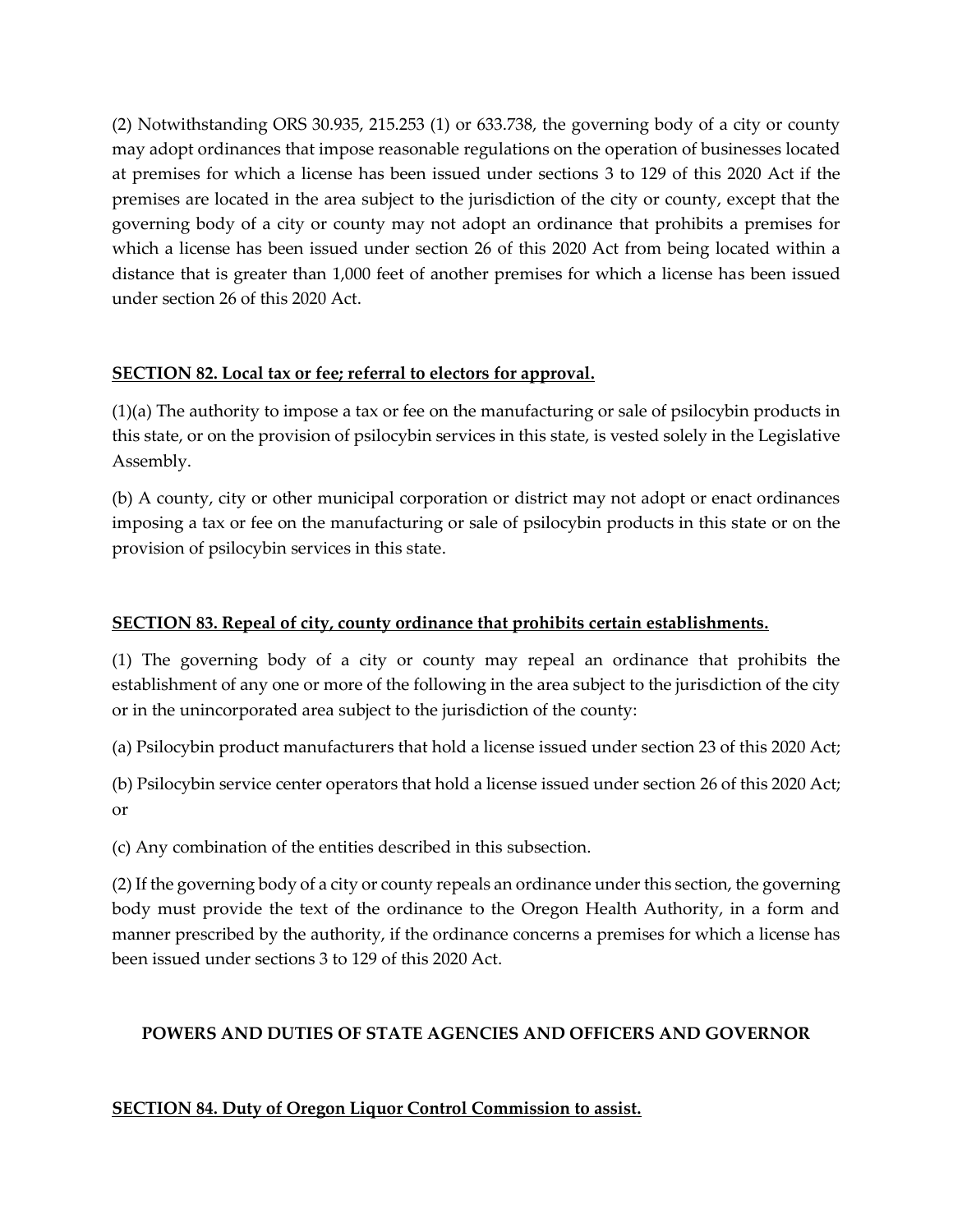The Oregon Liquor Control Commission shall assist and cooperate with the Oregon Health Authority and the State Department of Agriculture to the extent necessary for the authority and the department to carry out the duties of the authority and the department under sections 3 to 129 of this 2020 Act.

### **SECTION 85. Duty of State Department of Agriculture to assist.**

The State Department of Agriculture shall assist and cooperate with the Oregon Health Authority to the extent necessary for the authority to carry out the duties of the authority under sections 3 to 129 of this 2020 Act.

### **SECTION 86. Authority of State Department of Agriculture.**

The State Department of Agriculture may possess, test and dispose of psilocybin products.

# **SECTION 87. Prohibition against refusing to perform duties on basis that certain conduct is prohibited by federal law.**

(1) The Oregon Health Authority, the State Department of Agriculture and the Oregon Liquor Control Commission may not refuse to perform any duty under sections 3 to 129 of this 2020 Act on the basis that manufacturing, distributing, dispensing, possessing or using psilocybin products is prohibited by federal law.

(2) The authority may not revoke or refuse to issue or renew a license or permit under sections 3 to 129 of this 2020 Act on the basis that manufacturing, distributing, dispensing, possessing or using psilocybin products is prohibited by federal law.

### **SECTION 88. Immunity for state agencies, officers and employees in performance of duties.**

A person may not sue the Oregon Health Authority, the State Department of Agriculture or the Oregon Liquor Control Commission or a member of the commission, or any employee of the authority, department or commission, for performing or omitting to perform any duty, function or power of the authority, department or commission set forth in sections 3 to 129 of this 2020 Act or in any other law of this state requiring the authority, department or commission to perform a duty, function or power related to psilocybin products.

#### **SECTION 89. Authority to purchase, possess, seize or dispose of psilocybin products.**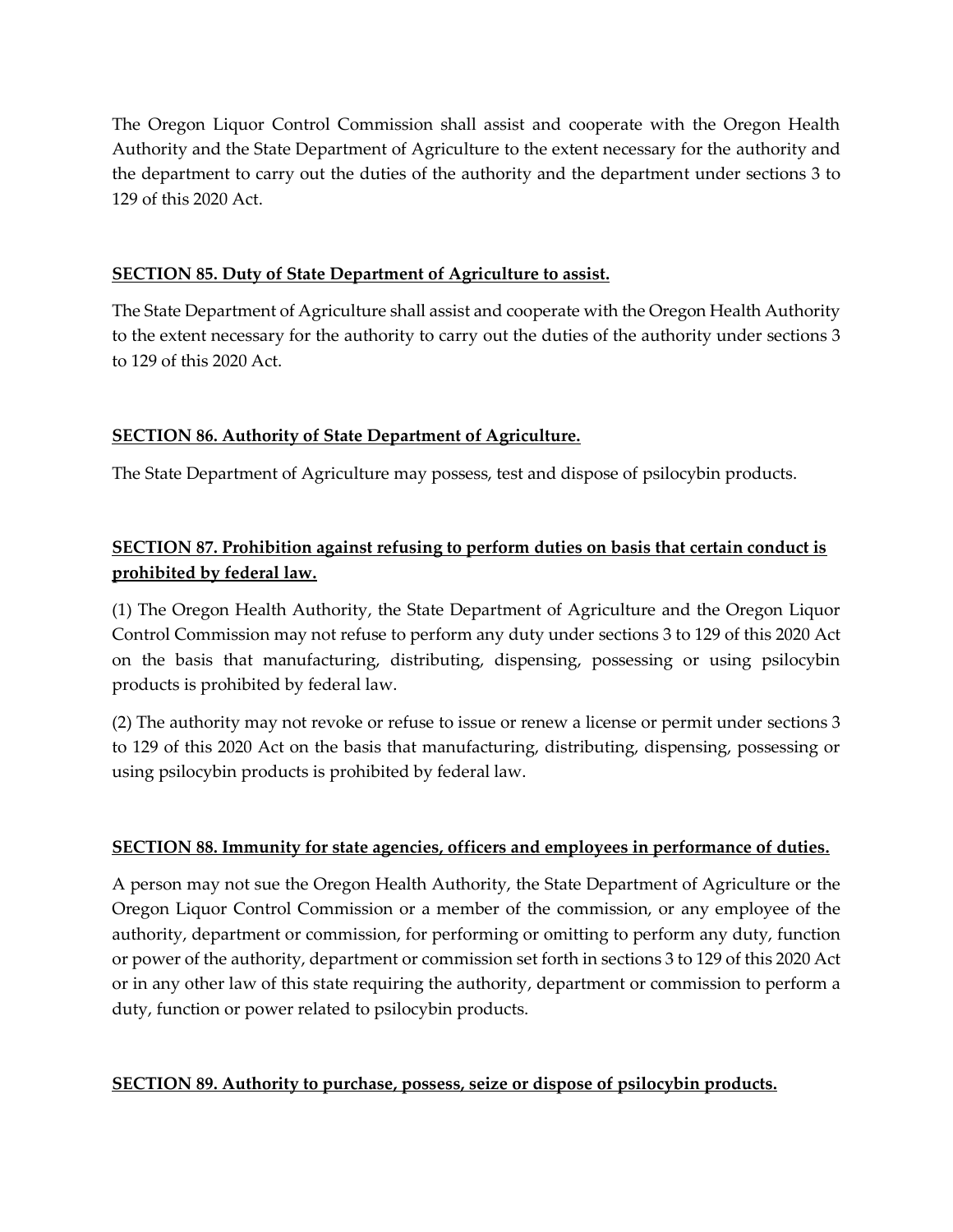Subject to any applicable provision of ORS chapter 131A or 183, any state officer, board, commission, corporation, institution, department or other state body, and any local officer, board, commission, institution, department or other local government body, that is authorized by the statutory laws of this state to perform a duty, function or power with respect to a psilocybin product, may purchase, possess, seize or dispose of the psilocybin product as the state officer, board, commission, corporation, institution, department or other state body, or the local officer, board, commission, institution, department or other local government body, considers necessary to ensure compliance with and enforce the applicable statutory law or any rule adopted under the applicable statutory law.

#### **SECTION 90. Authority of Governor to suspend license or permit without notice.**

In case of invasion, disaster, insurrection or riot, or imminent danger of invasion, disaster, insurrection or riot, the Governor may, for the duration of the invasion, disaster, insurrection or riot, or imminent danger, immediately and without notice suspend, in the area involved, any license or permit issued under sections 3 to 129 of this 2020 Act.

### **OTHER PROVISIONS**

## **SECTION 91. Psilocybin-producing fungi as crop; exceptions to permitted uses.**

(1) Psilocybin-producing fungi is:

- (a) A crop for the purposes of "farm use" as defined in ORS 215.203;
- (b) A crop for purposes of a "farm" and "farming practice," both as defined in ORS 30.930;
- (c) A product of farm use as described in ORS 308A.062; and
- (d) The product of an agricultural activity for purposes of ORS 568.909.

(2) Notwithstanding ORS chapters 195, 196, 197, 215 and 227, the following are not permitted uses on land designated for exclusive farm use:

(a) A new dwelling used in conjunction with a psilocybin-producing fungi crop;

(b) A farm stand, as described in ORS 215.213 (1)(r) or 215.283 (1)(o), used in conjunction with a psilocybin-producing fungi crop; and

(c) Subject to subsection (3) of this section, a commercial activity, as described in ORS 215.213  $(2)(c)$  or 215.283  $(2)(a)$ , carried on in conjunction with a psilocybin-producing fungi crop.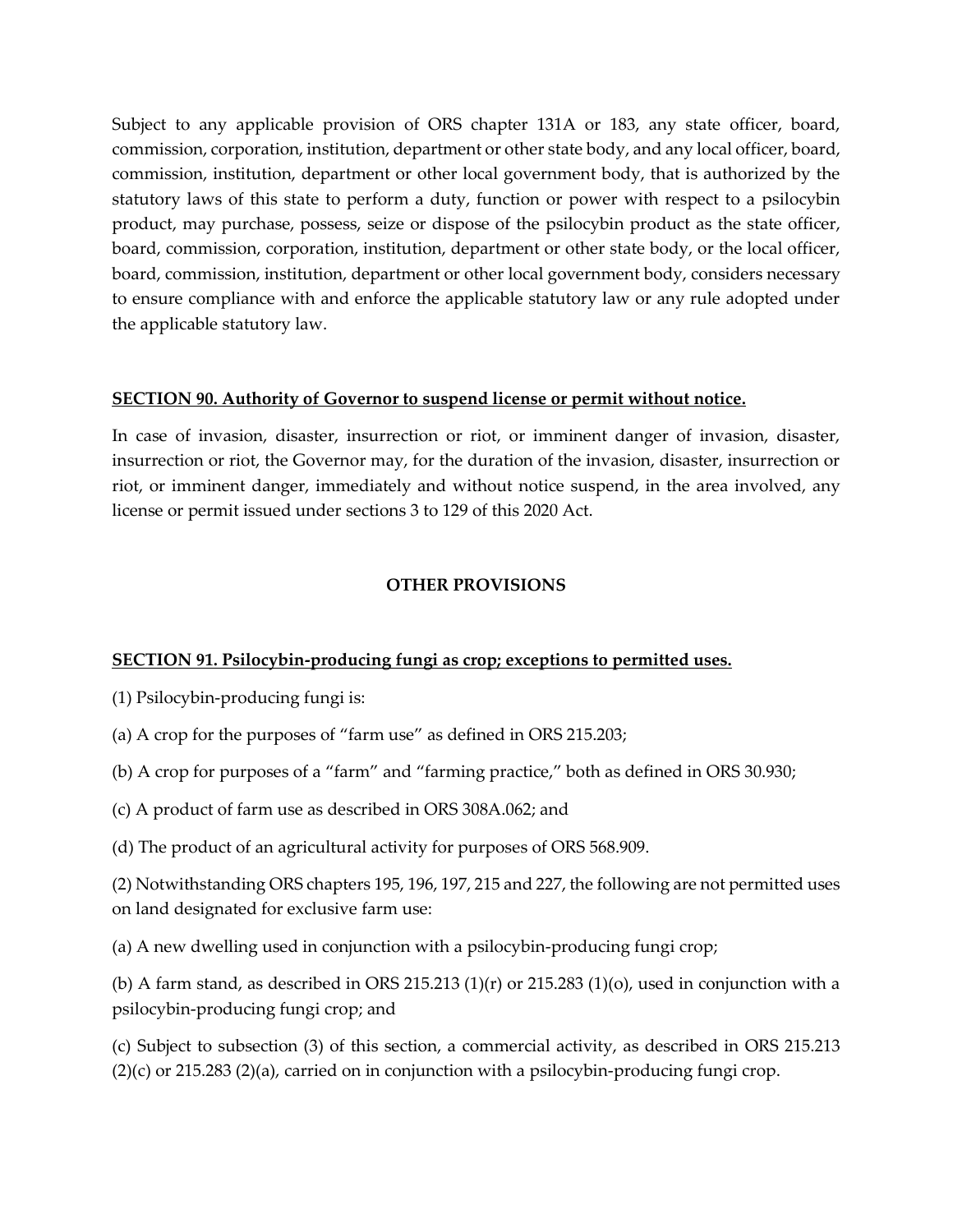(3) The operation of a psilocybin service center may be carried on in conjunction with a psilocybin-producing fungi crop.

(4) A county may allow the manufacture of psilocybin products as a farm use on land zoned for farm or forest use in the same manner as the manufacture of psilocybin products is allowed in exclusive farm use zones under this section and ORS 215.213, 215.283 and 475B.063.

(5) This section applies to psilocybin product manufacturers that hold a license under section 23 of this 2020 Act.

## **SECTION 92. Regulation of psilocybin products as food or other commodity subject to regulation by State Department of Agriculture.**

(1) Notwithstanding the authority granted to the State Department of Agriculture under ORS chapters 571, 618 and 633 and ORS 632.275 to 632.290, 632.450 to 632.490, 632.516 to 632.625, 632.705 to 632.815, 632.835 to 632.850 and 632.900 to 632.985, the department may not exercise authority over psilocybin products or a licensee, except that ORS 618.121 to 618.161, 618.991, 618.995, 633.311 to 633.479, 633.992 and 633.994 apply to psilocybin products or to a licensee.

(2) In exercising its authority under ORS chapter 616, the department may not:

(a) Establish standards for psilocybin products as a food additive, as defined in ORS 616.205;

(b) Consider psilocybin products to be an adulterant, unless the concentration of a psilocybin product exceeds acceptable levels established by the Oregon Health Authority by rule; or

(c) Apply ORS 616.256, 616.265, 616.270 or 616.275 to psilocybin products or enforce ORS 616.256, 616.265, 616.270 or 616.275 with respect to psilocybin products.

#### **SECTION 93. Enforceability of contracts.**

A contract is not unenforceable on the basis that manufacturing, distributing, dispensing, possessing or using psilocybin products is prohibited by federal law.

## **SECTION 94. Oregon Health Authority hotline for verification of license.**

The Oregon Health Authority shall maintain a telephone hotline for the following persons to inquire if an address is the location of a premises for which a license has been issued under sections 3 to 129 of this 2020 Act or is the location of a premises for which an application for licensure has been submitted under section 14 of this 2020 Act:

(1) A person designated by a city or a county;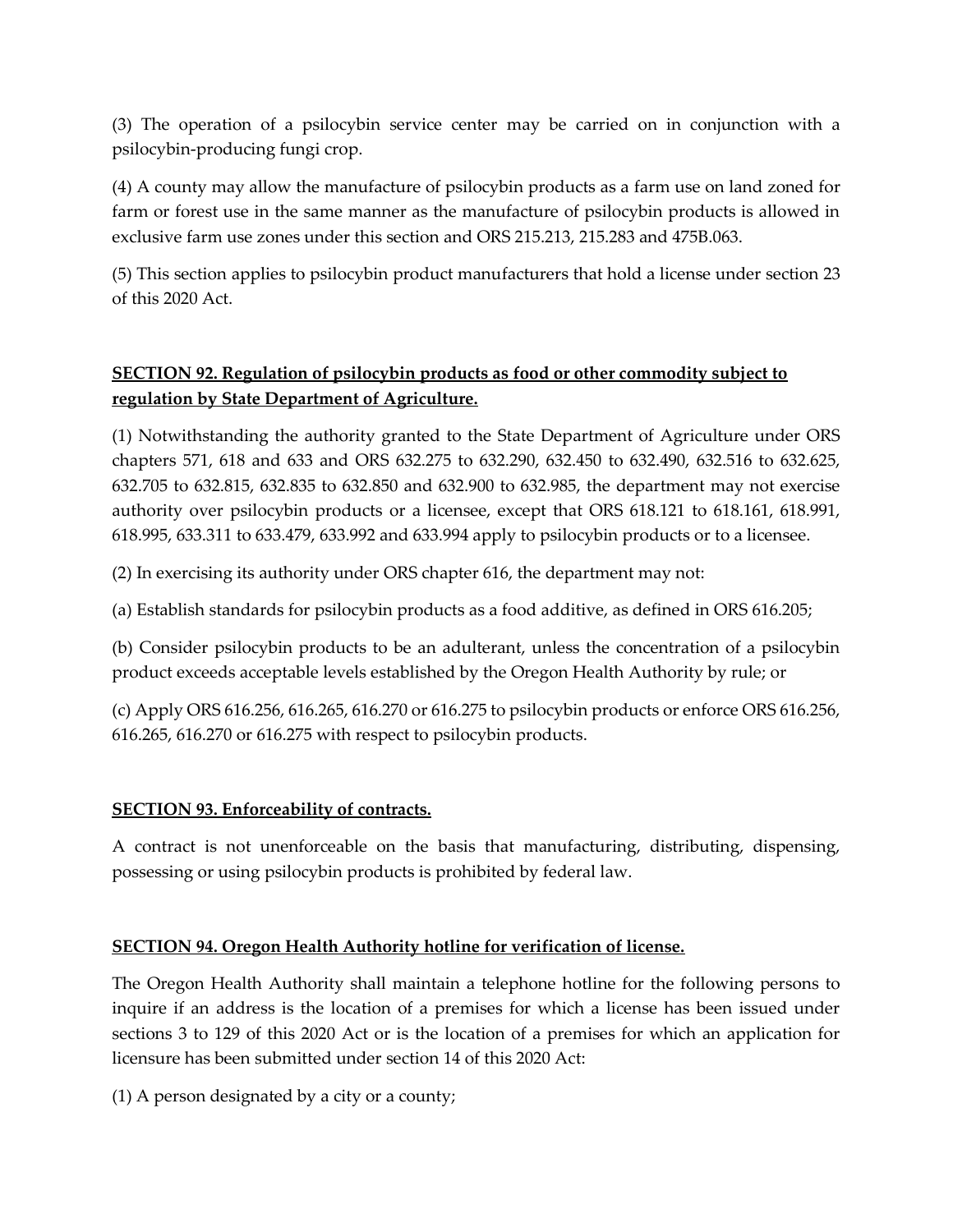- (2) A person designated by the Water Resources Department; and
- (3) A person designated by the watermaster of any water district.

#### **SECTION 95. Certain information related to licensure exempt from disclosure.**

(1) Subject to subsection (2) of this section, information is exempt from public disclosure under ORS 192.311 to 192.478 if the information is:

(a) Personally identifiable information, as defined in ORS 432.005;

(b) The address of a premises for which a license has been issued or for which an applicant has proposed licensure under section 23, 26 or 97 of this 2020 Act;

(c) Related to the security plan or the operational plan for a premises for which a license has been issued or for which an applicant has proposed licensure under sections 23, 26 or 97 of this 2020 Act; or

(d) Related to any record that the Oregon Health Authority determines contains proprietary information of a licensee.

(2) The exemption from public disclosure as provided by this section does not apply to:

(a) The name of an individual listed on an application, if the individual is a direct owner of the business operating or to be operated under the license; or

(b) A request for information if the request is made by a law enforcement agency.

(3) For purposes of subsection (2)(a) of this section, an individual is not a direct owner of the business operating or to be operated under the license if:

(a) The direct owner of the business operating or to be operated under the license is a legal entity; and

(b) The individual is merely a general partner, limited partner, member, shareholder, or other direct or indirect owner of the legal entity.

## **TESTING OF PSILOCYBIN PRODUCTS**

#### **SECTION 96. Testing standards and processes; rules.**

(1) As is necessary to protect the public health and safety, and in consultation with the Oregon Liquor Control Commission and the State Department of Agriculture, the Oregon Health Authority shall adopt rules: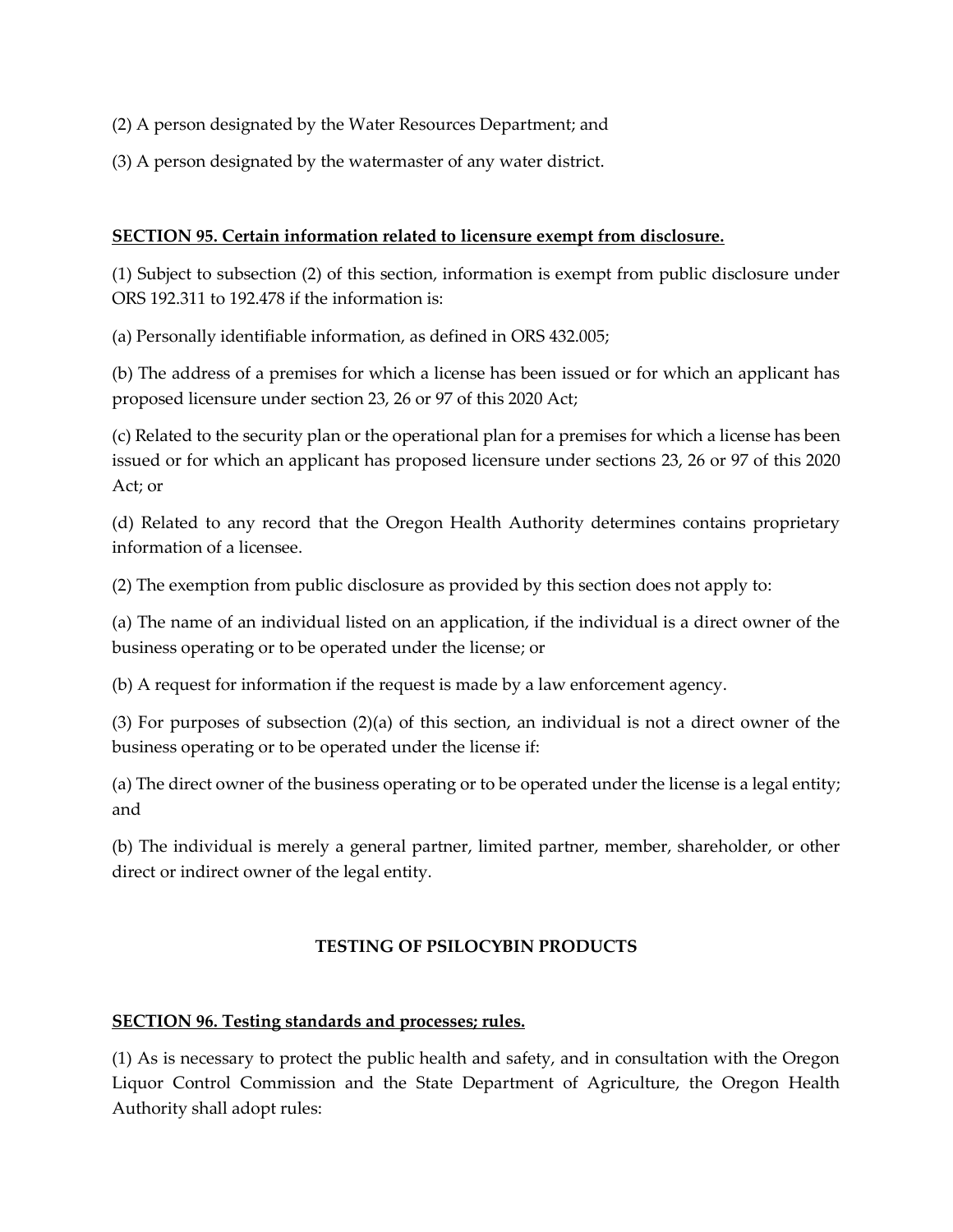(a) Establishing standards for testing psilocybin products.

(b) Identifying appropriate tests for psilocybin products, depending on the type of psilocybin product and the manner in which the psilocybin product was manufactured, that are necessary to protect the public health and safety, which may include, but not be limited to, tests for:

(A) Microbiological contaminants;

(B) Pesticides;

(C) Other contaminants;

(D) Solvents or residual solvents; and

(E) Psilocybin concentration.

(c) Establishing procedures for determining batch sizes and for sampling psilocybin products.

(d) Establishing different minimum standards for different varieties of psilocybin products.

(2) In addition to the testing requirements established under subsection (1) of this section, the authority may require psilocybin products to be tested in accordance with any applicable law of this state, or any applicable rule adopted under a law of this state, related to the production and processing of food products or commodities.

(3) In adopting rules under sections 3 to 129 of this 2020 Act, the authority may require a psilocybin product manufacturer that holds a license under section 23 of this 2020 Act to test psilocybin products before selling or transferring the psilocybin products.

(4) The authority may conduct random testing of psilocybin products for the purpose of determining whether a licensee subject to testing under subsection (3) of this section is in compliance with this section.

(5) In adopting rules to implement this section, the authority may not require a psilocybin product to undergo the same test more than once unless the psilocybin product is processed into a different type of psilocybin product or the condition of the psilocybin product has fundamentally changed.

(6) The testing of psilocybin products as required by this section must be conducted by a laboratory licensed by the authority under section 97 of this 2020 Act and accredited by the authority under section 100 of this 2020 Act.

(7) In adopting rules under subsection (1) of this section, the authority:

(a) Shall consider the cost of a potential testing procedure and how that cost will affect the cost to the ultimate client; and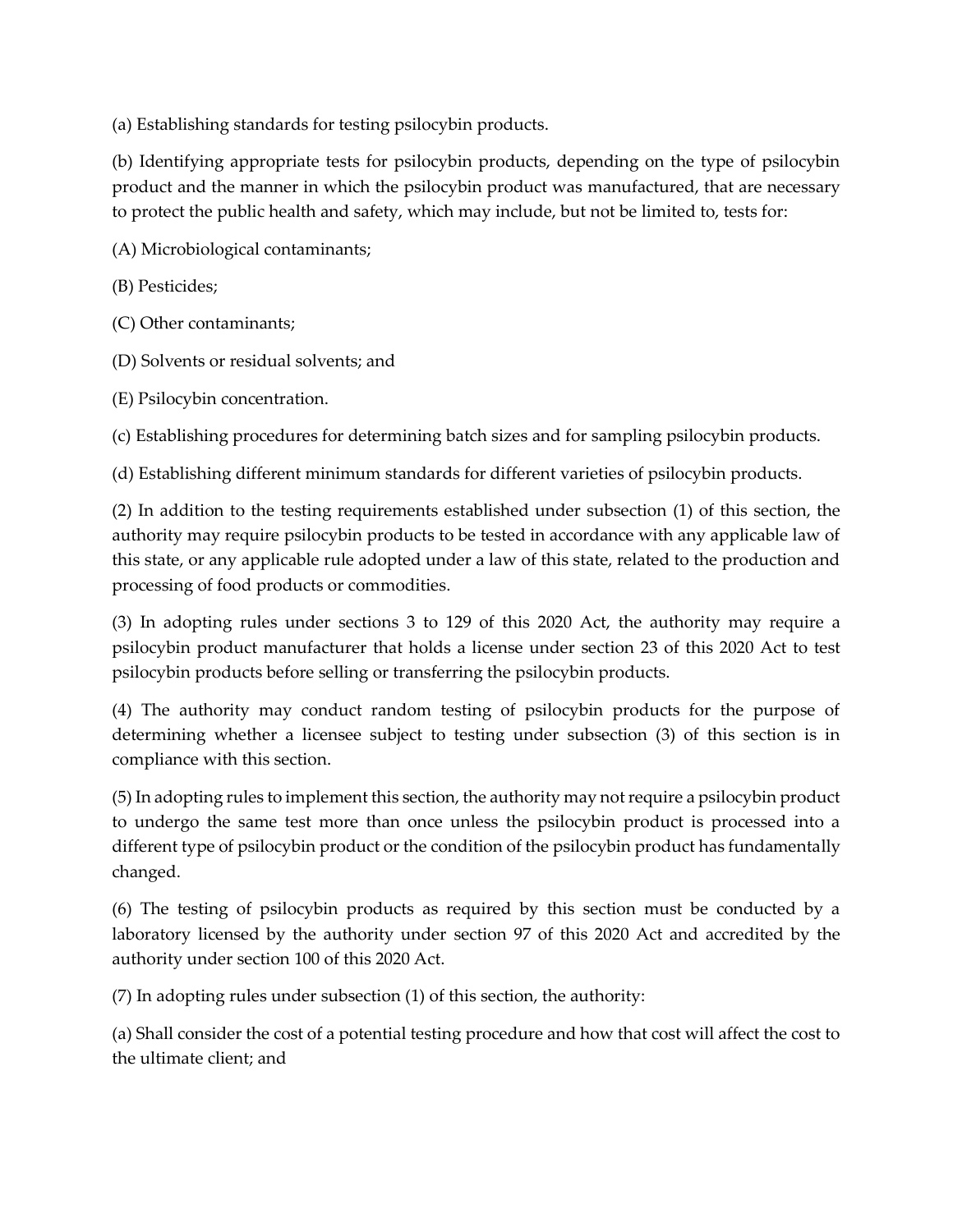(b) May not adopt rules that are more restrictive than is reasonably necessary to protect the public health and safety.

### **SECTION 97. Laboratory licensure; qualifications; fees; rules.**

(1) A laboratory that conducts testing of psilocybin products as required by section 96 of this 2020 Act must have a license to operate at the premises at which the psilocybin products are tested.

(2) For purposes of this section, the Oregon Health Authority shall adopt rules establishing:

(a) Qualifications to be licensed under this section, including that an applicant for licensure under this section must be accredited by the authority as described in section 100 of this 2020 Act;

(b) Processes for applying for and renewing a license under this section;

(c) Fees for applying for, receiving and renewing a license under this section; and

(d) Procedures for:

(A) Tracking psilocybin products to be tested;

(B) Documenting and reporting test results; and

(C) Disposing of samples of psilocybin products that have been tested.

(3) A license issued under this section must be renewed annually.

(4) The authority may inspect premises licensed under this section to ensure compliance with sections 96 to 104 of this 2020 Act and rules adopted under sections 96 to 104 of this 2020 Act.

(5) Subject to the applicable provisions of ORS chapter 183, the authority may refuse to issue or renew, or may suspend or revoke, a license issued under this section for violation of a provision of sections 3 to 129 of this 2020 Act or a rule adopted under a provision of sections 3 to 129 of this 2020 Act.

(6) Fees adopted under subsection  $(2)(c)$  of this section must be reasonably calculated to pay the expenses incurred by the authority under sections 3 to 129 of this 2020 Act.

(7) Fee moneys collected under this section shall be deposited in the Psilocybin Control and Regulation Fund established under section 69 of this 2020 Act and are continuously appropriated to the authority for the purpose of carrying out the duties, functions and powers of the authority under sections 3 to 129 of this 2020 Act.

## **SECTION 98. Authority to require fingerprints of applicants and other individuals.**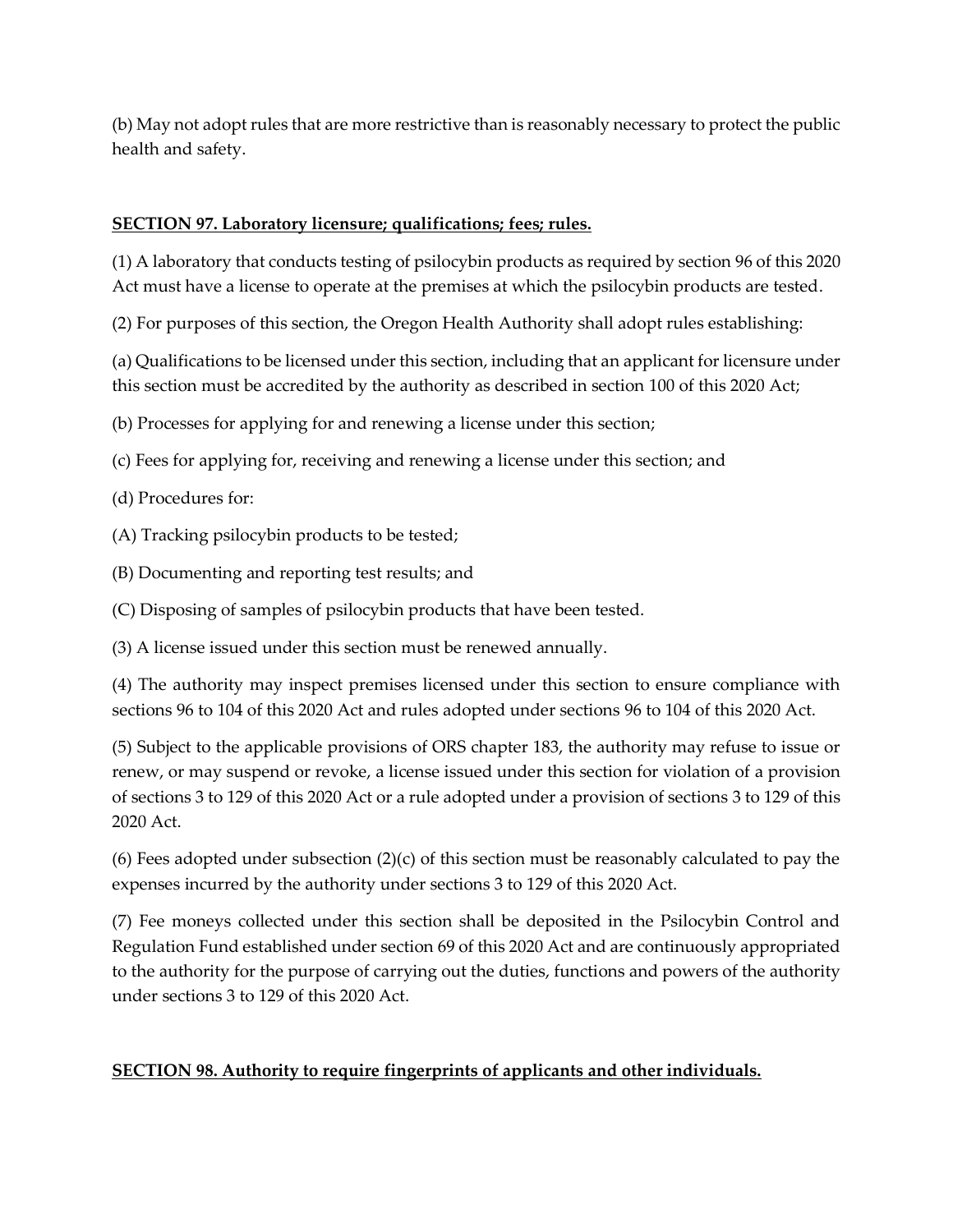For the purpose of requesting a state or nationwide criminal records check under ORS 181A.195, the Oregon Health Authority may require the fingerprints of any individual listed on an application submitted under section 97 of this 2020 Act. The powers conferred on the authority under this section include the power to require the fingerprints of:

(1) If the applicant is a limited partnership, each general partner of the limited partnership;

(2) If the applicant is a manager-managed limited liability company, each manager of the limited liability company;

(3) If the applicant is a member-managed limited liability company, each voting member of the limited liability company;

(4) If the applicant is a corporation, each director and officer of the corporation; and

(5) Any individual who holds a financial interest of 10 percent or more in the person applying for the license.

# **SECTION 99. Statement of applicant for license under Section 97 of this 2020 Act.**

(1) The Oregon Health Authority may require a licensee or applicant for a license under section 97 of this 2020 Act to submit, in a form and manner prescribed by the authority, to the authority a sworn statement showing:

(a) The name and address of each person that has a financial interest in the business operating or to be operated under the license; and

(b) The nature and extent of the financial interest of each person that has a financial interest in the business operating or to be operated under the license.

(2) The authority may refuse to issue, or may suspend, revoke or refuse to renew, a license issued under section 97 of this 2020 Act if the authority determines that a person that has a financial interest in the business operating or to be operated under the license committed or failed to commit an act that would constitute grounds for the authority to refuse to issue, or to suspend, revoke or refuse to renew, the license if the person were the licensee or applicant for the license.

## **SECTION 100. Laboratory accreditation; qualifications; fees; rules.**

(1) A laboratory that conducts testing of psilocybin products as required by section 96 of this 2020 Act must be accredited under ORS 438.605 to 438.620 and meet other qualifications as established by the Oregon Health Authority under this section.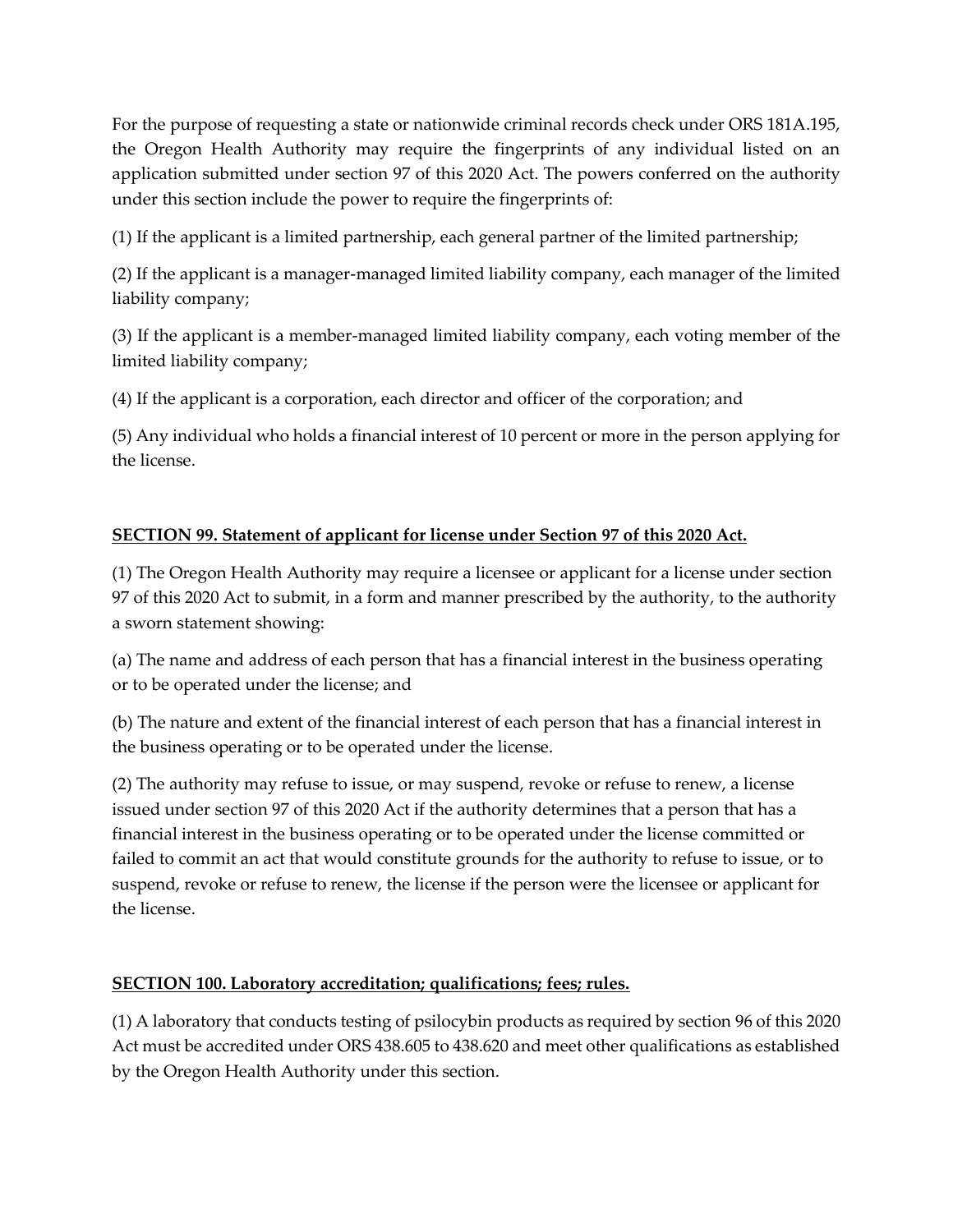(2) In addition to other qualifications required pursuant to ORS 438.605 to 438.620, the authority shall require an applicant for accreditation under ORS 438.605 to 438.620 for purposes related to the testing of psilocybin products to:

(a) Complete an application;

(b) Undergo an onsite inspection; and

(c) Meet other applicable requirements, specifications and guidelines for testing psilocybin products, as determined to be appropriate by the authority by rule.

(3) The authority may inspect premises licensed under section 97 of this 2020 Act to ensure compliance with sections 96 to 104 of this 2020 Act and rules adopted under sections 96 to 104 of this 2020 Act.

(4) Subject to the applicable provisions of ORS chapter 183, the authority may refuse to issue or renew, or may suspend or revoke, a laboratory's accreditation granted under this section and ORS 438.605 to 438.620 for violation of a provision of sections 3 to 129 of this 2020 Act or a rule adopted under a provision of sections 3 to 129 of this 2020 Act.

(5) In establishing fees under ORS 438.620 for laboratories that test psilocybin products, the authority shall establish fees that are reasonably calculated to pay the expenses incurred by the authority under this section and ORS 438.605 to 438.620 in accrediting laboratories that test psilocybin products.

## **SECTION 101. Authority of Oregon Health Authority to discipline licensees of authority.**

Subject to the applicable provisions of ORS chapter 183, if an applicant or licensee violates a provision of sections 96 to 104 of this 2020 Act or a rule adopted under a provision of sections 96 to 104 of this 2020 Act, the Oregon Health Authority may refuse to issue or renew, or may suspend or revoke, a license issued under section 23, 26, 30 or 97 of this 2020 Act.

## **SECTION 102. Authority of Oregon Health Authority over certain persons, license actions.**

(1) Notwithstanding the lapse, suspension or revocation of a license issued under section 97 of this 2020 Act, the Oregon Health Authority may:

(a) Proceed with any investigation of, or any action or disciplinary proceeding against, the person who held the license; or

(b) Revise or render void an order suspending or revoking the license.

(2) In cases involving the proposed denial of a license issued under sections 3 to 129 of this 2020 Act, the applicant for licensure may not withdraw the applicant's application.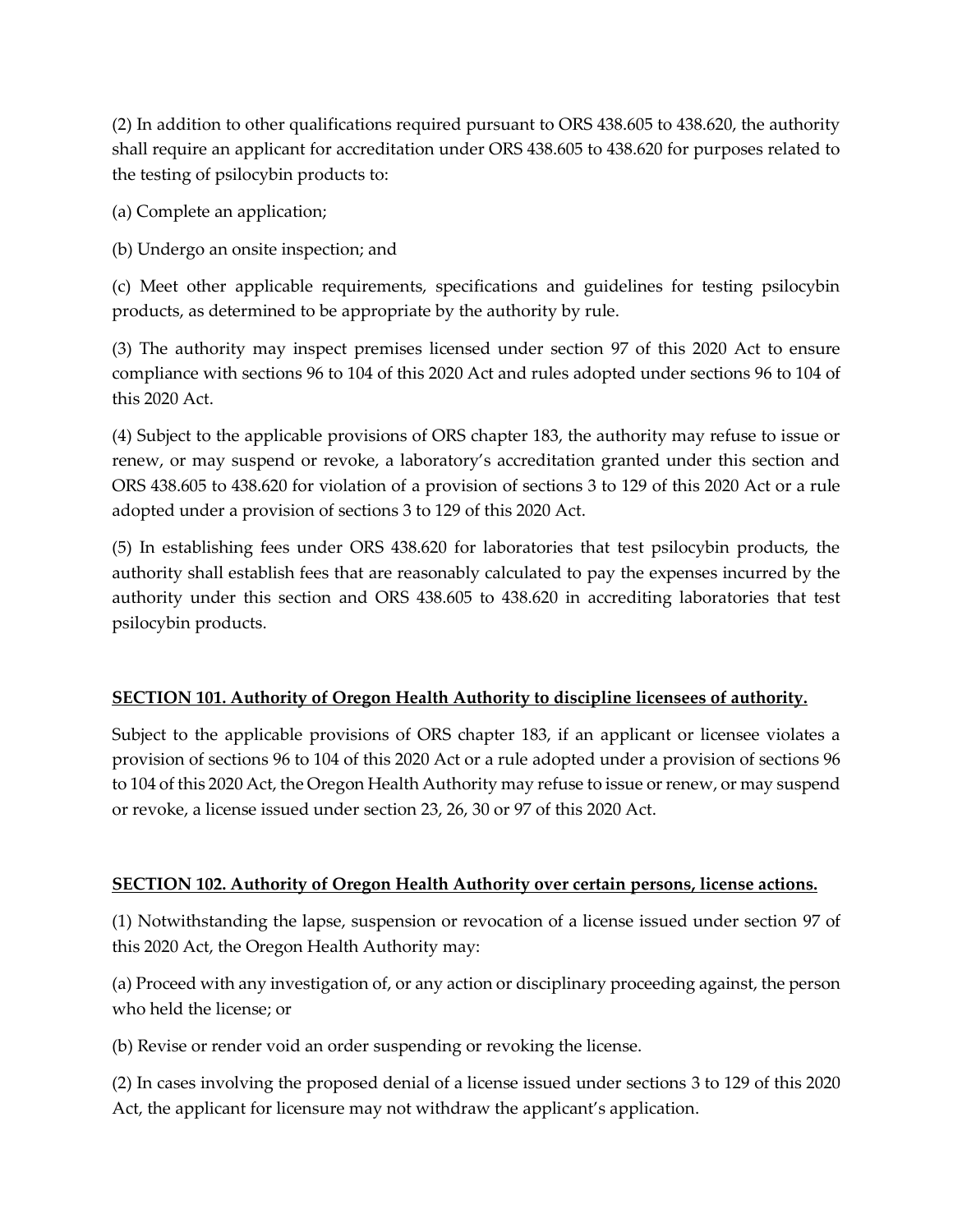## **SECTION 103. Civil penalty for violating sections 96 to 104 of this 2020 Act.**

(1) In addition to any other liability or penalty provided by law, the Oregon Health Authority may impose for each violation of a provision of sections 96 to 104 of this 2020 Act, or a rule adopted under a provision of sections 96 to 104 of this 2020 Act, a civil penalty that does not exceed \$500 for each day that the violation occurs.

(2) The authority shall impose civil penalties under this section in the manner provided by ORS 183.745.

(3) Moneys collected under this section shall be deposited in the Oregon Health Authority Fund established under ORS 413.101 and are continuously appropriated to the authority for the purpose of carrying out the duties, functions and powers of the authority under sections 3 to 129 of this 2020 Act.

## **SECTION 104. Exemption from criminal liability.**

A person who holds a license under section 97 of this 2020 Act, and an employee of or other person who performs work for a person who holds a license under section 97 of this 2020 Act, are exempt from the criminal laws of this state for possession, delivery or manufacture of psilocybin, aiding and abetting another in the possession, delivery or manufacture of psilocybin, or any other criminal offense in which possession, delivery or manufacture of psilocybin is an element, while performing activities related to testing as described in sections 96 to 104 of this 2020 Act.

## **PACKAGING, LABELING AND DOSAGE OF PSILOCYBIN PRODUCTS**

## **SECTION 105. Labeling requirements; rules.**

(1) As is necessary to protect the public health and safety, and in consultation with the State Department of Agriculture and the Oregon Liquor Control Commission, the Oregon Health Authority shall adopt rules establishing standards for the labeling of psilocybin products, including but not limited to:

(a) Ensuring that psilocybin products have labeling that communicates:

(A) Health and safety warnings;

- (B) If applicable, activation time;
- (C) Potency;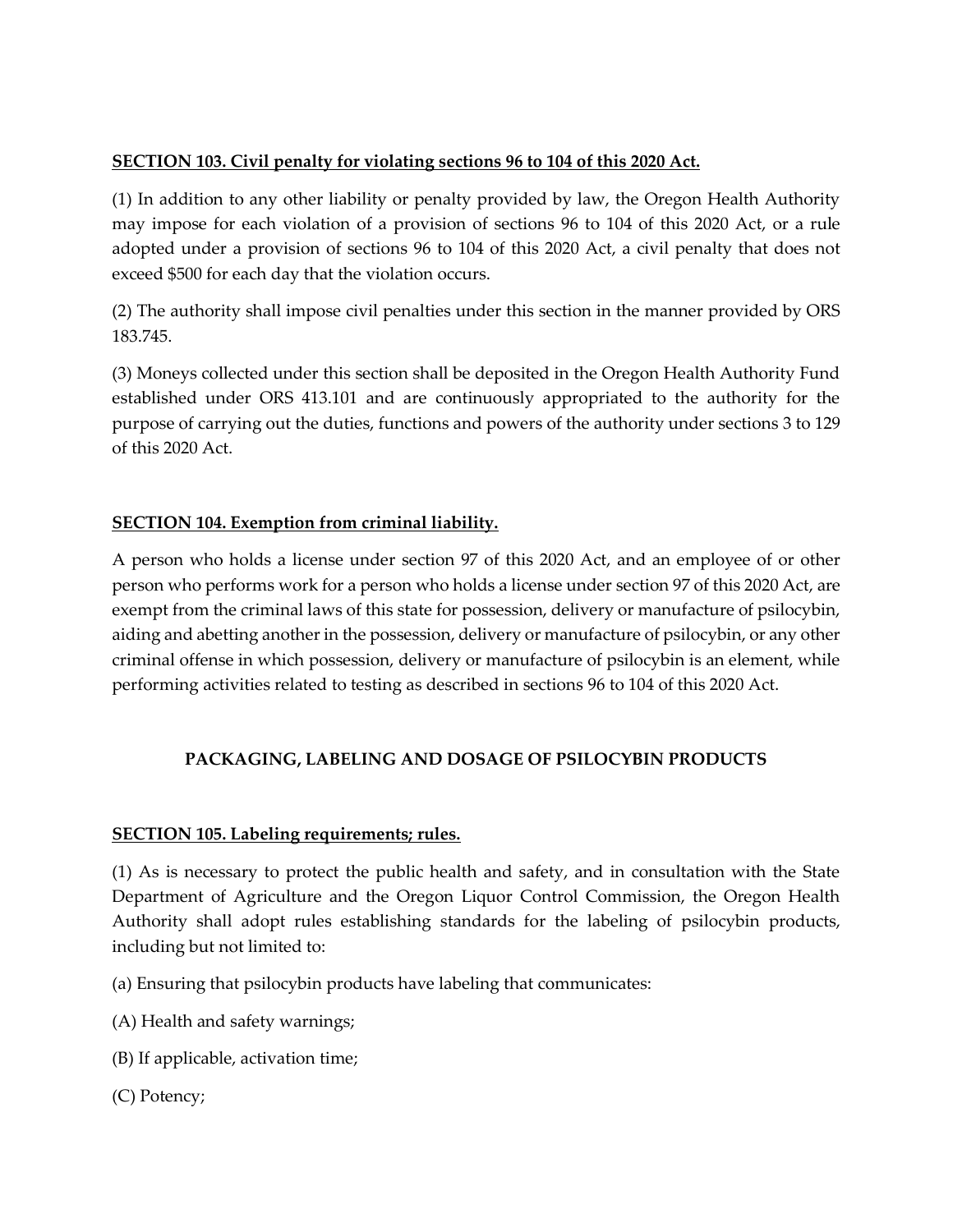(D) If applicable, serving size and the number of servings included in a psilocybin product;

(E) Content of the psilocybin product; and

(b) Labeling that is in accordance with applicable state food labeling requirements for the same type of food product or potable liquid when the food product or potable liquid does not contain psilocybin.

(2) In adopting rules under sections 3 to 129 of this 2020 Act, the authority shall require all psilocybin products sold or transferred by a psilocybin service center that holds a license issued under section 26 of this 2020 Act to be labeled in accordance with subsection (1) of this section and rules adopted under subsection (1) of this section.

(3) In adopting rules under subsection (1) of this section, the authority:

(a) May establish different labeling standards for different varieties and types of psilocybin products;

(b) Shall consider the cost of a potential requirement and how that cost will affect the cost to the ultimate client; and

(c) May not adopt rules that are more restrictive than is reasonably necessary to protect the public health and safety.

## **SECTION 106. Authority to require preapproval of labels.**

(1) The Oregon Health Authority may by rule require a licensee to submit a label intended for use on a psilocybin product for preapproval by the authority before the licensee may sell or transfer a psilocybin product bearing the label. The authority shall determine whether a label submitted under this section complies with section 105 of this 2020 Act and any rule adopted under section 105 of this 2020 Act.

(2) The authority may impose a fee for submitting a label for preapproval under this section that is reasonably calculated to not exceed the cost of administering this section.

## **SECTION 107. Packaging requirements; rules.**

(1) As is necessary to protect the public health and safety, and in consultation with the State Department of Agriculture and the Oregon Liquor Control Commission, the Oregon Health Authority shall adopt rules establishing standards for the packaging of psilocybin products, including but not limited to ensuring that psilocybin products are not marketed in a manner that:

(a) Is untruthful or misleading; or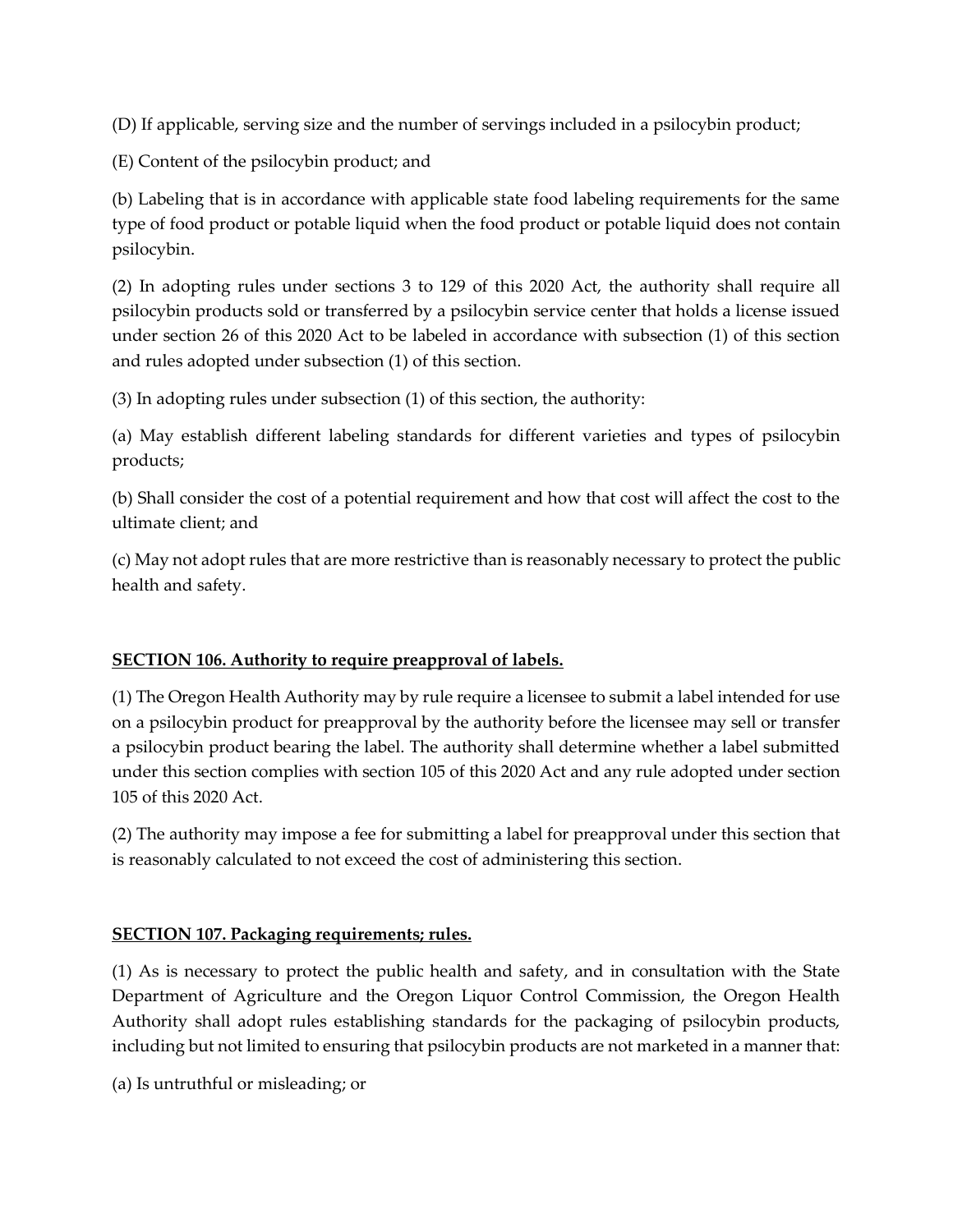(b) Otherwise creates a significant risk of harm to public health and safety.

(2) In adopting rules under sections 3 to 129 of this 2020 Act, the authority shall require all psilocybin products sold or transferred by a psilocybin service center that holds a license issued under section 26 of this 2020 Act to be packaged in accordance with subsection (1) of this section and rules adopted under subsection (1) of this section.

(3) In adopting rules under subsection (1) of this section, the authority:

(a) May establish different packaging standards for different varieties and types of psilocybin products;

(b) May consider the effect on the environment of requiring certain packaging;

(c) Shall consider the cost of a potential requirement and how that cost will affect the cost to the ultimate client; and

(d) May not adopt rules that are more restrictive than is reasonably necessary to protect the public health and safety.

## **SECTION 108. Authority to require preapproval of packaging.**

(1) The Oregon Health Authority may by rule require a licensee to submit packaging intended for a psilocybin product for preapproval by the authority before the licensee may sell or transfer a psilocybin product packaged in the packaging. The authority shall determine whether packaging submitted under this section complies with section 107 of this 2020 Act and any rule adopted under section 107 of this 2020 Act.

(2) The authority may impose a fee for submitting packaging for preapproval under this section that is reasonably calculated to not exceed the cost of administering this section.

## **SECTION 109. Dosage requirements; rules.**

(1) The Oregon Health Authority shall adopt rules establishing:

(a) The maximum concentration of psilocybin that is permitted in a single serving of a psilocybin product; and

(b) The number of servings that are permitted in a psilocybin product package.

(2) In adopting rules under sections 3 to 129 of this 2020 Act, the authority shall require all psilocybin products sold or transferred by a psilocybin service center that holds a license under section 26 of this 2020 Act to meet the concentration standards and packaging standards adopted by rule pursuant to this section.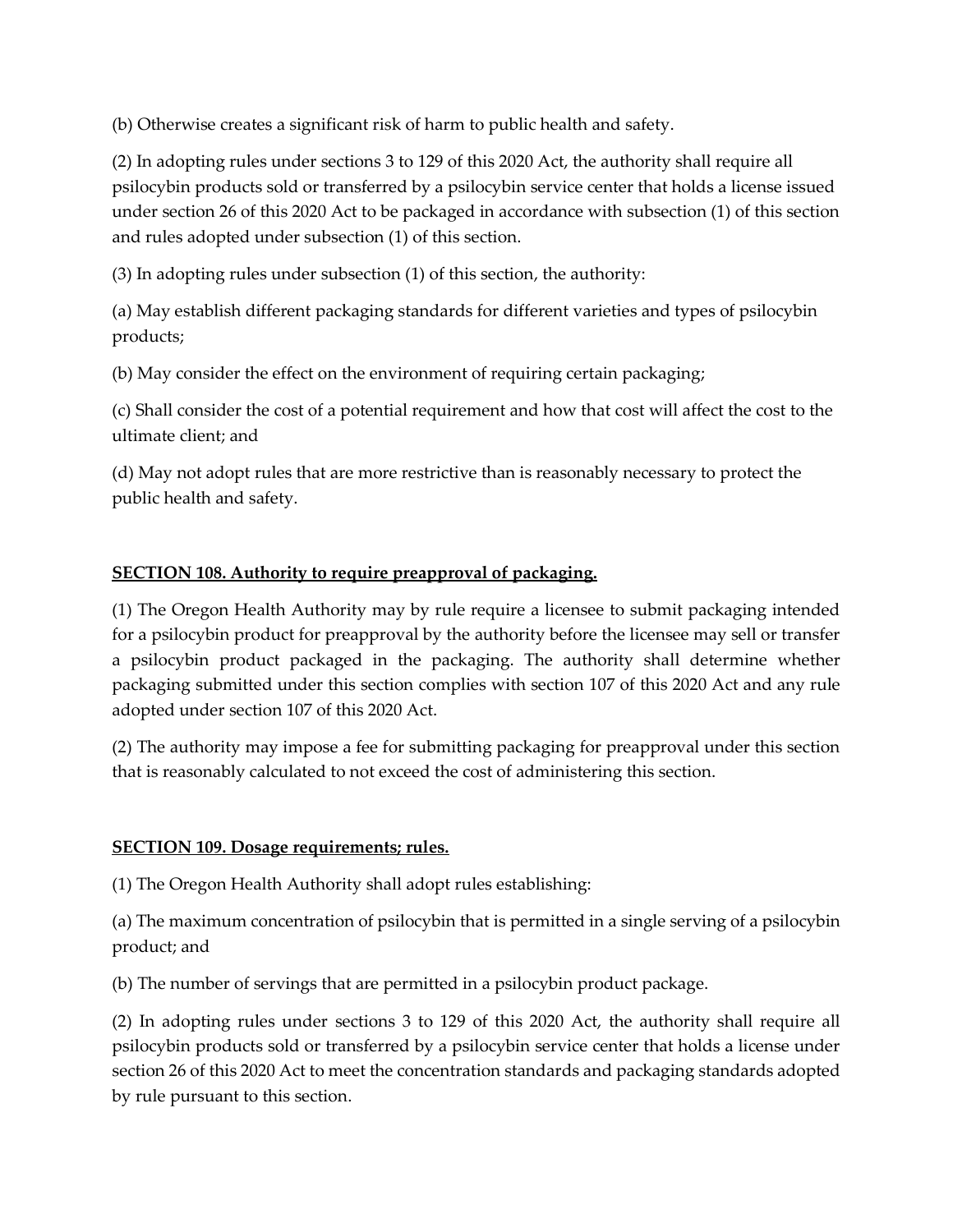## **SECTION 110. Authority of Oregon Health Authority to inspect.**

To ensure compliance with sections 105 to 112 of this 2020 Act and any rule adopted under sections 105 to 112 of this 2020 Act, the Oregon Health Authority may inspect the premises of a person that holds a license under section 23 or 26 of this 2020 Act.

## **SECTION 111. Authority of Oregon Health Authority to discipline licensees of authority.**

Subject to the applicable provisions of ORS chapter 183, if the applicant or licensee violates a provision of sections 105 to 112 of this 2020 Act or a rule adopted under a provision of sections 105 to 112 of this 2020 Act, the Oregon Health Authority may refuse to issue or renew, or may suspend or revoke, a license issued under section 23, 26 or 30 of this 2020 Act.

## **SECTION 112. Civil penalty for violating sections 105 to 112 of this 2020 Act.**

(1) In addition to any other liability or penalty provided by law, the Oregon Health Authority may impose for each violation of a provision of sections 105 to 112 of this 2020 Act, or a rule adopted under a provision of sections 105 to 112 of this 2020 Act, a civil penalty that does not exceed \$500 for each day that the violation occurs.

(2) The authority shall impose civil penalties under this section in the manner provided by ORS 183.745.

(3) Moneys collected under this section shall be deposited in the Psilocybin Control and Regulation Fund established under section 69 of this 2020 Act and are continuously appropriated to the authority for the purpose of carrying out the duties, functions and powers of the authority under sections 3 to 129 of this 2020 Act.

## **TAXATION OF PSILOCYBIN PRODUCTS**

## **SECTION 113. Definitions for sections 113 to 127 of this 2020 Act.**

As used in sections 113 to 127 of this 2020 Act:

(1) "Retail sale" means any transfer, exchange, gift or barter of a psilocybin product by any person to a client.

(2) "Retail sales price" means the price paid for a psilocybin product, excluding tax, to a psilocybin service center operator by or on behalf of a client.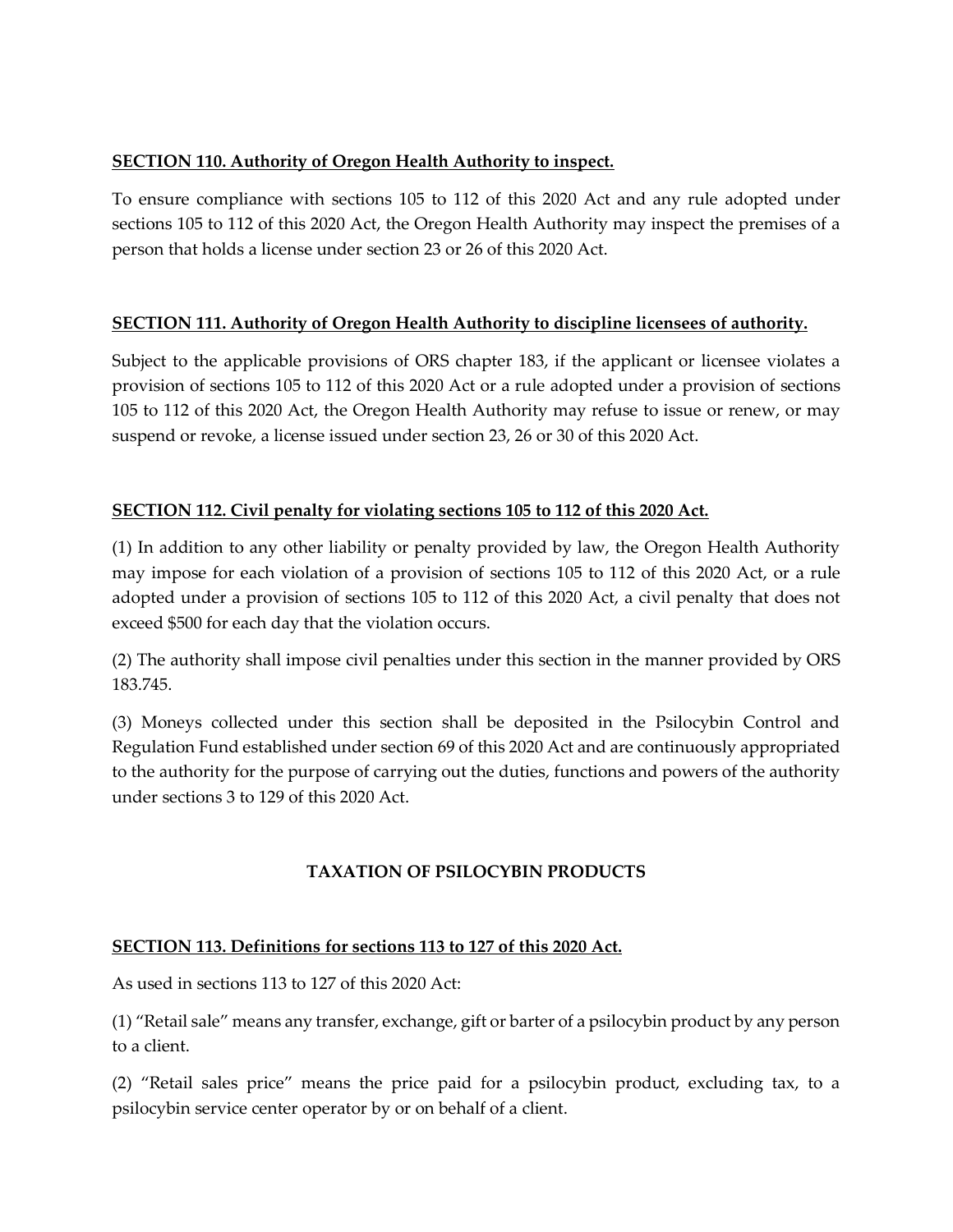## **SECTION 114. Imposition of tax on retail sale of psilocybin products.**

(1) A tax is hereby imposed upon the retail sale of psilocybin products in this state. The tax imposed by this section is a direct tax on the client, for which payment upon retail sale is required. The tax shall be collected at the point of sale of a psilocybin product by a psilocybin service center operator at the time at which the retail sale occurs.

(2) The tax imposed under this section shall be imposed at the rate of 15 percent of the retail sales price of psilocybin products.

(3) If the tax imposed under this section does not equal an amount calculable to a whole cent, the tax shall be equal to the next higher whole cent.

(4) Except as otherwise provided by the Department of Revenue by rule, the amount of the tax shall be separately stated on an invoice, receipt or other similar document that the psilocybin service center operator provides to the client at the time at which the retail sale occurs.

(5) A person may not knowingly sell, purchase, install, transfer or possess electronic devices or software programs for the purposes of:

(a) Hiding or removing records of retail sales of psilocybin products; or

(b) Falsifying records of retail sales of psilocybin products.

(6)(a) A psilocybin service center operator may not discount a psilocybin product or offer a psilocybin product for free if the retail sale of the psilocybin product is made in conjunction with the retail sale of any other item or service.

(b) Paragraph (a) of this subsection does not affect any provision of sections 3 to 129 of this 2020 Act or any rule adopted by the Oregon Health Authority pursuant to sections 3 to 129 of this 2020 Act that is related to the retail sale of psilocybin products.

(7) The authority shall regularly review the rate of tax under subsection (2) of this section and make recommendations to the Legislative Assembly regarding appropriate adjustments to the rate that will further the purposes of:

(a) Providing the authority with moneys sufficient to administer and enforce sections 3 to 129 of this 2020 Act; and

(b) Not providing the authority with moneys that exceed, together with fees collected under sections 3 to 129 of this 2020 Act, the cost of administering and enforcing sections 3 to 129 of this 2020 Act.

## **SECTION 115. Collection of tax; refund; credit; penalties.**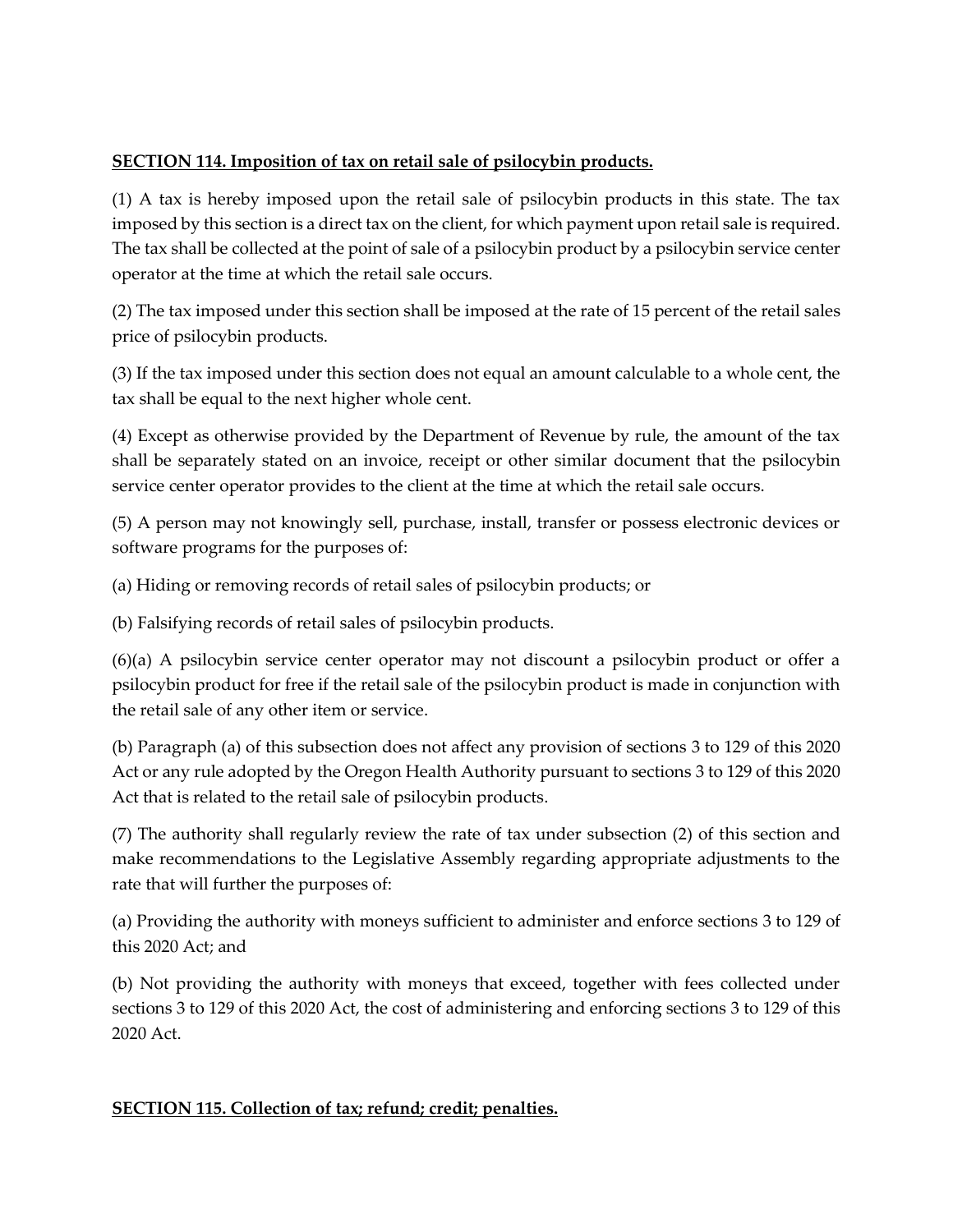(1) Except as otherwise provided in sections 113 to 127 of this 2020 Act, the tax imposed upon the client under section 114 of this 2020 Act shall be collected at the point of sale and remitted by each psilocybin service center operator that engages in the retail sale of psilocybin products. The tax is considered a tax upon the psilocybin service center operator that is required to collect the tax, and the psilocybin service center operator is considered a taxpayer.

(2) The psilocybin service center operator shall file a return to the Department of Revenue on or before the last day of January, April, July and October of each year for the previous calendar quarter.

(3) The psilocybin service center operator shall pay the tax to the department in the form and manner prescribed by the department, but not later than with each quarterly return, without regard to an extension granted under subsection (5) of this section.

(4) Psilocybin service center operators shall file the returns required under this section regardless of whether any tax is owed.

(5) For good cause, the department may extend the time for filing a return under this section. The extension may be granted at any time if a written request is filed with the department during or prior to the period for which the extension may be granted. The department may not grant an extension of more than 30 days.

(6) Interest shall be added at the rate established under ORS 305.220 from the time the return was originally required to be filed to the time of payment.

(7) If a psilocybin service center operator fails to file a return or pay the tax as required by this section, the department shall impose a penalty in the manner provided in ORS 314.400.

(8) Except as provided in subsections (9) and (10) of this section, the period prescribed for the department to allow or make a refund of any overpayment of tax paid under sections 113 to 127 of this 2020 Act is as provided in ORS 314.415.

(9)(a) The department shall first apply any overpayment of tax by a psilocybin service center operator to any psilocybin tax that is owed by the psilocybin service center operator.

(b) If after any offset against any delinquent amount the overpayment of tax remains greater than \$1,000, the remaining refund shall be applied as a credit against the next subsequent calendar quarter as an estimated payment.

(10) The department may not make a refund of, or credit, any overpayment of tax under sections 113 to 127 of this 2020 Act that was credited to the account of a psilocybin service center operator under subsection (9)(b) of this section if the return for that tax period is not filed within three years after the due date of that return.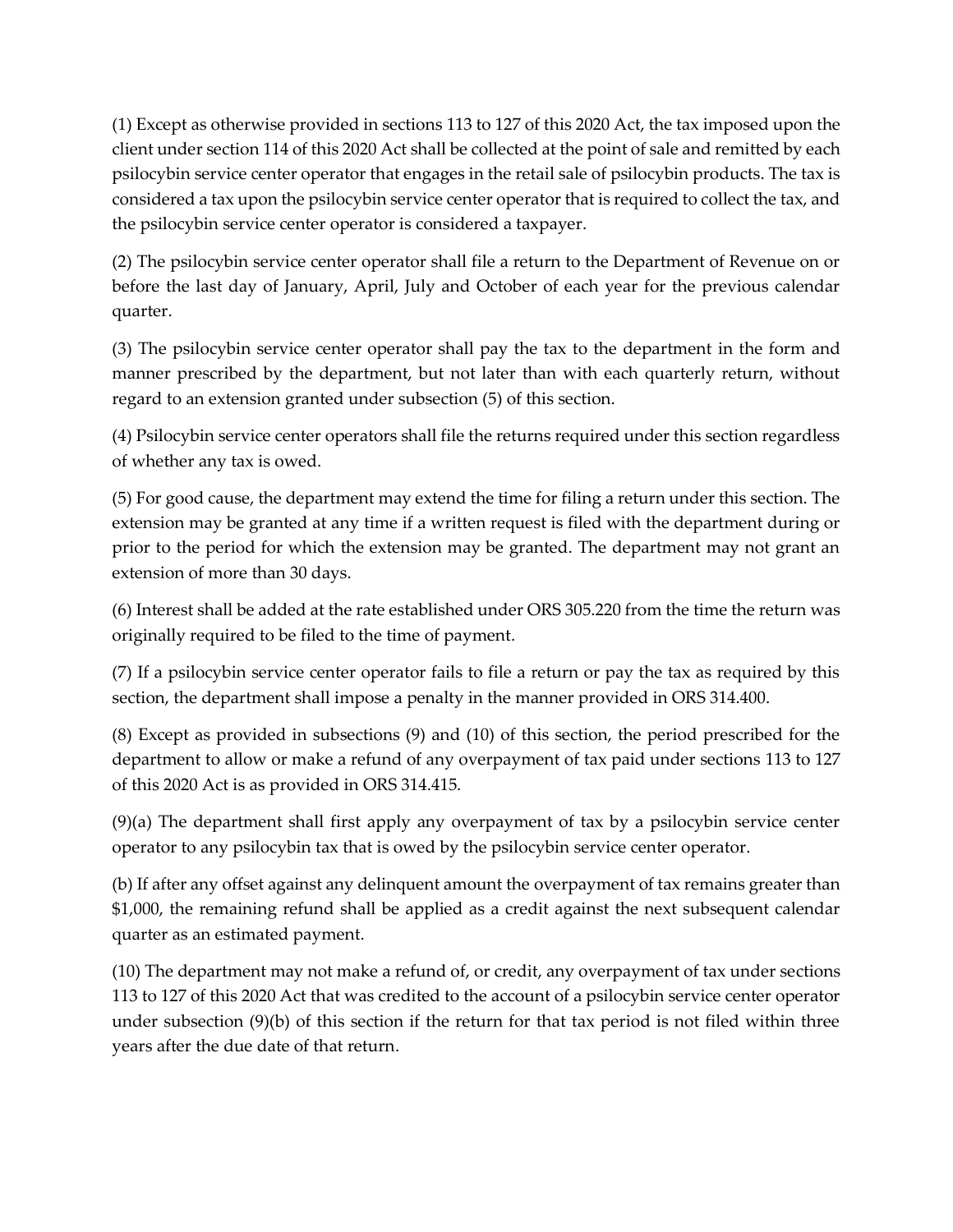### **SECTION 116. Psilocybin revenue estimate.**

(1) Not later than 30 days before the beginning of each calendar quarter, the Oregon Department of Administrative Services shall forecast and prepare an estimate of the revenue that will be received during the remainder of the current biennium and subsequent three biennia pursuant to the tax imposed under section 114 of this 2020 Act. The estimate may be made on the basis of all pertinent information available to the Oregon Department of Administrative Services. Upon making the estimate, the Oregon Department of Administrative Services shall report the estimate to the Legislative Revenue Officer, the Legislative Fiscal Officer and the Department of Revenue.

(2) The Department of Revenue and the Oregon Health Authority shall provide the Oregon Department of Administrative Services with any information necessary for the Oregon Department of Administrative Services to perform its duties under this section.

# **SECTION 117. Enforcement; liability; notice of liability; notices of determination and assessment.**

(1) Every person who collects any amount under section 115 of this 2020 Act shall hold the same in trust for the State of Oregon and for the payment thereof to the Department of Revenue in the manner and at the time provided in section 115 of this 2020 Act.

(2) At any time a psilocybin service center operator fails to remit any amount collected, the department may enforce collection by the issuance of a distraint warrant for the collection of the delinquent amount and all penalties, interest and collection charges accrued thereon. The warrant shall be issued, recorded and proceeded upon in the same manner and shall have the same force and effect as is prescribed with respect to warrants for the collection of delinquent income taxes.

(3)(a) In the case of a psilocybin service center operator that is assessed pursuant to the provisions of ORS 305.265 (12) and 314.407 (1), the department may issue a notice of liability to any officer, employee or member of the psilocybin service center operator within three years from the time of assessment. Within 30 days from the date the notice of liability is mailed to the officer, employee or member, the officer, employee or member shall pay the assessment, plus penalties and interest, or advise the department in writing of objections to the liability and, if desired, request a conference. A conference shall be governed by the provisions of ORS 305.265 pertaining to a conference requested from a notice of deficiency.

(b) After a conference or, if no conference is requested, a determination of the issues considering the written objections, the department shall mail the officer, employee or member a conference letter affirming, canceling or adjusting the notice of liability. Within 90 days from the date the conference letter is mailed to the officer, employee or member, the officer, employee or member shall pay the assessment, plus penalties and interest, or appeal to the tax court in the manner provided for an appeal from a notice of assessment.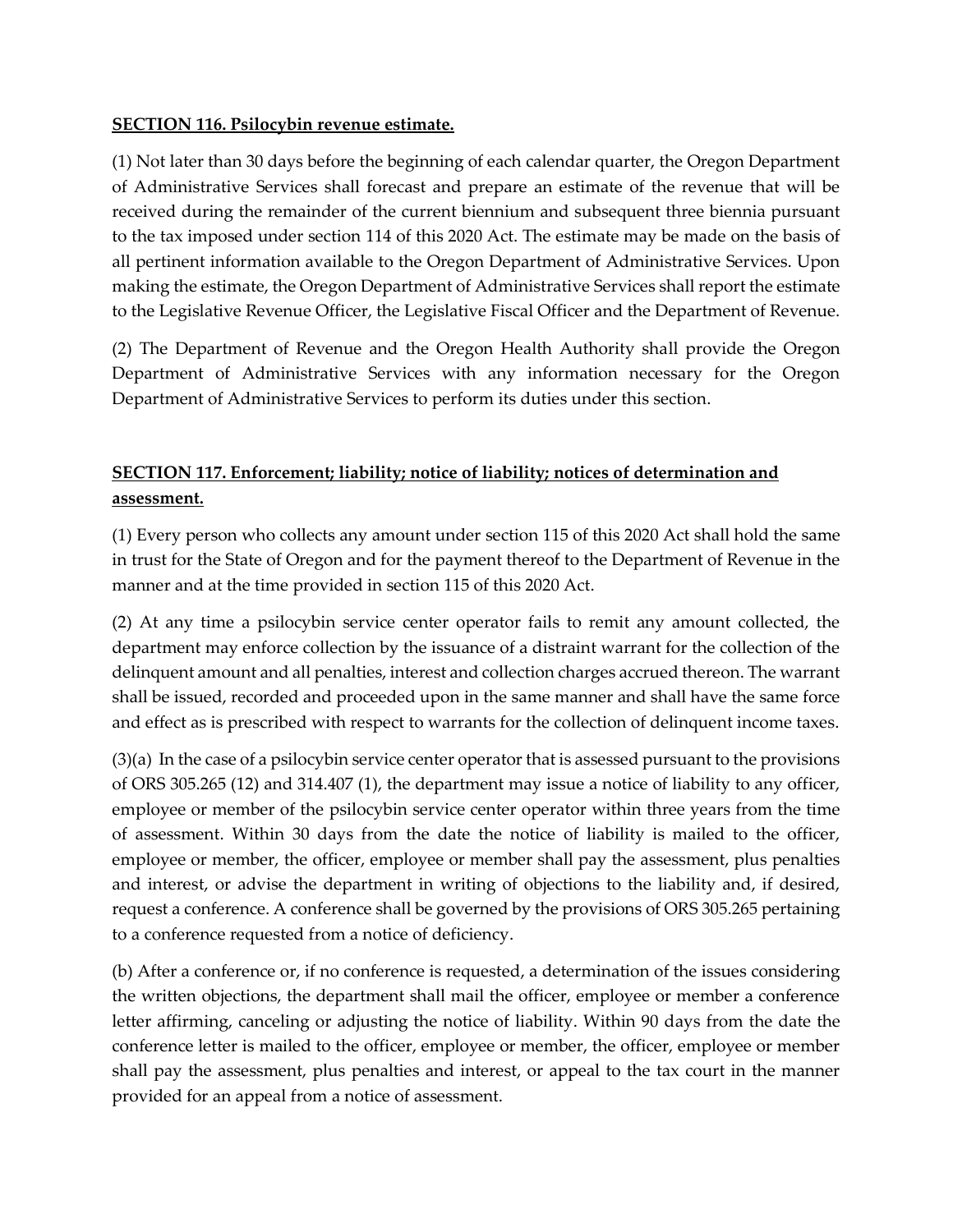(c) If the department does not receive payment or written objection to the notice of liability within 30 days after the notice of liability was mailed, the notice of liability becomes final. In that event, the officer, employee or member may appeal the notice of liability to the tax court within 90 days after it became final in the manner provided for an appeal from a notice of assessment.

(4)(a) In the case of a failure to file a return on the due date, governed by the provisions of ORS 305.265 (10) and 314.400, the department, in addition to any action described in the provisions of ORS 305.265 (10) and 314.400, may send notices of determination and assessment to any officer, employee or member any time within three years after the assessment. The time of assessment against the officer, employee or member is 30 days after the date the notice of determination and assessment is mailed. Within 30 days from the date the notice of determination and assessment is mailed to the officer, employee or member, the officer, employee or member shall pay the assessment, plus penalties and interest, or advise the department in writing of objections to the assessment and, if desired, request a conference. A conference shall be governed by the provisions of ORS 305.265 pertaining to a conference requested from a notice of deficiency.

(b) After a conference or, if no conference is requested, a determination of the issues considering the written objections, the department shall mail the officer, employee or member a conference letter affirming, canceling or adjusting the notice of determination and assessment. Within 90 days from the date the conference letter is mailed to the officer, employee or member, the officer, employee or member shall pay the assessment, plus penalties and interest, or appeal in the manner provided for an appeal from a notice of assessment.

(c) If the department does not receive payment or written objection to the notice of determination and assessment within 30 days after the notice of determination and assessment was mailed, the notice of determination and assessment becomes final. In that event, the officer, employee or member may appeal the notice of determination and assessment to the tax court within 90 days after it became final in the manner provided for an appeal from a notice of assessment.

(5)(a) More than one officer or employee of a corporation may be held jointly and severally liable for payment of taxes.

(b) Notwithstanding the confidentiality provisions of section 125 of this 2020 Act, if more than one officer or employee of a corporation may be held jointly and severally liable for payment of taxes, the department may require any or all of the officers, members or employees who may be held liable to appear before the department for a joint determination of liability. The department shall notify each officer, member or employee of the time and place set for the determination of liability.

(c) Each person notified of a joint determination under this subsection shall appear and present such information as is necessary to establish that person's liability or nonliability for payment of taxes to the department. If a person who was notified fails to appear, the department shall make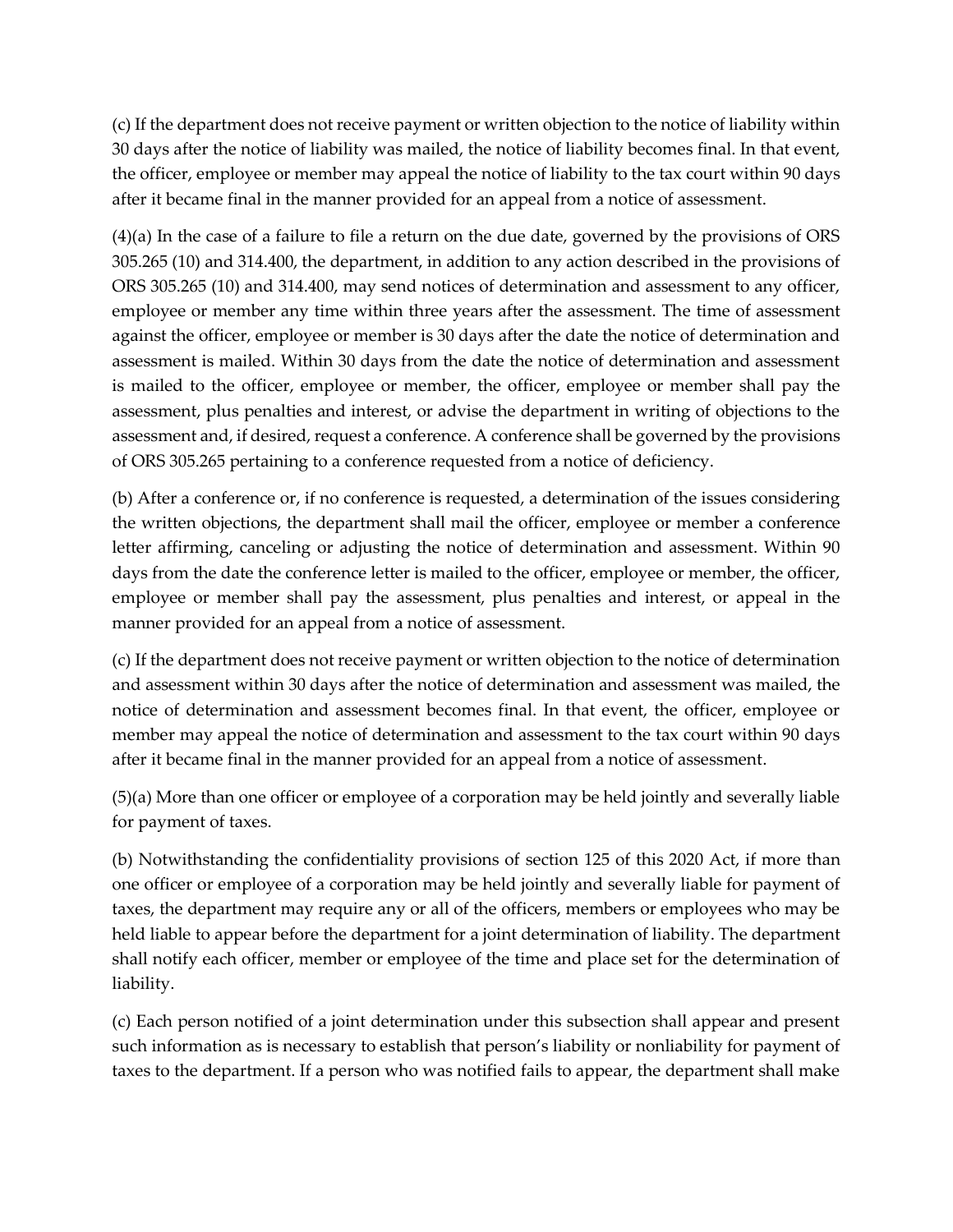its determination on the basis of all the information and evidence presented. The department's determination is binding on all persons notified and required to appear under this subsection.

(d)(A) If an appeal is taken to the Oregon Tax Court pursuant to section 125 of this 2020 Act by any person determined to be liable for unpaid taxes under this subsection, each person required to appear before the department under this subsection shall be impleaded by the plaintiff. The department may implead any officer, employee or member who may be held jointly and severally liable for the payment of taxes. Each person impleaded under this paragraph shall be made a party to the action before the tax court and shall make available to the tax court the information that was presented before the department, as well as other information that may be presented to the court.

(B) The court may determine that one or more persons impleaded under this paragraph are liable for unpaid taxes without regard to any earlier determination by the department that an impleaded person was not liable for unpaid taxes.

(C) If a person required to appear before the court under this subsection fails or refuses to appear or bring such information in part or in whole, or is outside the jurisdiction of the tax court, the court shall make its determination on the basis of all the evidence introduced. Notwithstanding section 125 of this 2020 Act, the evidence constitutes a public record and shall be available to the parties and the court. The determination of the tax court is binding on all persons made parties to the action under this subsection.

(e) This section may not be construed to preclude a determination by the department or the Oregon Tax Court that more than one officer, employee or member are jointly and severally liable for unpaid taxes.

## **SECTION 118. Duty to keep receipts, invoices and other records.**

(1) A psilocybin service center operator shall keep receipts, invoices and other pertinent records related to retail sales of psilocybin products in the form required by the Department of Revenue. Each record shall be preserved for five years from the time to which the record relates, or for as long as the psilocybin service center operator retains the psilocybin products to which the record relates, whichever is later. During the retention period and at any time prior to the destruction of records, the department may give written notice to the psilocybin service center operator not to destroy records described in the notice without written permission of the department. Notwithstanding any other provision of law, the department shall preserve reports and returns filed with the department for at least five years.

(2) The department or its authorized representative, upon oral or written demand, may make examinations of the books, papers, records and equipment of persons making retail sales of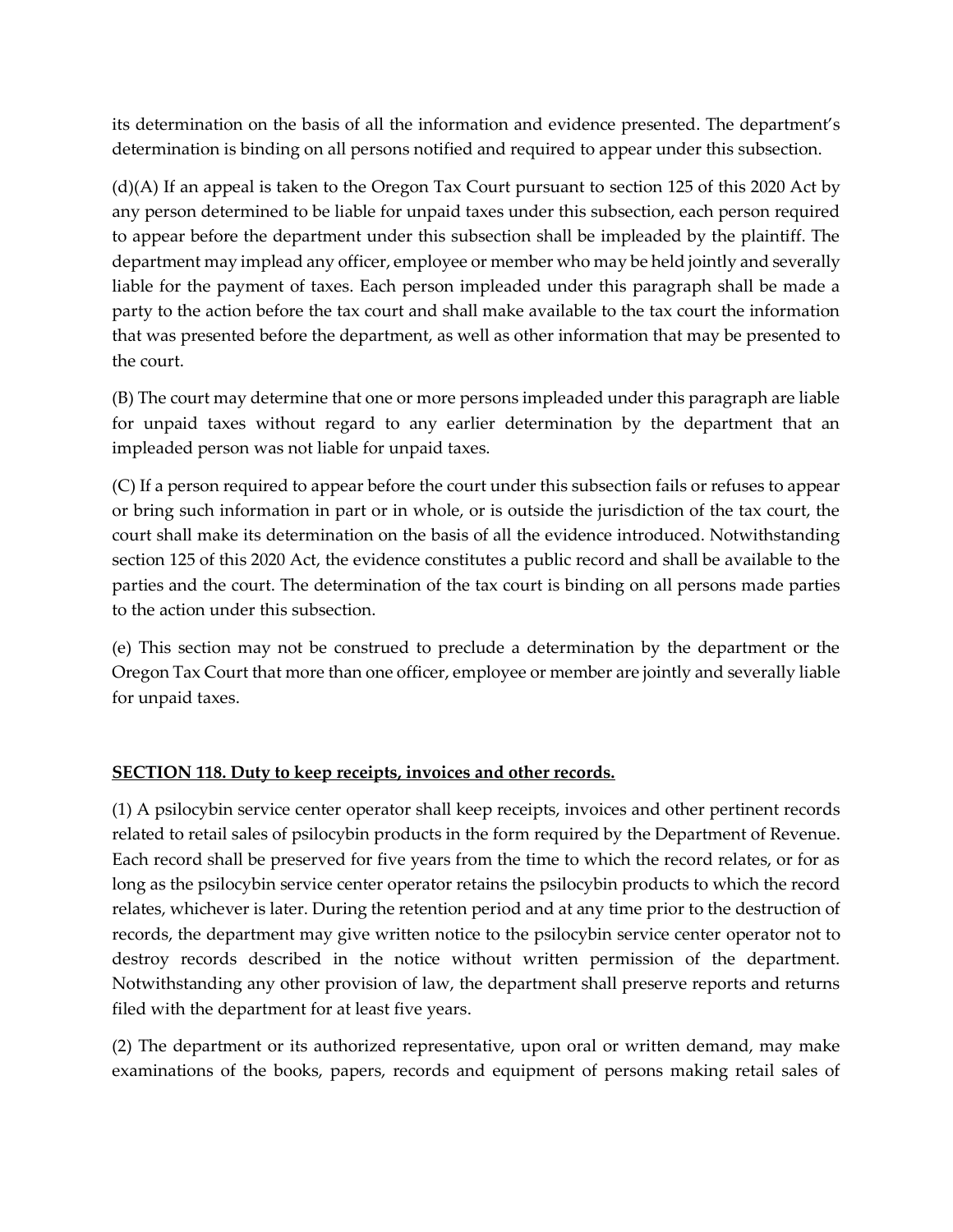psilocybin products and any other investigations as the department deems necessary to carry out the provisions of sections 113 to 127 of this 2020 Act.

# **SECTION 119. Authority to require production of books, papers, accounts and other information.**

(1) The Department of Revenue has authority, by order or subpoena to be served with the same force and effect and in the same manner as a subpoena is served in a civil action in the circuit court, or the Oregon Tax Court, to require the production at any time and place the department designates of any books, papers, accounts or other information necessary to carry out sections 113 to 127 of this 2020 Act. The department may require the attendance of any person having knowledge in the premises, and may take testimony and require proof material for the information, with power to administer oaths to the person.

(2) If a person fails to comply with a subpoena or order of the department or to produce or permit the examination or inspection of any books, papers, records and equipment pertinent to an investigation or inquiry under sections 113 to 127 of this 2020 Act, or to testify to any matter regarding which the person is lawfully interrogated, the department may apply to the Oregon Tax Court or to the circuit court of the county in which the person resides or where the person is for an order to the person to attend and testify, or otherwise to comply with the demand or request of the department. The department shall apply to the court by ex parte motion, upon which the court shall make an order requiring the person against whom the motion is directed to comply with the request or demand of the department within 10 days after the service of the order, or within the additional time granted by the court, or to justify the failure within that time. The order shall be served upon the person to whom it is directed in the manner required by this state for service of process, which service is required to confer jurisdiction upon the court. Failure to obey any order issued by the court under this section is contempt of court. The remedy provided by this section is in addition to other remedies, civil or criminal, existing under the tax laws or other laws of this state.

## **SECTION 120. Disclosure of information.**

(1) Notwithstanding the confidentiality provisions of section 125 of this 2020 Act, the Department of Revenue may disclose information received under ORS 317.363 and sections 113 to 127 of this 2020 Act to the Oregon Health Authority to carry out the provisions of sections 3 to 129 of this 2020 Act.

(2) The authority may disclose information obtained pursuant to sections 3 to 129 of this 2020 Act to the department for the purpose of carrying out the provisions of sections 3 to 129 of this 2020 Act.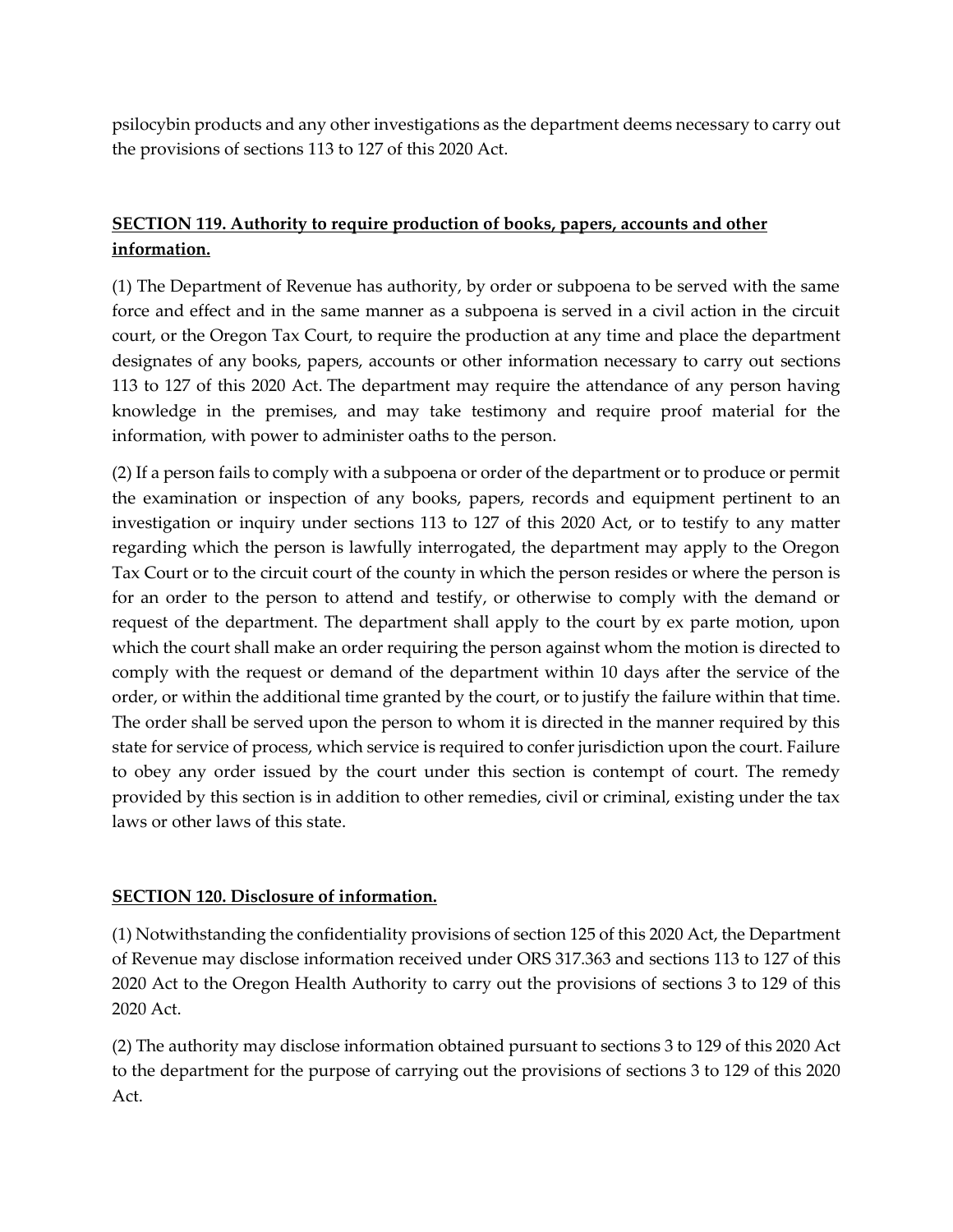## **SECTION 121. Right to appeal determination of tax liability.**

Except as otherwise provided in sections 3 to 129 of this 2020 Act, a person aggrieved by an act or determination of the Department of Revenue or its authorized agent under ORS 317.363 and sections 113 to 127 of this 2020 Act may appeal, within 90 days after the act or determination, to the Oregon Tax Court in the manner provided in ORS 305.404 to 305.560. These appeal rights are the exclusive remedy available to determine the person's liability for the tax imposed under sections 113 to 127 of this 2020 Act.

## **SECTION 122. Duty to return excess tax collected.**

(1)(a) When an amount represented by a psilocybin service center operator at retail to a client as constituting the tax imposed under sections 113 to 127 of this 2020 Act is computed upon an amount that is not taxable or is in excess of the taxable amount and is actually paid by the client to the psilocybin service center operator, the excess tax paid shall be returned by the psilocybin service center operator to the client upon written notification by the Department of Revenue or the client.

(b) The written notification must contain information necessary to determine the validity of the client's claim.

(2) If the psilocybin service center operator does not return the excess tax within 60 days after mailing of the written notification required under subsection (1) of this section, the client may appeal to the department for a refund of the amount of the excess tax, in the manner and within the time allowed under rules adopted by the department.

(3) If excess tax is returned to the client by the department, the department may issue a notice of deficiency for the excess tax to the psilocybin service center operator in the manner provided under ORS 305.265.

## **SECTION 123. Authority to retain portions of tax to pay expenses incurred.**

For the purpose of compensating psilocybin service center operators for expenses incurred in collecting the tax imposed under section 114 of this 2020 Act, each psilocybin service center operator is permitted to deduct and retain two percent of the amount of taxes that are collected by the psilocybin service center operator from all retail sales of psilocybin products conducted by the psilocybin service center operator.

## **SECTION 124. Duties and powers of Department of Revenue; rules; interagency cooperation.**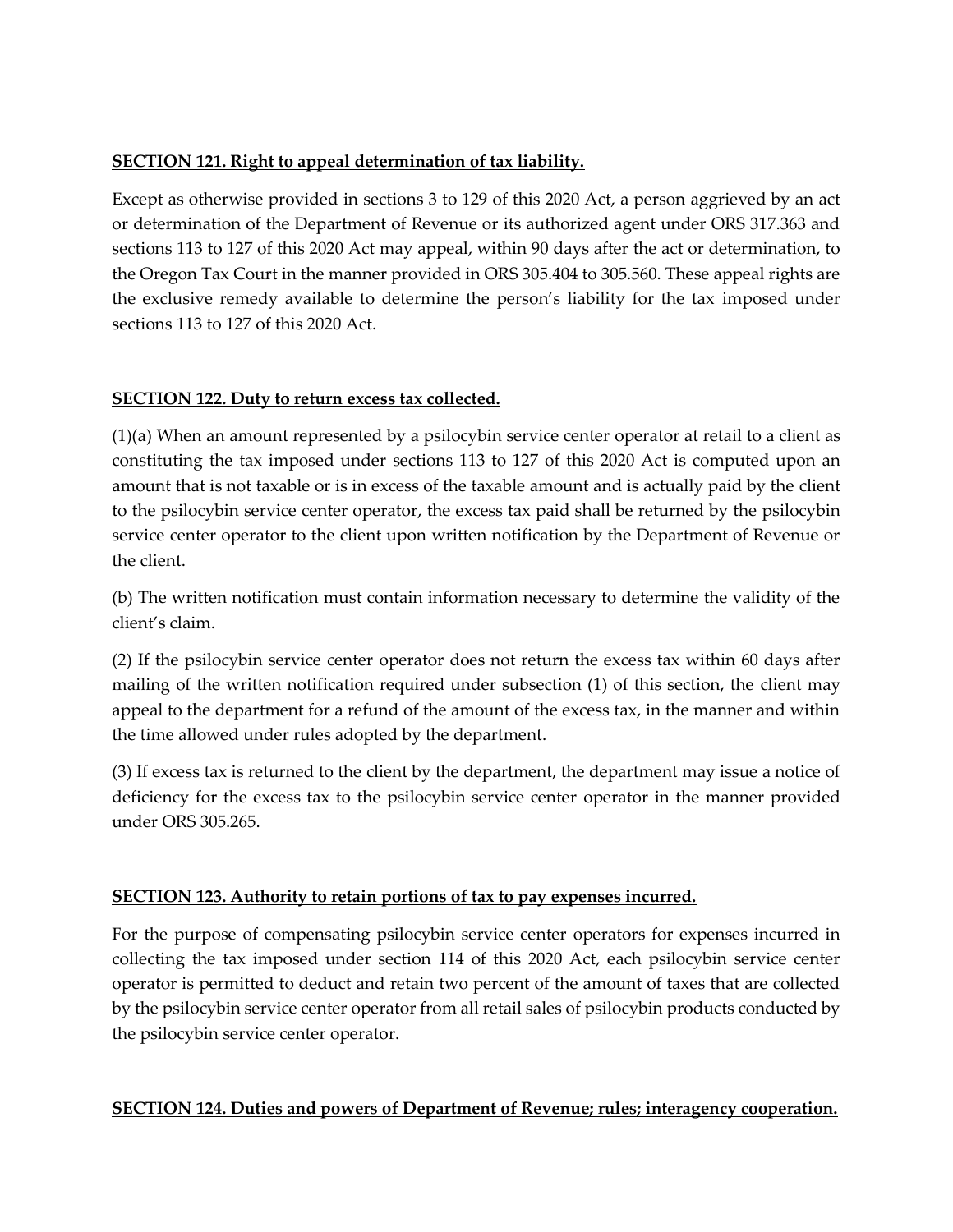(1) The Department of Revenue shall administer and enforce sections 113 to 127 of this 2020 Act. The department is authorized to establish rules and procedures for the implementation and enforcement of sections 113 to 127 of this 2020 Act that are consistent with sections 113 to 127 of this 2020 Act and that the department considers necessary and appropriate to administer and enforce sections 113 to 127 of this 2020 Act.

(2) The Oregon Health Authority shall enter into an agreement with the department for the purpose of administering and enforcing those provisions of sections 113 to 127 of this 2020 Act, and rules or procedures established for the purpose of implementing and enforcing sections 113 to 127 of this 2020 Act, that the authority and the department determine are necessary for the effective and efficient administration, implementation and enforcement of sections 113 to 127 of this 2020 Act.

## **SECTION 125. Applicability of tax laws to sections 113 to 127 of this 2020 Act.**

Except as otherwise provided in sections 113 to 127 of this 2020 Act or where the context requires otherwise, the provisions of ORS chapters 305 and 314 as to the audit and examination of returns, periods of limitation, determination of and notices of deficiencies, assessments, collections, liens, delinquencies, claims for refund and refunds, conferences, appeals to the Oregon Tax Court, stays of collection pending appeal, confidentiality of returns and the penalties relative thereto, and the procedures relating thereto, apply to the determinations of taxes, penalties and interest under sections 113 to 127 of this 2020 Act.

## **SECTION 126. Oregon Psilocybin Account.**

(1) There is established the Oregon Psilocybin Account, separate and distinct from the General Fund.

(2) The account shall consist of moneys transferred to the account under section 127 of this 2020 Act.

(3)(a) The Department of Revenue shall certify quarterly the amount of moneys available in the Oregon Psilocybin Account.

(b) The department shall transfer quarterly the moneys in the Oregon Psilocybin Account to the Psilocybin Control and Regulation Fund.

# **SECTION 127. Suspense account; payment of expenses; crediting balance to Oregon Psilocybin Account.**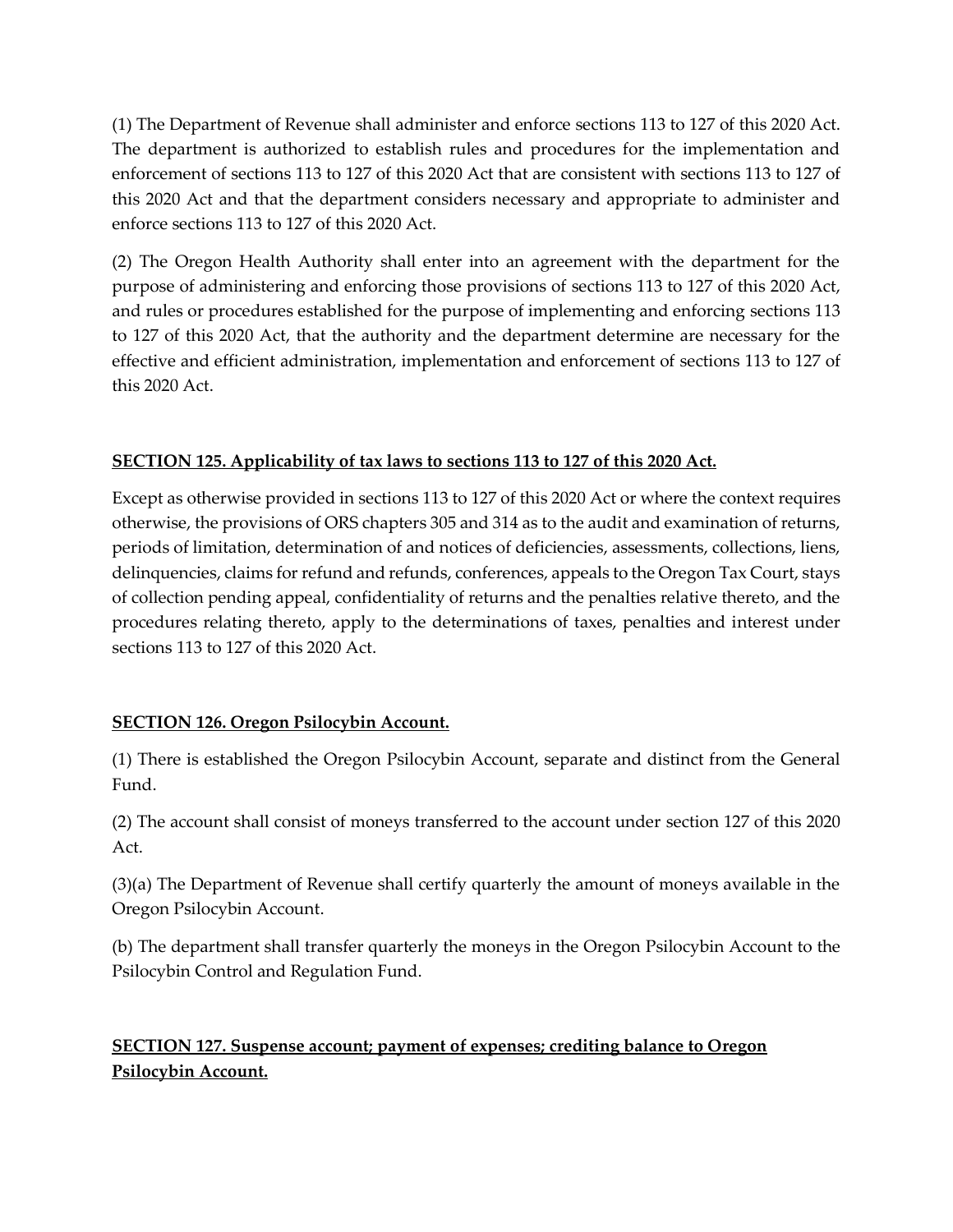(1) All moneys received by the Department of Revenue under sections 113 to 127 of this 2020 Act shall be deposited in the State Treasury and credited to a suspense account established under ORS 293.445. The department may pay expenses for the administration and enforcement of sections 113 to 127 of this 2020 Act out of moneys received from the tax imposed under section 114 of this 2020 Act. Amounts necessary to pay administrative and enforcement expenses are continuously appropriated to the department from the suspense account.

(2) After the payment of administrative and enforcement expenses and refunds or credits arising from erroneous overpayments, the department shall credit the balance of the moneys received by the department under this section to the Oregon Psilocybin Account established under section 126 of this 2020 Act.

# **AUTHORITY OF CITIES AND COUNTIES TO PROHIBIT ESTABLISHMENT OF PSILOCYBIN-RELATED BUSINESSES**

## **SECTION 128. Adoption of ordinances; referral to electors for approval.**

(1) The governing body of a city or county may adopt ordinances to be referred to the electors of the city or county as described in subsection (2) of this section that prohibit or allow the establishment of any one or more of the following in the area subject to the jurisdiction of the city or in the unincorporated area subject to the jurisdiction of the county:

(a) Psilocybin product manufacturers that hold a license issued under section 23 of this 2020 Act;

(b) Psilocybin service center operators that hold a license issued under section 26 of this 2020 Act; or

(c) Any combination of the entities described in this subsection.

(2) If the governing body of a city or county adopts an ordinance under this section, the governing body shall submit the measure of the ordinance to the electors of the city or county for approval at the next statewide general election.

(3) If the governing body of a city or county adopts an ordinance under this section, the governing body must provide the text of the ordinance to the Oregon Health Authority.

(4) Upon receiving notice of a prohibition under subsection (3) of this section, the authority shall discontinue licensing those premises to which the prohibition applies until the date of the next statewide general election.

(5) If an allowance is approved at the next statewide general election under subsection (2) of this section, the authority shall begin licensing the premises to which the allowance applies on the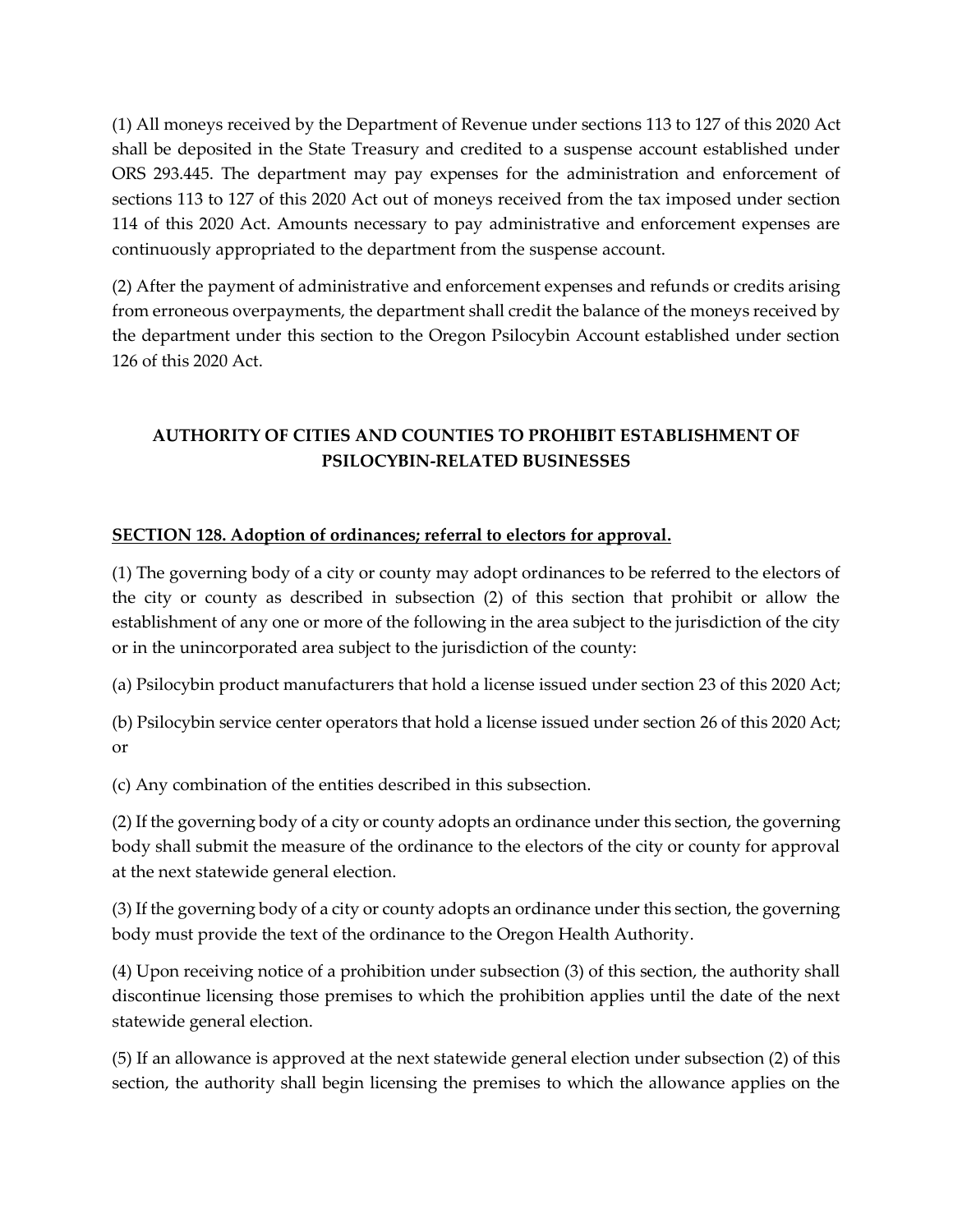first business day of the January immediately following the date of the next statewide general election.

(6) Notwithstanding any other provisions of law, a city or county that adopts an ordinance under this section that prohibits the establishment of an entity described in subsection (1) of this section may not impose a tax or fee on the manufacturing or sale of psilocybin products.

### **SEVERABILITY**

#### **SECTION 129. Severability.**

If any section, subsection, paragraph, phrase or word of sections 3 to 129 of this 2020 Act is held to be unconstitutional, void or illegal, either on its face or as applied, that holding does not affect the applicability, constitutionality or legality of any other section, subsection, paragraph, phrase or word of sections 3 to 129 of this 2020 Act. To that end, the sections, subsections, paragraphs, phrases and words of sections 3 to 129 of this 2020 Act are intended to be severable. It is hereby declared to be the intent of the people of this state in adopting sections 3 to 129 of this 2020 Act that sections 3 to 129 of this 2020 Act would have been adopted had such unconstitutional, void or illegal sections, subsections, paragraphs, phrases or words, if any, not been included in sections 3 to 129 of this 2020 Act.

#### **CONFORMING AMENDMENT**

#### **SECTION 130. ORS 475.005 is amended to read:**

As used in ORS 475.005 to 475.285 and 475.752 to 475.980, unless the context requires otherwise:

(1) "Abuse" means the repetitive excessive use of a drug short of dependence, without legal or medical supervision, which may have a detrimental effect on the individual or society.

(2) "Administer" means the direct application of a controlled substance, whether by injection, inhalation, ingestion or any other means, to the body of a patient or research subject by:

(a) A practitioner or an authorized agent thereof; or

(b) The patient or research subject at the direction of the practitioner.

(3) "Administration" means the Drug Enforcement Administration of the United States Department of Justice, or its successor agency.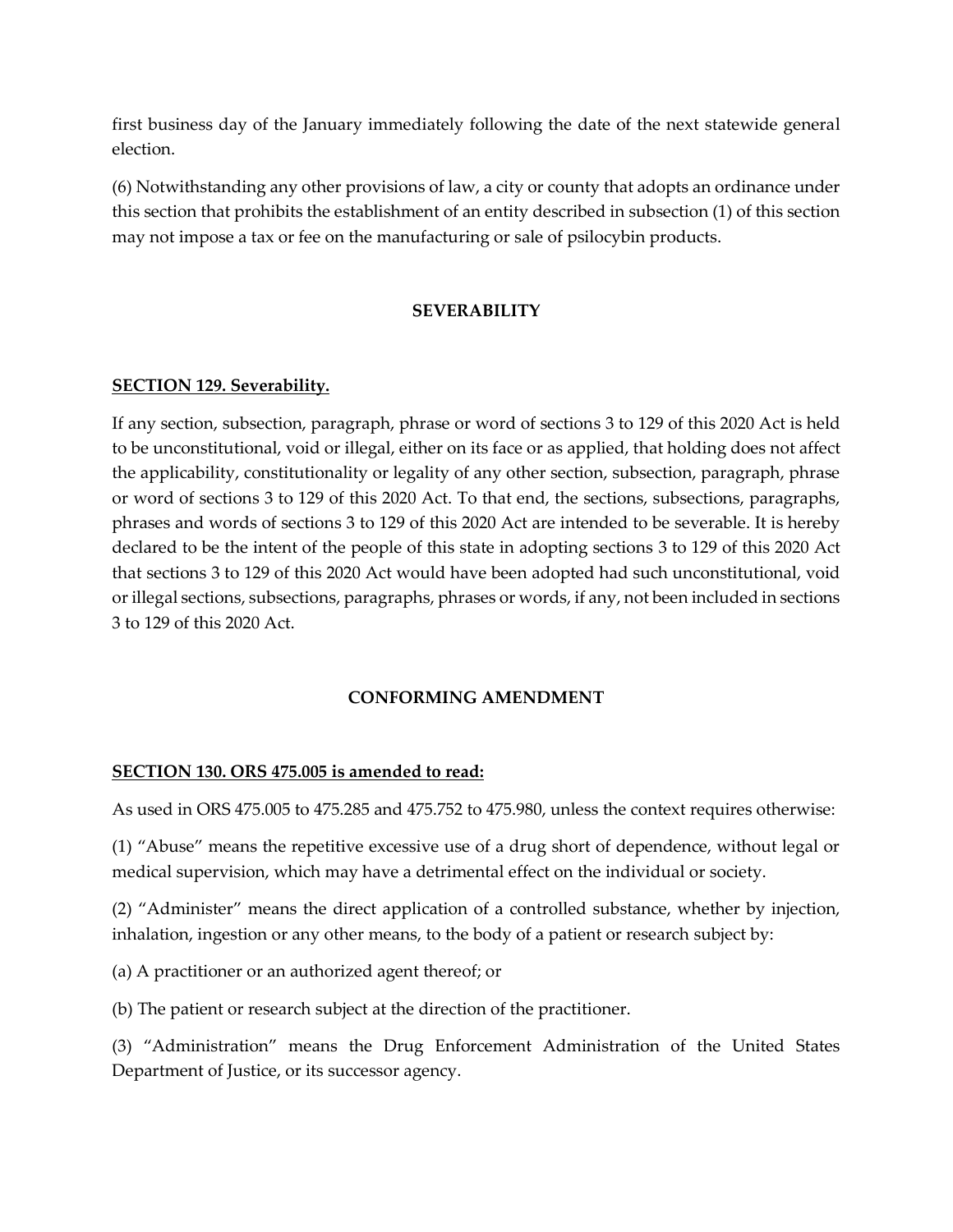(4) "Agent" means an authorized person who acts on behalf of or at the direction of a manufacturer, distributor or dispenser. It does not include a common or contract carrier, public warehouseman or employee of the carrier or warehouseman.

(5) "Board" means the State Board of Pharmacy.

(6) "Controlled substance":

(a) Means a drug or its immediate precursor classified in Schedules I through V under the federal Controlled Substances Act, 21 U.S.C. 811 to 812, as modified under ORS 475.035. The use of the term "precursor" in this paragraph does not control and is not controlled by the use of the term "precursor" in ORS 475.752 to 475.980.

(b) Does not include:

(A) The plant Cannabis family Cannabaceae;

(B) Any part of the plant Cannabis family Cannabaceae, whether growing or not;

(C) Resin extracted from any part of the plant Cannabis family Cannabaceae;

(D) The seeds of the plant Cannabis family Cannabaceae [*;or*]

(E) Any compound, manufacture, salt, derivative, mixture or preparation of a plant, part of a plant, resin or seed described in this paragraph [*.*] **; or**

**(F) Psilocybin or psilocin, but only if and to the extent that a person manufactures, delivers, or possesses psilocybin, psilocin, or psilocybin products in accordance with the provisions of sections 3 to 129 of this 2020 Act and rules adopted under sections 3 to 129 of this 2020 Act.** 

(7) "Counterfeit substance" means a controlled substance or its container or labeling, which, without authorization, bears the trademark, trade name, or other identifying mark, imprint, number or device, or any likeness thereof, of a manufacturer, distributor or dispenser other than the person who in fact manufactured, delivered or dispensed the substance.

(8) "Deliver" or "delivery" means the actual, constructive or attempted transfer, other than by administering or dispensing, from one person to another of a controlled substance, whether or not there is an agency relationship.

(9) "Device" means instruments, apparatus or contrivances, including their components, parts or accessories, intended:

(a) For use in the diagnosis, cure, mitigation, treatment or prevention of disease in humans or animals; or

(b) To affect the structure of any function of the body of humans or animals.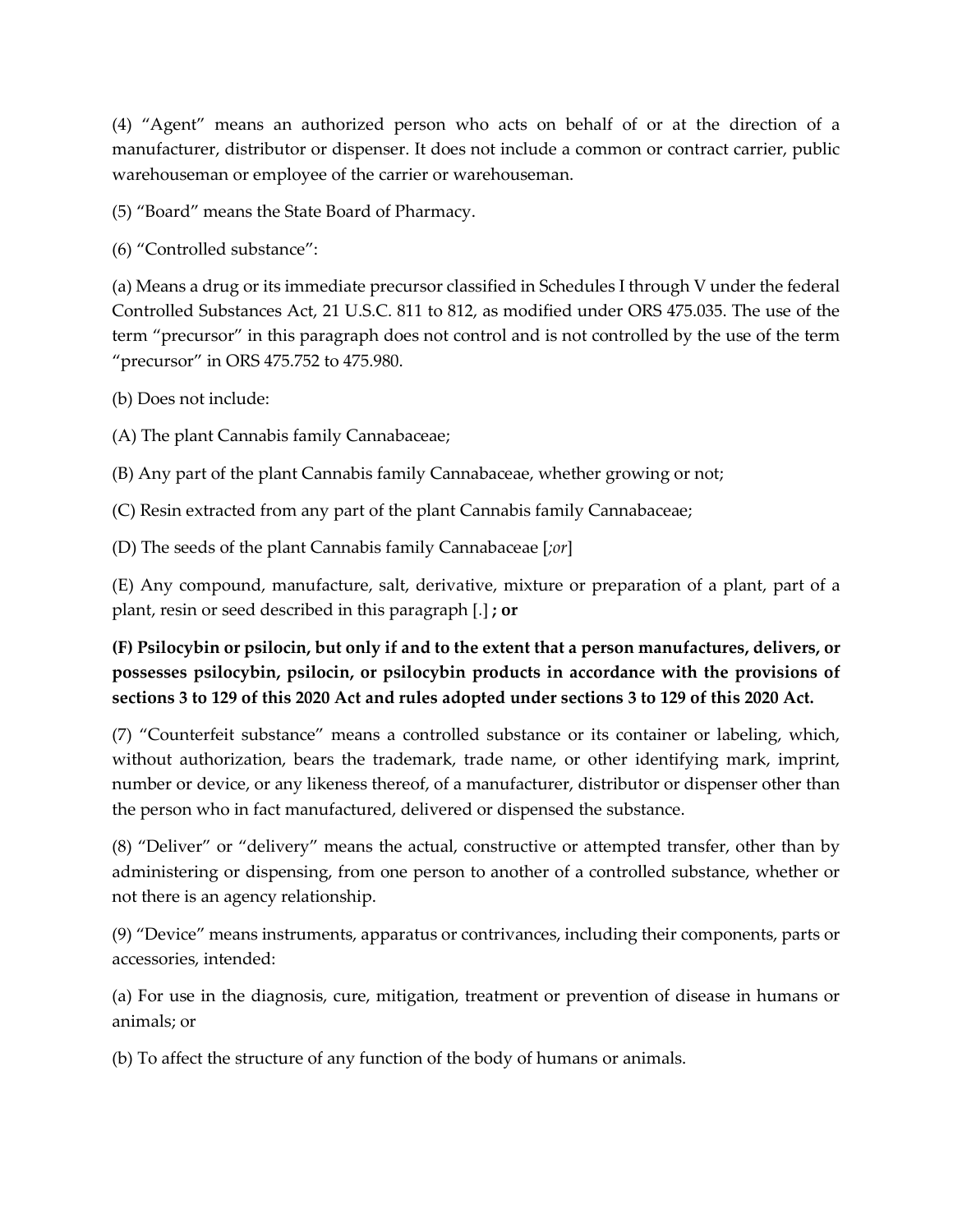(10) "Dispense" means to deliver a controlled substance to an ultimate user or research subject by or pursuant to the lawful order of a practitioner, and includes the prescribing, administering, packaging, labeling or compounding necessary to prepare the substance for that delivery.

(11) "Dispenser" means a practitioner who dispenses.

(12) "Distributor" means a person who delivers.

(13) "Drug" means:

(a) Substances recognized as drugs in the official United States Pharmacopoeia, official Homeopathic Pharmacopoeia of the United States or official National Formulary, or any supplement to any of them;

(b) Substances intended for use in the diagnosis, cure, mitigation, treatment or prevention of disease in humans or animals;

(c) Substances (other than food) intended to affect the structure or any function of the body of humans or animals; and

(d) Substances intended for use as a component of any article specified in paragraph (a), (b) or (c) of this subsection; however, the term does not include devices or their components, parts or accessories.

(14) "Electronically transmitted" or "electronic transmission" means a communication sent or received through technological apparatuses, including computer terminals or other equipment or mechanisms linked by telephone or microwave relays, or any similar apparatus having electrical, digital, magnetic, wireless, optical, electromagnetic or similar capabilities.

(15) "Manufacture" means the production, preparation, propagation, compounding, conversion or processing of a controlled substance, either directly or indirectly by extraction from substances of natural origin, or independently by means of chemical synthesis, or by a combination of extraction and chemical synthesis, and includes any packaging or repackaging of the substance or labeling or relabeling of its container, except that this term does not include the preparation or compounding of a controlled substance:

(a) By a practitioner as an incident to administering or dispensing of a controlled substance in the course of professional practice; or

(b) By a practitioner, or by an authorized agent under the practitioner's supervision, for the purpose of, or as an incident to, research, teaching or chemical analysis and not for sale.

(16) "Person" includes a government subdivision or agency, business trust, estate, trust or any other legal entity

(17) "Practitioner" means physician, dentist, veterinarian, scientific investigator, certified nurse practitioner, physician assistant or other person licensed, registered or otherwise permitted by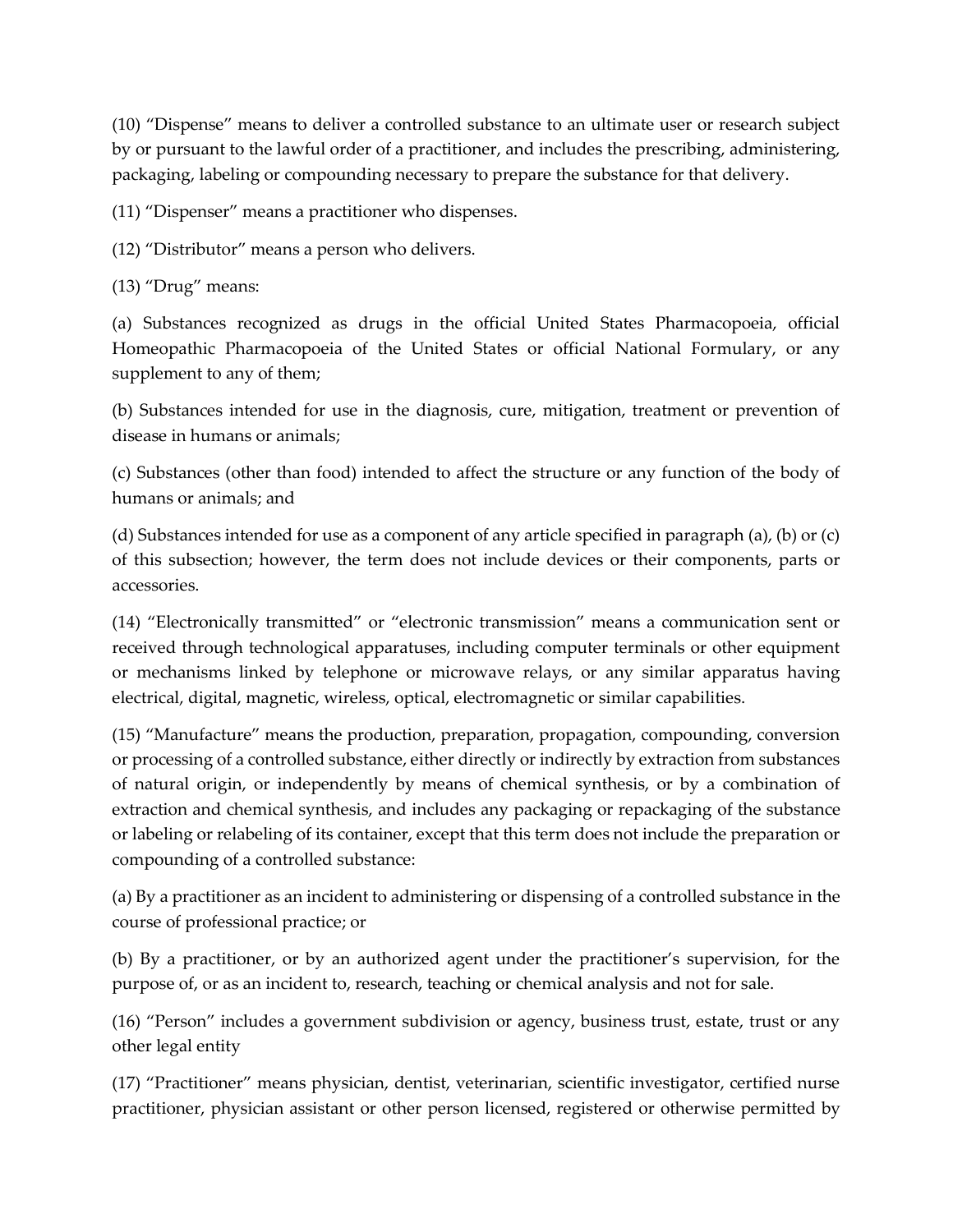law to dispense, conduct research with respect to or to administer a controlled substance in the course of professional practice or research in this state but does not include a pharmacist or a pharmacy.

(18) "Prescription" means a written, oral or electronically transmitted direction, given by a practitioner for the preparation and use of a drug. When the context requires, "prescription" also means the drug prepared under such written, oral or electronically transmitted direction. Any label affixed to a drug prepared under written, oral or electronically transmitted direction shall prominently display a warning that the removal thereof is prohibited by law.

(19) "Production" includes the manufacture, planting, cultivation, growing or harvesting of a controlled substance.

(20) "Research" means an activity conducted by the person registered with the federal Drug Enforcement Administration pursuant to a protocol approved by the United States Food and Drug Administration.

(21) "Ultimate user" means a person who lawfully possesses a controlled substance for the use of the person or for the use of a member of the household of the person or for administering to an animal owned by the person or by a member of the household of the person.

(22) "Usable quantity" means:

(a) An amount of a controlled substance that is sufficient to physically weigh independent of its packaging and that does not fall below the uncertainty of the measuring scale; or

(b) An amount of a controlled substance that has not been deemed unweighable, as determined by a Department of State Police forensic laboratory, due to the circumstances of the controlled substance.

(23) "Within 1,000 feet" means a straight line measurement in a radius extending for 1,000 feet or less in every direction from a specified location or from any point on the boundary line of a specified unit of property.

## **OTHER AMENDMENTS**

#### **SECTION 131. ORS 316.680 is amended to read:**

316.680. (1) There shall be subtracted from federal taxable income:

(a) The interest or dividends on obligations of the United States and its territories and possessions or of any authority, commission or instrumentality of the United States to the extent includable in gross income for federal income tax purposes but exempt from state income taxes under the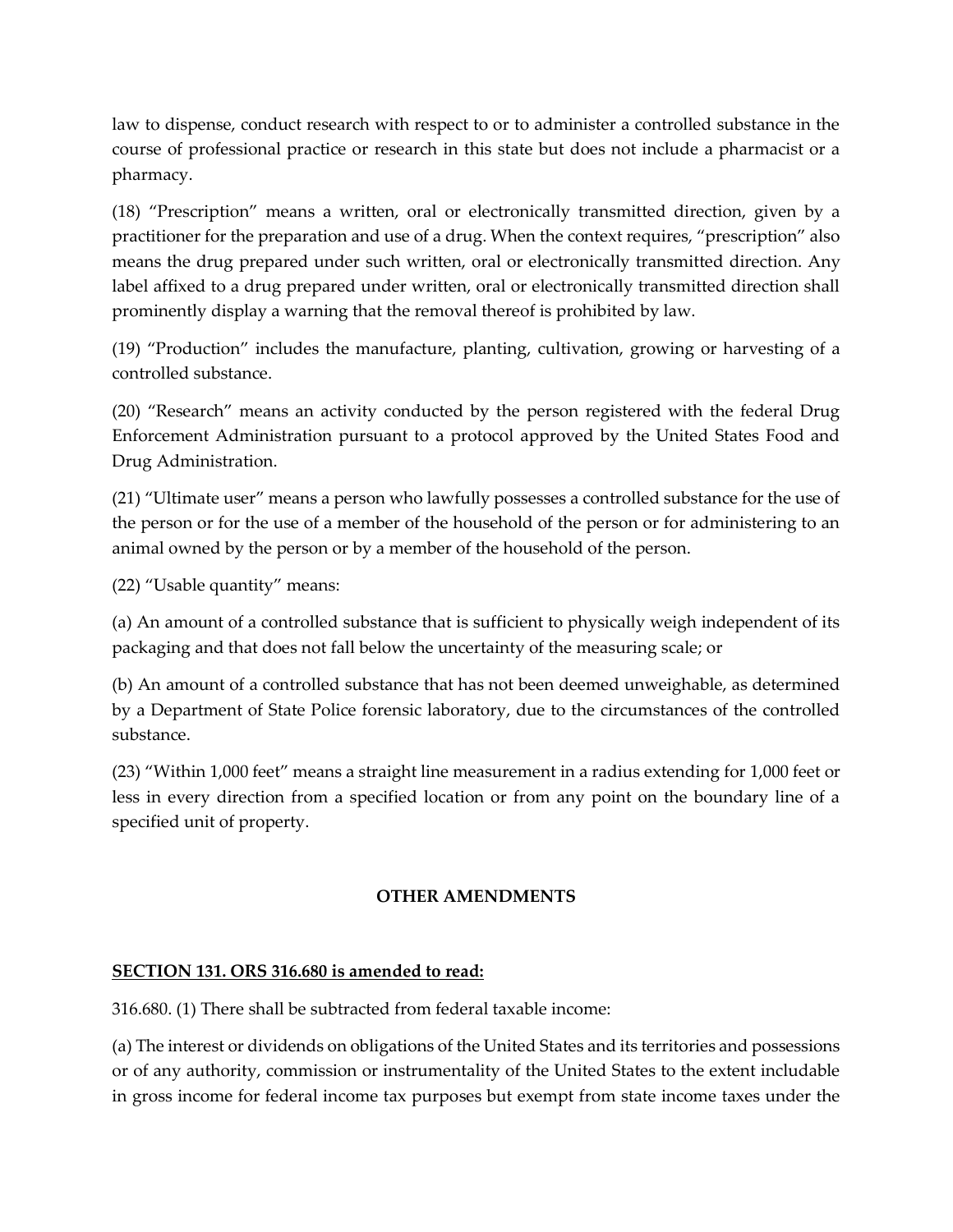laws of the United States. However, the amount subtracted under this paragraph shall be reduced by any interest on indebtedness incurred to carry the obligations or securities described in this paragraph, and by any expenses incurred in the production of interest or dividend income described in this paragraph to the extent that such expenses, including amortizable bond premiums, are deductible in determining federal taxable income.

(b) The amount of any federal income taxes accrued by the taxpayer during the taxable year as described in ORS 316.685, less the amount of any refunds of federal taxes previously accrued for which a tax benefit was received.

(c) Amounts allowable under sections 2621(a)(2) and 2622(b) of the Internal Revenue Code to the extent that the taxpayer does not elect under section 642(g) of the Internal Revenue Code to reduce federal taxable income by those amounts.

(d) Any supplemental payments made to JOBS Plus Program participants under ORS 411.892.

(e)(A) Federal pension income that is attributable to federal employment occurring before October 1, 1991. Federal pension income that is attributable to federal employment occurring before October 1, 1991, shall be determined by multiplying the total amount of federal pension income for the tax year by the ratio of the number of months of federal creditable service occurring before October 1, 1991, over the total number of months of federal creditable service.

(B) The subtraction allowed under this paragraph applies only to federal pension income received at a time when:

(i) Benefit increases provided under chapter 569, Oregon Laws 1995, are in effect; or

(ii) Public Employees Retirement System benefits received for service prior to October 1, 1991, are exempt from state income tax.

(C) As used in this paragraph:

(i) "Federal creditable service" means those periods of time for which a federal employee earned a federal pension.

(ii) "Federal pension" means any form of retirement allowance provided by the federal government, its agencies or its instrumentalities to retirees of the federal government or their beneficiaries.

(f) Any amount included in federal taxable income for the tax year that is attributable to the conversion of a regular individual retirement account into a Roth individual retirement account described in section 408A of the Internal Revenue Code, to the extent that:

(A) The amount was subject to the income tax of another state or the District of Columbia in a prior tax year; and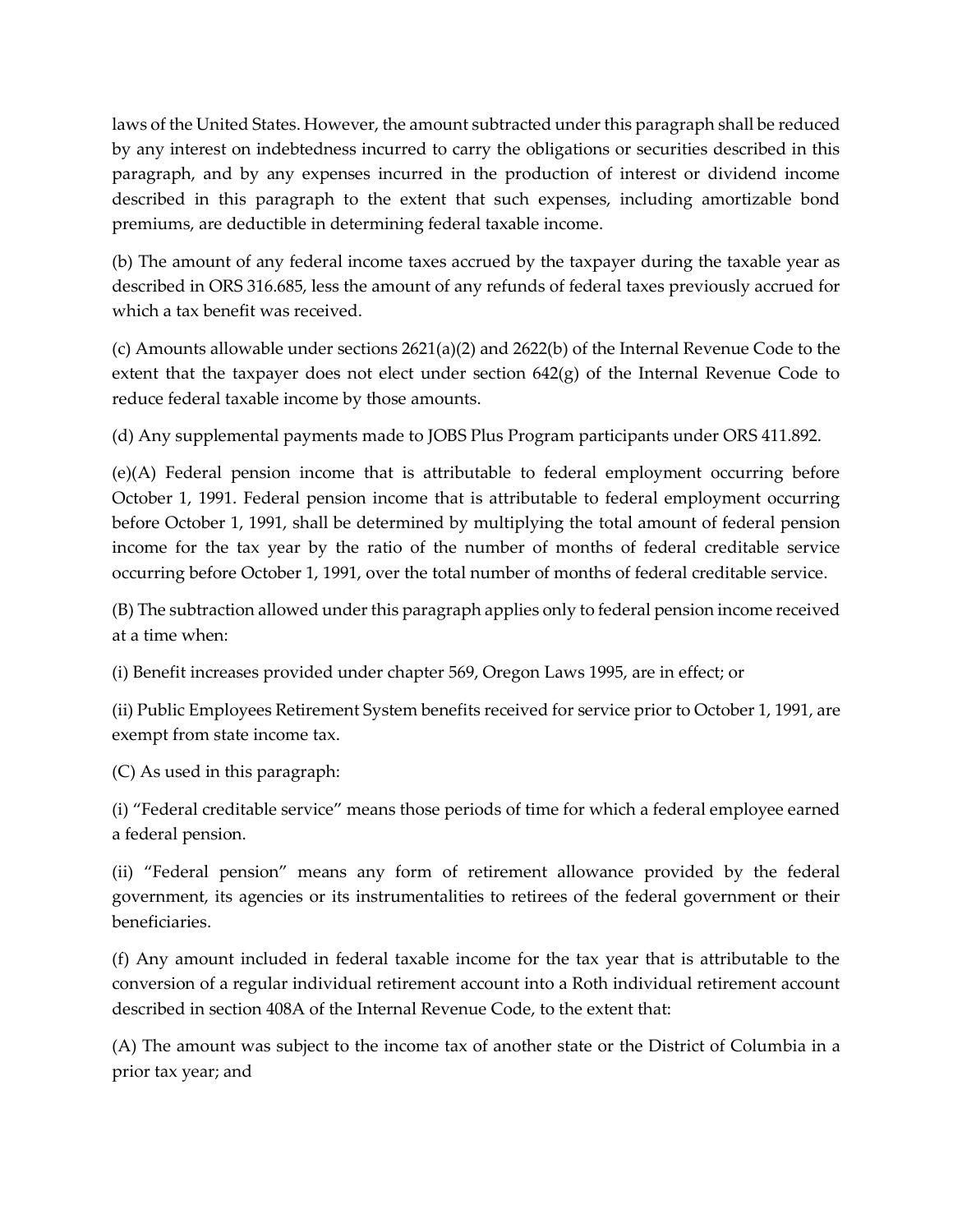(B) The taxpayer was a resident of the other state or the District of Columbia for that prior tax year.

(g) Any amounts awarded to the taxpayer by the Public Safety Memorial Fund Board under ORS 243.954 to 243.974 to the extent that the taxpayer has not taken the amount as a deduction in determining the taxpayer's federal taxable income for the tax year.

(h) If included in taxable income for federal tax purposes, the amount withdrawn during the tax year in qualified withdrawals from a savings network account for higher education established under ORS 178.300 to 178.355.

(i) Any federal deduction that the taxpayer would have been allowed for the production, processing or sale of marijuana items authorized under ORS 475B.010 to 475B.545 or 475B.785 to 475B.949 but for section 280E of the Internal Revenue Code.

# **(j) Any federal deduction that the taxpayer would have been allowed for the manufacturing or sale of psilocybin products or the provision of psilocybin services authorized under sections 3 to 129 of this 2020 Act but for section 280E of the Internal Revenue Code.**

[*(j)*] **(k)** If included in taxable income for federal tax purposes, any distributions from an ABLE account that do not exceed the qualified disability expenses of the designated beneficiary as provided in ORS 178.375 and 178.380 and rules adopted by the Oregon 529 Savings Board.

(2) There shall be added to federal taxable income:

(a) Interest or dividends, exempt from federal income tax, on obligations or securities of any foreign state or of a political subdivision or authority of any foreign state. However, the amount added under this paragraph shall be reduced by any interest on indebtedness incurred to carry the obligations or securities described in this paragraph and by any expenses incurred in the production of interest or dividend income described in this paragraph.

(b) Interest or dividends on obligations of any authority, commission, instrumentality and territorial possession of the United States that by the laws of the United States are exempt from federal income tax but not from state income taxes. However, the amount added under this paragraph shall be reduced by any interest on indebtedness incurred to carry the obligations or securities described in this paragraph and by any expenses incurred in the production of interest or dividend income described in this paragraph.

(c) The amount of any federal estate taxes allocable to income in respect of a decedent not taxable by Oregon.

(d) The amount of any allowance for depletion in excess of the taxpayer's adjusted basis in the property depleted, deducted on the taxpayer's federal income tax return for the taxable year, pursuant to sections 613, 613A, 614, 616 and 617 of the Internal Revenue Code.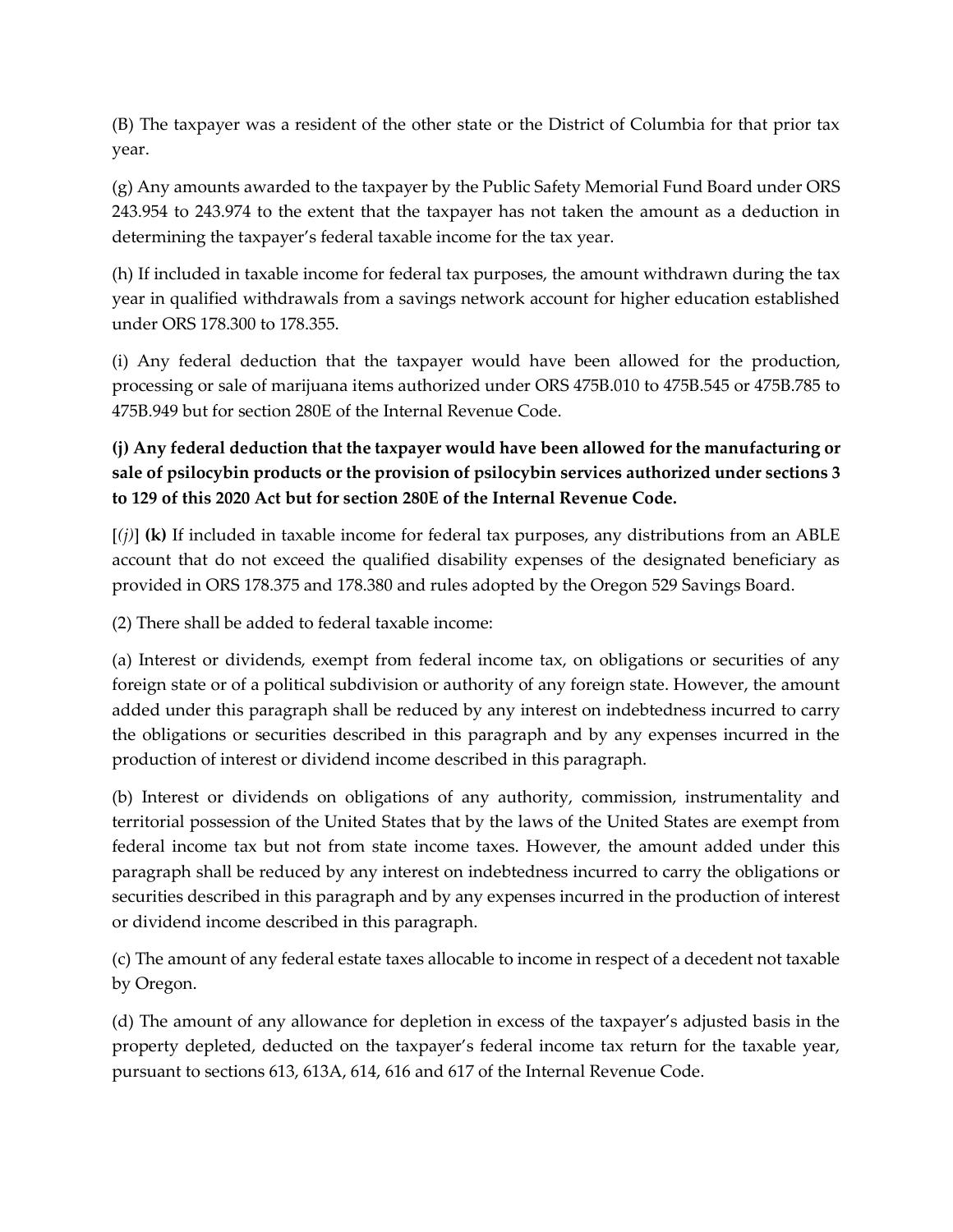(e) For taxable years beginning on or after January 1, 1985, the dollar amount deducted under section 151 of the Internal Revenue Code for personal exemptions for the taxable year.

(f) The amount taken as a deduction on the taxpayer's federal return for unused qualified business credits under section 196 of the Internal Revenue Code.

(g) The amount of any increased benefits paid to a taxpayer under chapter 569, Oregon Laws 1995, under the provisions of chapter 796, Oregon Laws 1991, and under section 26, chapter 815, Oregon Laws 1991, that is not includable in the taxpayer's federal taxable income under the Internal Revenue Code.

(h) The amount of any long term care insurance premiums paid or incurred by the taxpayer during the tax year if:

(A) The amount is taken into account as a deduction on the taxpayer's federal return for the tax year; and

(B) The taxpayer claims the credit allowed under ORS 315.610 for the tax year.

(i) Any amount taken as a deduction under section 1341 of the Internal Revenue Code in computing federal taxable income for the tax year, if the taxpayer has claimed a credit for claim of right income repayment adjustment under ORS 315.068.

(j) If the taxpayer makes a nonqualified withdrawal, as defined in ORS 178.300, from a savings network account for higher education established under ORS 178.300 to 178.355, the amount of the withdrawal that is attributable to contributions that were subtracted from federal taxable income under ORS 316.699.

(k) If the taxpayer makes a distribution from an ABLE account that is not a qualified disability expense of the designated beneficiary as provided in ORS 178.375 and 178.380 and rules adopted by the Oregon 529 Savings Board, the amount of the distribution that is attributable to contributions that were subtracted from federal taxable income under ORS 316.699.

(3) Discount and gain or loss on retirement or disposition of obligations described under subsection (2)(a) of this section issued on or after January 1, 1985, shall be treated for purposes of this chapter in the same manner as under sections 1271 to 1283 and other pertinent sections of the Internal Revenue Code as if the obligations, although issued by a foreign state or a political subdivision of a foreign state, were not tax exempt under the Internal Revenue Code.

## **SECTION 132. ORS 317.363 is amended to read:**

317.363. Section 280E of the Internal Revenue Code applies to all trafficking in controlled substances in Schedule I or Schedule II that is prohibited by federal law or the laws of this state, other than conduct authorized under**:**